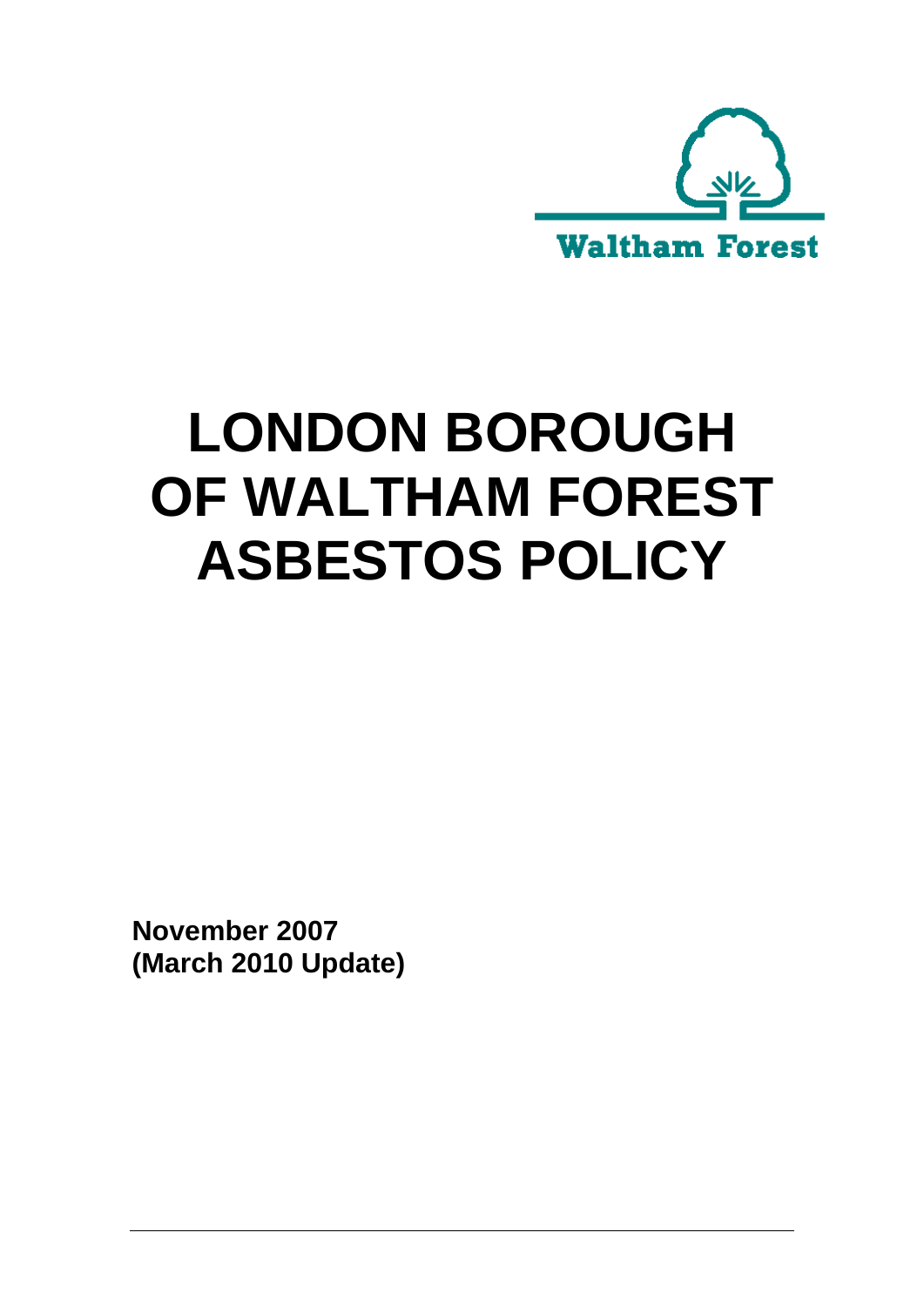# **Contents**

| Appendix 2<br>London Borough of Waltham Forest List of Standard Documents | 9 |
|---------------------------------------------------------------------------|---|
|                                                                           |   |
| london borough of waltham forest asbestos removal and repair code of      |   |
|                                                                           |   |
|                                                                           |   |
| standard specification for monitoring the safe removal of asbestos 11     |   |
| Asbestos Management Guidance for Managers and Staff 13                    |   |
|                                                                           |   |
| Guidance on PERMIT TO WORK (PTW) FOR WORK NEAR                            |   |
|                                                                           |   |
|                                                                           |   |
| PERMIT TO WORK (PTW) FOR WORK NEAR ASBESTOS                               |   |
|                                                                           |   |
|                                                                           |   |
|                                                                           |   |
|                                                                           |   |
|                                                                           |   |
|                                                                           |   |
|                                                                           |   |
| WORKING PROCEDURES - ASBESTOS REGISTERS & SURVEYS.29                      |   |
|                                                                           |   |
|                                                                           |   |
|                                                                           |   |
|                                                                           |   |
|                                                                           |   |
| WORKING PROCEDURES - REACTIVE MAINTENANCE  32                             |   |
|                                                                           |   |
|                                                                           |   |
|                                                                           |   |
|                                                                           |   |
|                                                                           |   |
| <b>Acts of Parliament, Regulations and HSE publications for work</b>      |   |
| with asbestos and asbestos containing materials  35                       |   |
|                                                                           |   |
| REFERENCE READING MATERIAL FOR WORKING WITH                               |   |
|                                                                           |   |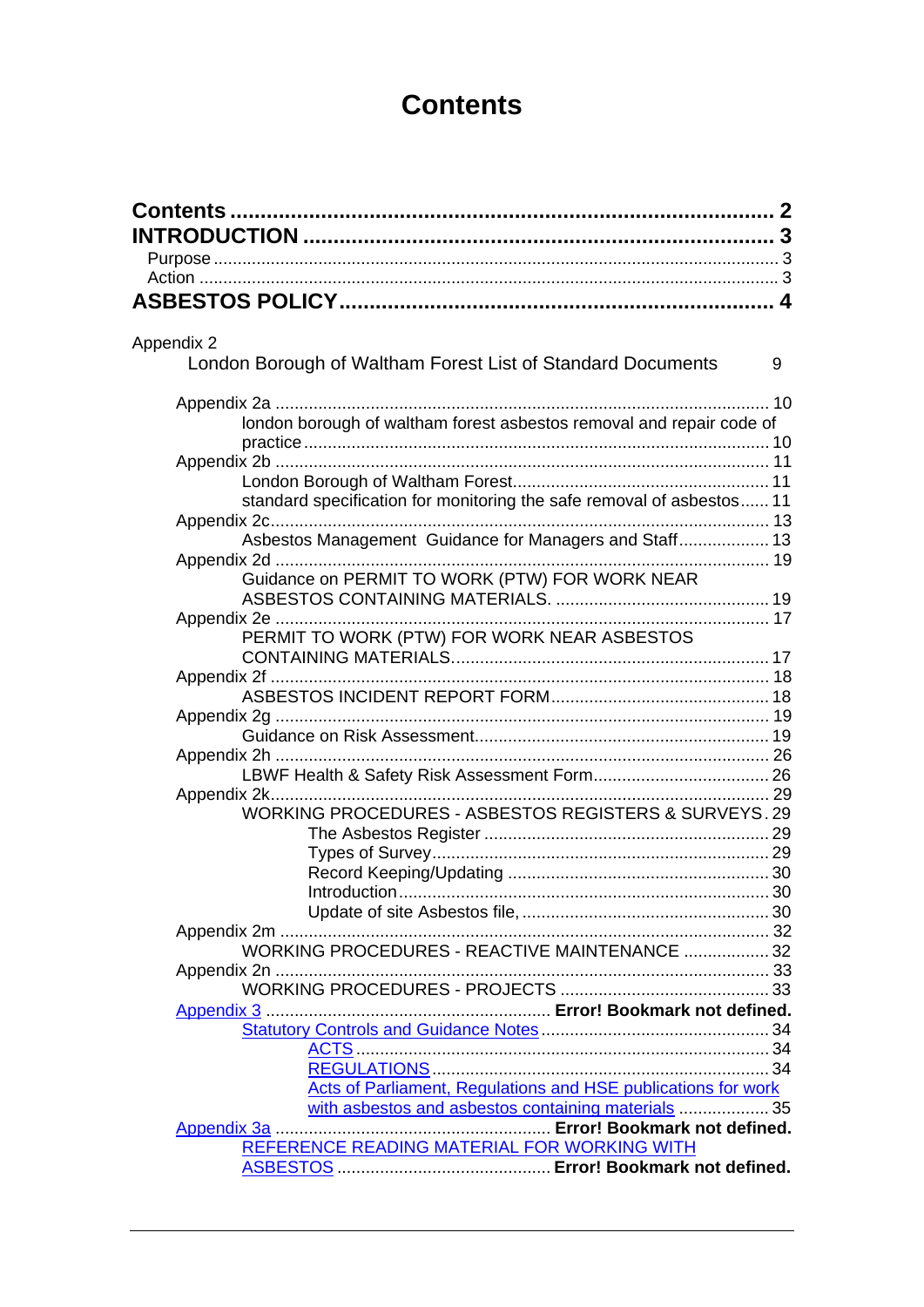# **INTRODUCTION**

#### Purpose

This document identifies how the London Borough of Waltham Forest manages the risks associated with asbestos containing materials (ACMs) in buildings occupied by its employees and visitors.

For residential properties refer to the Ascham Homes Asbestos Policy on management of risks associated with asbestos containing materials in buildings managed by the said company, available on the Council's website.

For Schools in the London Borough of Waltham Forest refer to the Schools Asbestos Policy and Code of Practice, available on the Council's website.

#### Action

The contents of this Document must be disseminated throughout the whole council. Each Service Manager shall incorporate this policy in their local Health and Safety arrangements to manage the risk of asbestos in buildings.

For further information contact: Louay Al-Doujaily Asset Planning and Maintenance Property Services Tel No: 020 8 496-8059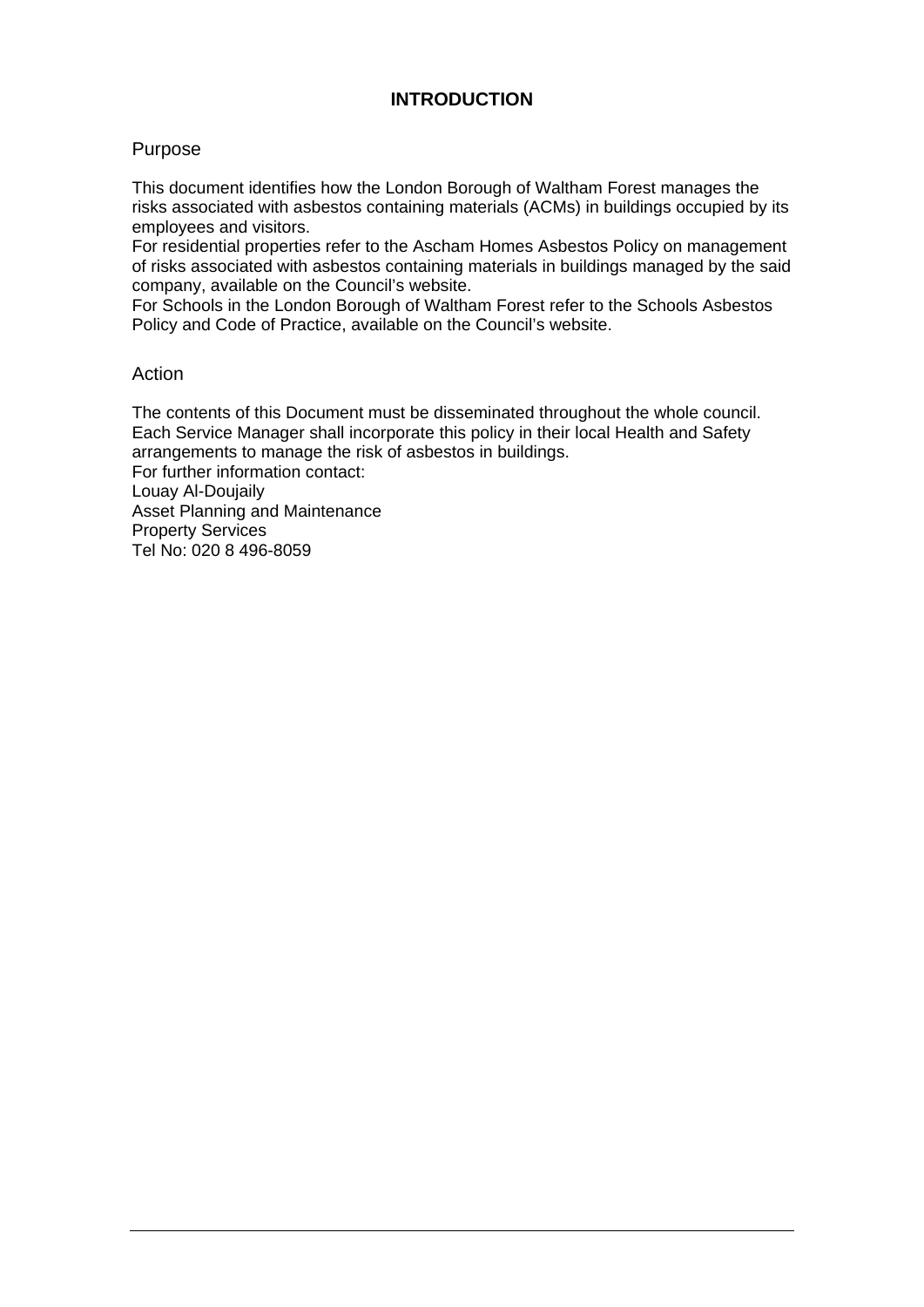# **ASBESTOS POLICY**

# **Introduction**

The Health and Safety Executive's guidance HSG 227 "managing Asbestos in premises" state :-

- a) Exposure to asbestos occurs only when it is disturbed, releasing fibres into the air we breathe.
- b) Asbestos in good condiition should be left inplace and managed.
- c) Managing asbestos means managing asbestos containing materials (ACMs) in good condition.
- d) Damaged or deteriorated ACMs should be repaired or removed, or isolated until remedial action can be taken.

# **Scope of Policy**

1. In line with this guidance, The London Borough of Waltham Forest will employ best current practicable measures to prevent and eliminate the exposure of staff, tenants, occupiers, and visitors to airborne asbestos fibres arising from any of the Borough's properties.

The LBWF will adopt and ensure that all of its premises that it occupies or owns are effectively managed for Asbestos Containing Materials (ACMs).

The LBWF shall encourage Managers and staff in general to improve awareness of asbestos and to understand its management. This would be achieved by way of training and working together to ensure that the aims are met . Also for key personnel LBWF shall strive to improve knowledge of asbestos and ACMs and the understanding and procedures when dealing with asbestos and its management. This shall be done by way of offering suitable seminars & training.

- 2. Within the LBWF it is a legislated requirement and standard policy that **no** material or equipment containing asbestos shall be specified or installed in any new or existing building.
- 3. The LBWF will comply with the requirements of all the relevant Approved Codes of Practice and Statutory Regulations in present and future Health and Safety legislation, The Health & Safety Executive Guidance Notes and The following Waltham Forest Codes and Specifications:- LBWF - Code of Practice for Asbestos Removal & Repair. LBWF - Standard Specification for Monitoring the Safe Removal of Asbestos LBWF - Specification for, the Removal of Asbestos Materials.
- 4. The Control of Asbestos Regulations 2006 introduced strict controls to manage the risks arising from working with asbestos. Management of risk responsibilities also apply to those in control of premises. The key duties are:-
	- To find and assess materials likely to contain asbestos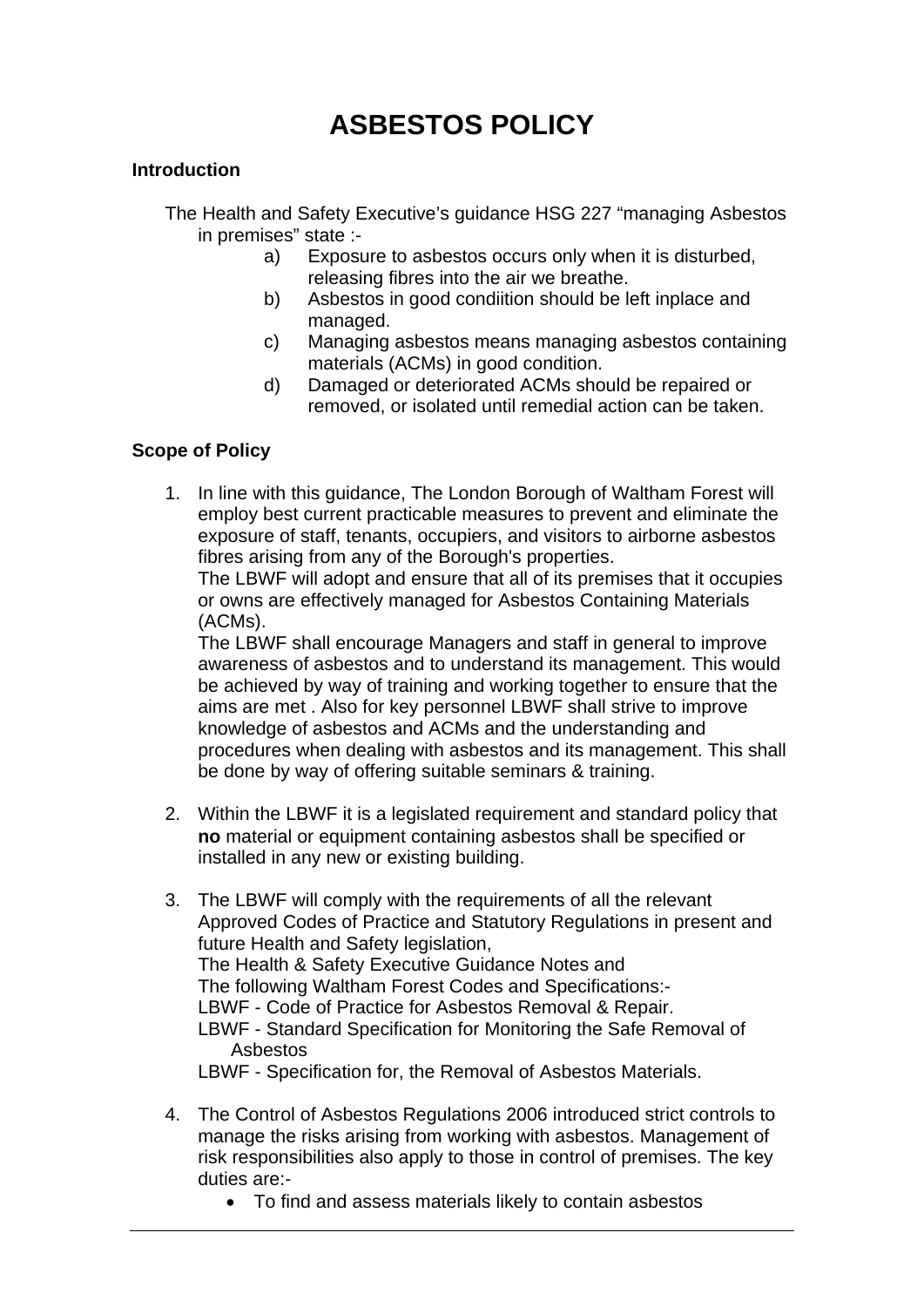- To make a written record of the location and condition of any asbestos and
- To prepare a plan to manage the risk.
- To fulfil these requirements this policy defines and sets out a Management Plan and procedures for those with responsibilities under the policy.
- 5. Risk of potential exposure to asbestos would arise from:-
	- Removal of asbestos containing materials
	- Disturbance of ACM's due to building repair or maintenance work or unplanned work by staff or others;
	- Damage due to Vandalism;
	- Accidental damage
	- Deterioration of asbestos containing materials in buildings

# **Asbestos Management Plan**

The Council accepts its responsibilities under the Control of Asbestos Regulations 2006, Approved Codes of Practice (ACOP) and guidance. The Council will

aim to eliminate or reduce, as far as is reasonably practicable, the risks from asbestos.

In support of this the Council will adhere to the following Management Plan:-

1. Prevent the use or re-use of any ACM's by the Council.

2. Implement a Corporate programme of surveys (Type 2) of all Council buildings to locate and identify existing asbestos and carry out a risk assessment of all

ACM's found.

3. Create and maintain a comprehensive database of the location, condition and risk of any ACM's found within Council controlled premises.

4. Either remove or actively manage all existing ACM's whichever is the most practicable and cost effective method to control the risk.

5. Provide access to the relevant parts of the asbestos database and/or a copy of the survey report and risk assessment to all those in control of premises or providing maintenance repair or construction services.

6. Where necessary clearly and appropriately label ACM's.

7. Commission only competent and, where necessary, appropriately licensed contractors to remove or work with ACM's.

8. Monitor all work involving ACM's to ensure controls are effective.

9. Provide an appropriate level of information and training for those with responsibilities under this policy and those who may be exposed to risk.

10. Ensure all work with ACM's is carried out in accordance with the Approved Code of Practice to the Regulations and relevant Health and Safety Executive (HSE) Guidance Notes.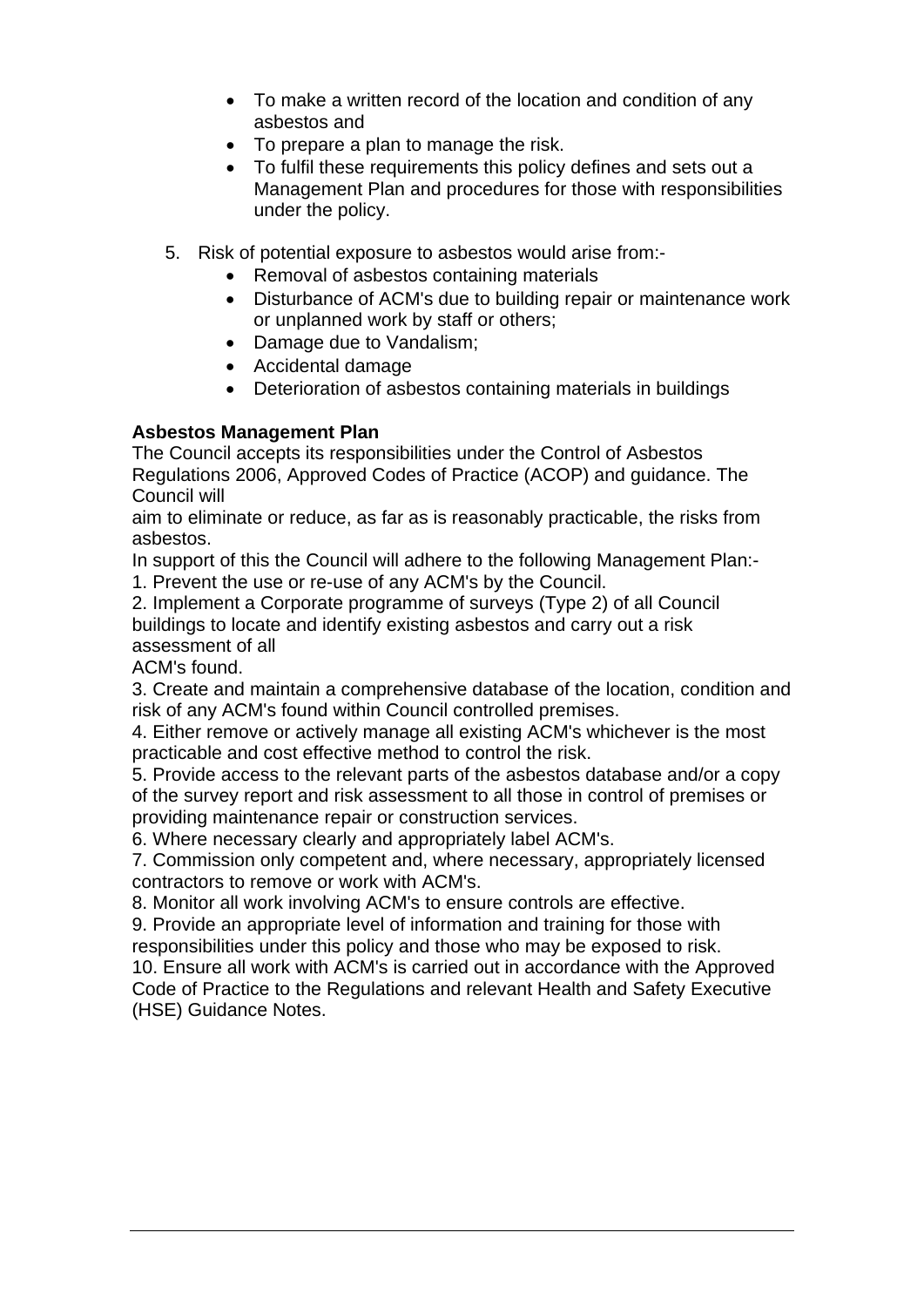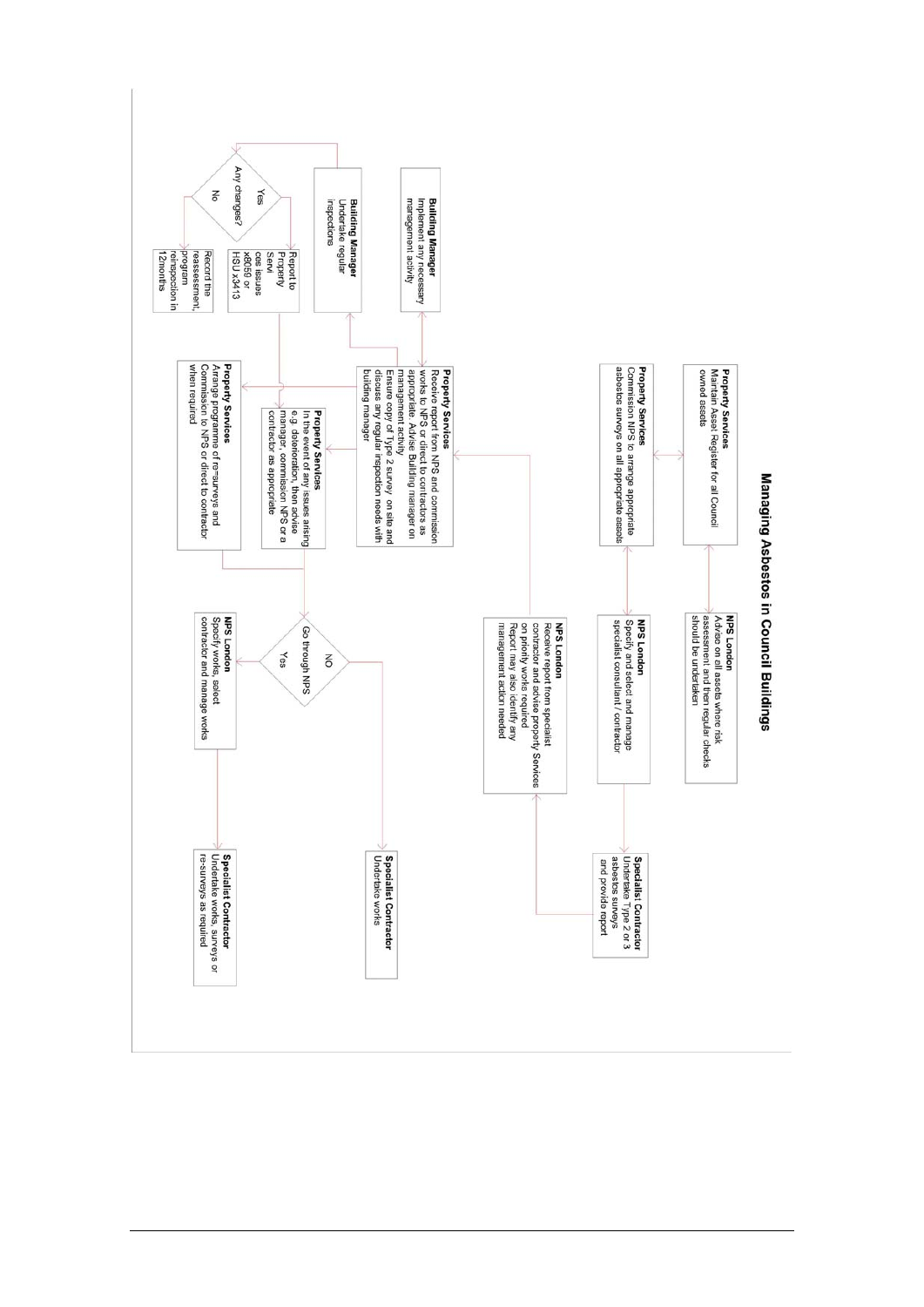- 6. An asbestos register will be maintained and located in public buildings, schools and surveyed housing stock. All maintenance and other building work will only be authorised subject to an assessment identifying the implications for the integrity of existing asbestos materials and the likelihood of any person being exposed to airborne asbestos by the work itself or subsequent works. An appointed representative for each building will ensure service managers, staff, tenants, and their representatives, contractors and others have access to the register for seeking information as to the presence and location of asbestos.
- 7. The appointed representative for each establishment is responsible for informing Contractors and Trade Union Safety Representatives prior to the commencement of works, of the location of asbestos materials (by reference to the register) or the possibility of the presence of asbestos materials.
- 8. All asbestos-related work will be subject to an initial formal, written assessment by a competent person, and will cover the type of work, type of asbestos, details of potential exposures, steps to control exposures, procedures for personal protective clothing and equipment, waste removal, emergency procedures and monitoring arrangements.
- 9. Adequate training and supervision will be given to all Council employees working with asbestos material.
- 10. Appropriate protective clothing and equipment will be made available to all those Council employees working with asbestos material.
- 11. Organisations contracted to remove, repair or enclose asbestos-based materials will be selected from the Council's approved list.Any contracted organisation must be approved and Licenced by the Health & Safety Executive. The organisation must State the current HSE Licence number.
- 12. Organisations contracted to monitor work on asbestos-based materials must be UKAS accredited and selected from the Council's approved list.
- 13. The Policy will be continually reviewed and updated by the Council's Asbestos Monitoring Group. As appropriate and deemed necessary external, independent advice and assistance will be sought from competent persons such as members of the HSE and others.
- 14. Whilst there are no known safe levels of exposure to asbestos fibers, the Health and Safety Executive, as a guide, have set Maximum Exposure Limits as follows:
- 15. A single control limit of 0.1 fibres per cm3 of air for work with all types of asbestos. Where persons undertaking work with ACMs are likely to be exposed to levels exceeding these limits, it is a statutory requirement to wear appropriate respiratory protective equipment. However it is advisable for all work on ACMs, thats appropriate respirators should be used.
- 16. The Clearance Indicator, as laid down by the Health and Safety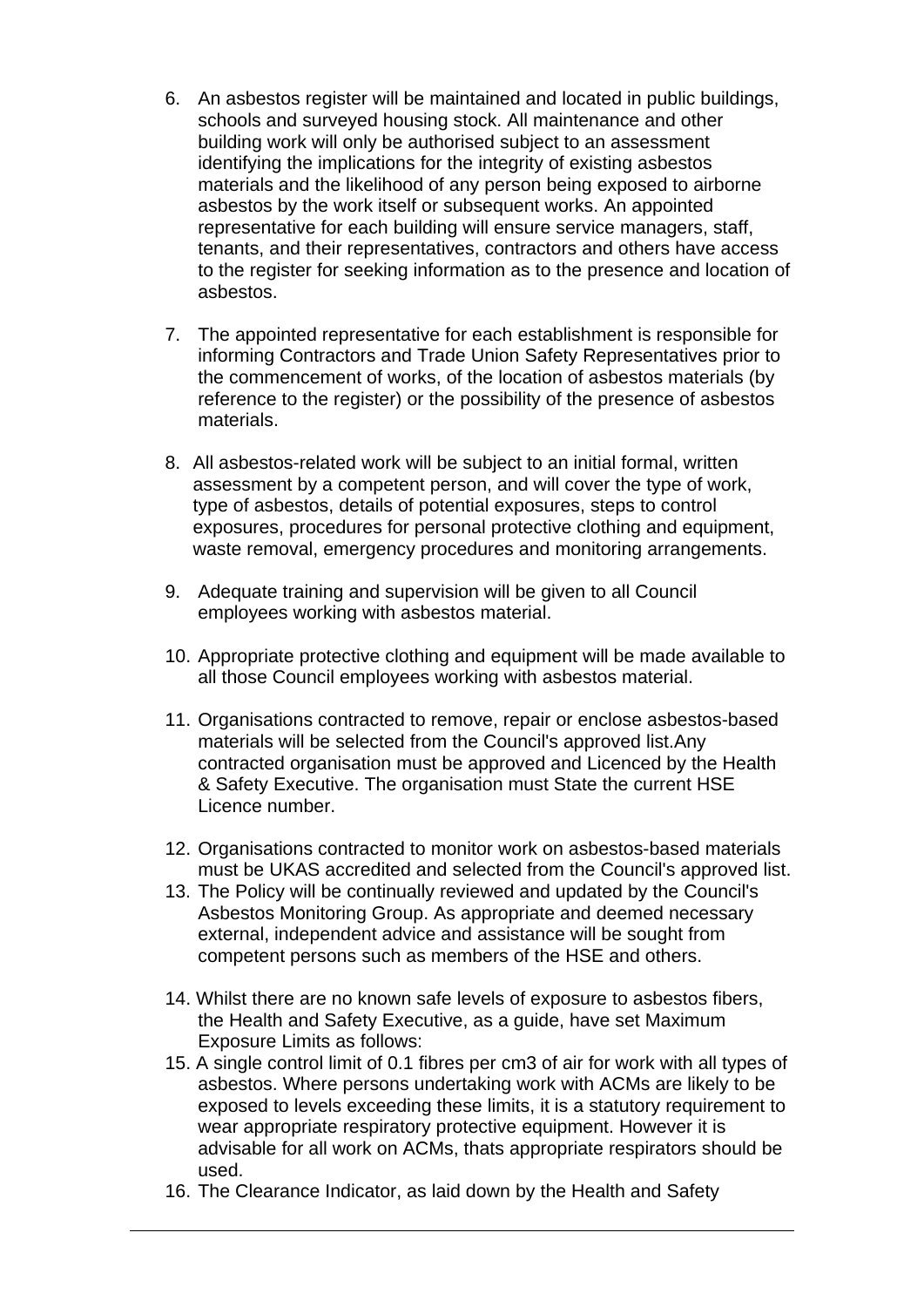Executive, represents the lowest level of airborne asbestos which can be measured by readily available and rapid techniques. The measured airborne concentration of asbestos in all circumstances shall be controlled to as low as is reasonably practicable, and except for measurements taken inside asbestos removal enclosures the Clearance Indicator shall be taken as an Action Level requiring further efforts to reduce airborne asbestos levels.

 Where disturbance to asbestos containing material has taken place under controlled conditions, a level of 0.01 fibres per millilitre of air must be confirmed prior to re-occupancy.

- 17. The following types of asbestos materials have been identified by survey and will be dealt with as indicated:-
	- (i) Sprayed asbestos where exposed will be removed if practicable, if it is to remain it will be encapsulated and will be inspected quarterly and maintained in a safe condition and reports kept on file.
	- (ii) Asbestos insulation and lagging, including that associated with heating systems, will be labelled and inspected annually for damage or deterioration, any damage will as necessary be effectively sealed, enclosed or removed and replaced with non-ACM materials.
	- (iii) Insulating board will, if there is evidence of damage or deterioration, be effectively sealed, enclosed or removed and replaced with non-ACM materials.
	- (v) Millboard and paper material will, if there is evidence of damage or deterioration, be effectively sealed, enclosed or removed and replaced with non-ACM materials.
	- (v) Asbestos, yarns and woven material, if damaged or worn will be effectively sealed, enclosed or removed and replaced with non-ACM materials.
	- (vi) Asbestos board and cement will be sealed internal to all buildings, and external if subject to potential damage. If there is evidence of damage or deterioration it will be enclosed or removed and replaced with non-ACM materials.
	- (vii) Thermo-plastic or PVC sheet flooring and tiles or similar materials where containing asbestos, if damaged or worn, will be removed and replaced with non-ACM materials. Asbestos bitumen products if removed must be treated as Asbestos waste.
	- (ix) Textured coatings should not be power sanded or otherwise disturbed, and only removed by wet methods. To be maintained in a sealed state.
	- (x) Heating units/Electrical Equipment may contain Asbestos paper, cloth or insulating board. Maintenance advice is to be sought from the Contract Administrator before commencement of work.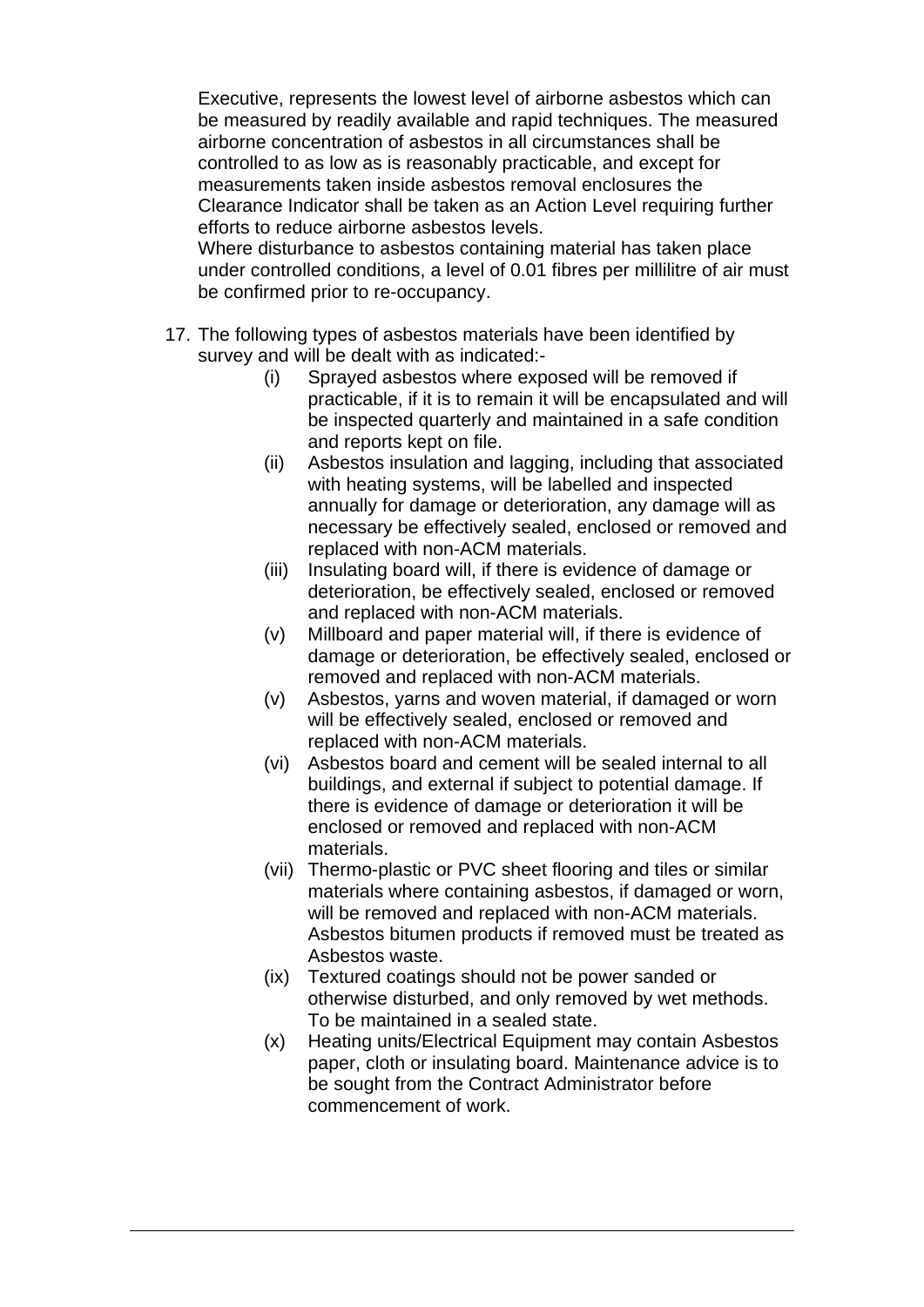# **London Borough of Waltham Forest List of Standard Documents**

Code of Practice for Removal and Repair. Standard Specification for Monitoring the Safe Removal of Asbestos. Asbestos Management – Guidance for managers and staff. Working Procedures – Asbestos Registers and Survey Working Procedures – Reactive Maintenance Working Procedures – Projects.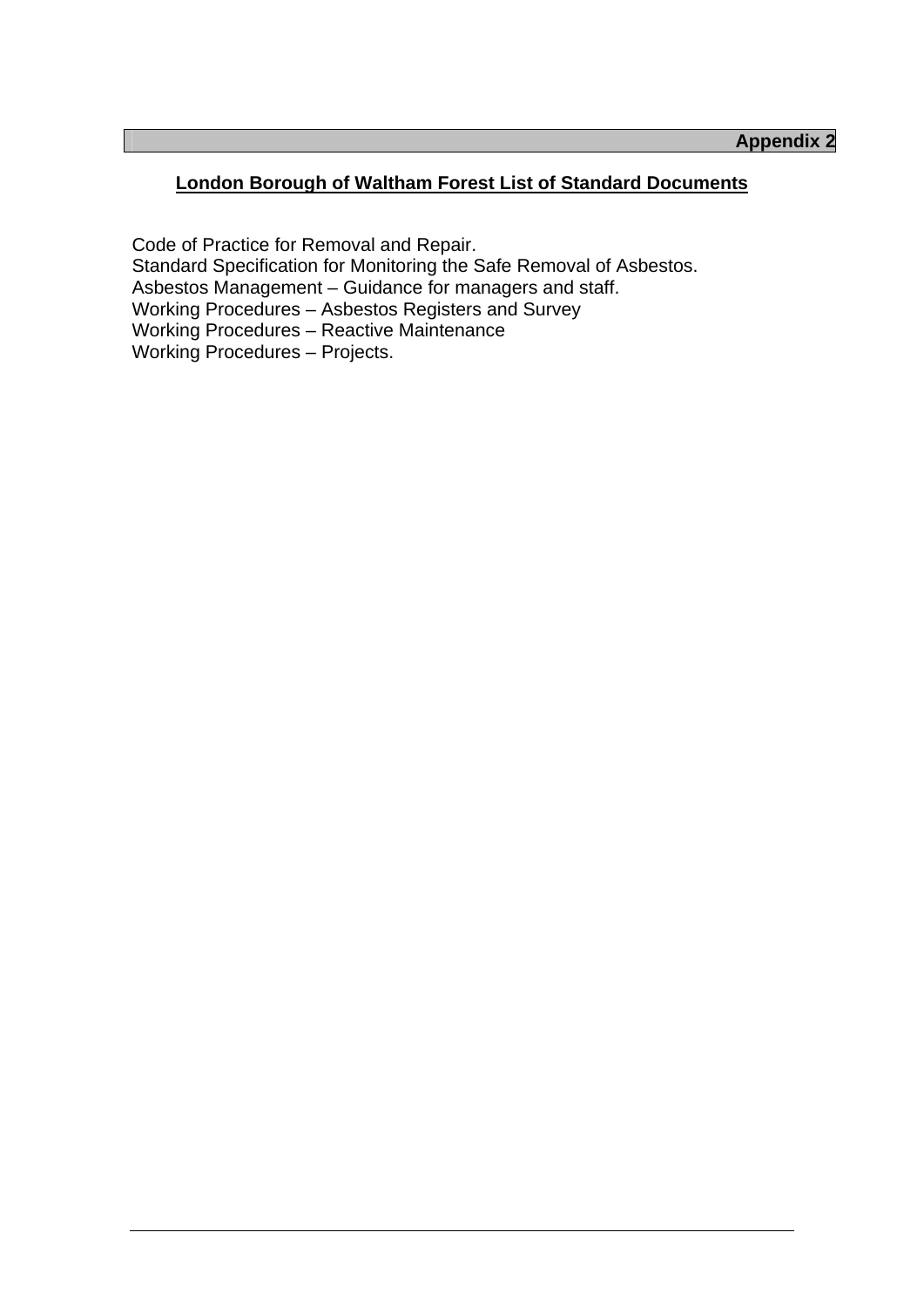# **london borough of waltham forest asbestos removal and repair code of practice**

1. Scope

 This Code of Practice details safe working practices for the removal or repair of asbestos. The works shall be carried out to comply with the Code, the Standard Specification and the Detailed Specification.

2. Statutory Obligations The works shall be carried out in accordance with all relevant statutory controls, Approved Codes of Practice and HSE Guidance Notes. An annually updated but not exhaustive listing is appended (see Appendix 1 - Statutory Controls and Guidance).

Waltham Forest Approved Documents (See Appendix 2)

- 4. Preparation
- 4.1 All works to be carried out within and to buildings shall be subject to assessment as to whether the buildings have an asbestos content.
- 4.2 The record of asbestos from survey data asbestos register shall be checked. Where the presence of asbestos is suspected, but not confirmed in the records, samples shall be taken and analysed in accordance with the Sampling Procedure.
- 4.3 The manager(s) of the building and all occupants shall be advised of the planned works in advance of implementation. The advice shall permit informed discussion between the manager(s), safety representatives and other relevant parties as determined by the manager(s). The advice shall include:
	- Reason(s) Purpose(s) of the works.
	- Commencement date.
	- Period of works.

 • Preparation, if any, required of building occupants or others prior to commencement.

 • Restrictions, if any, on building use including access/egress routes for the duration of works.

 • Requirements for action, if any, for building occupants upon completion of works.

- Details of the works.
- Details of monitoring and supervisory arrangements.
- Details of reinstatement.
- 4.4 Emergency Procedures.

 In the event of any asbestos fibres being released the following procedures wil be immediately instigated.

Notify the Building Manager and Contract Administrator.

- a) In Housing Department properties telephone the Asbestos Hot Line on 0208 520 2443 in office hours,
	- or emergency services out of hours on **0208 496 4197.**
- b) In Schools or Public Buildings telephone the Waltham Forest Asbestos Management Team on 020 8523 6222/ 6226.
- 3. Evacuate the area/room.
- 4. Seal off affected area/room.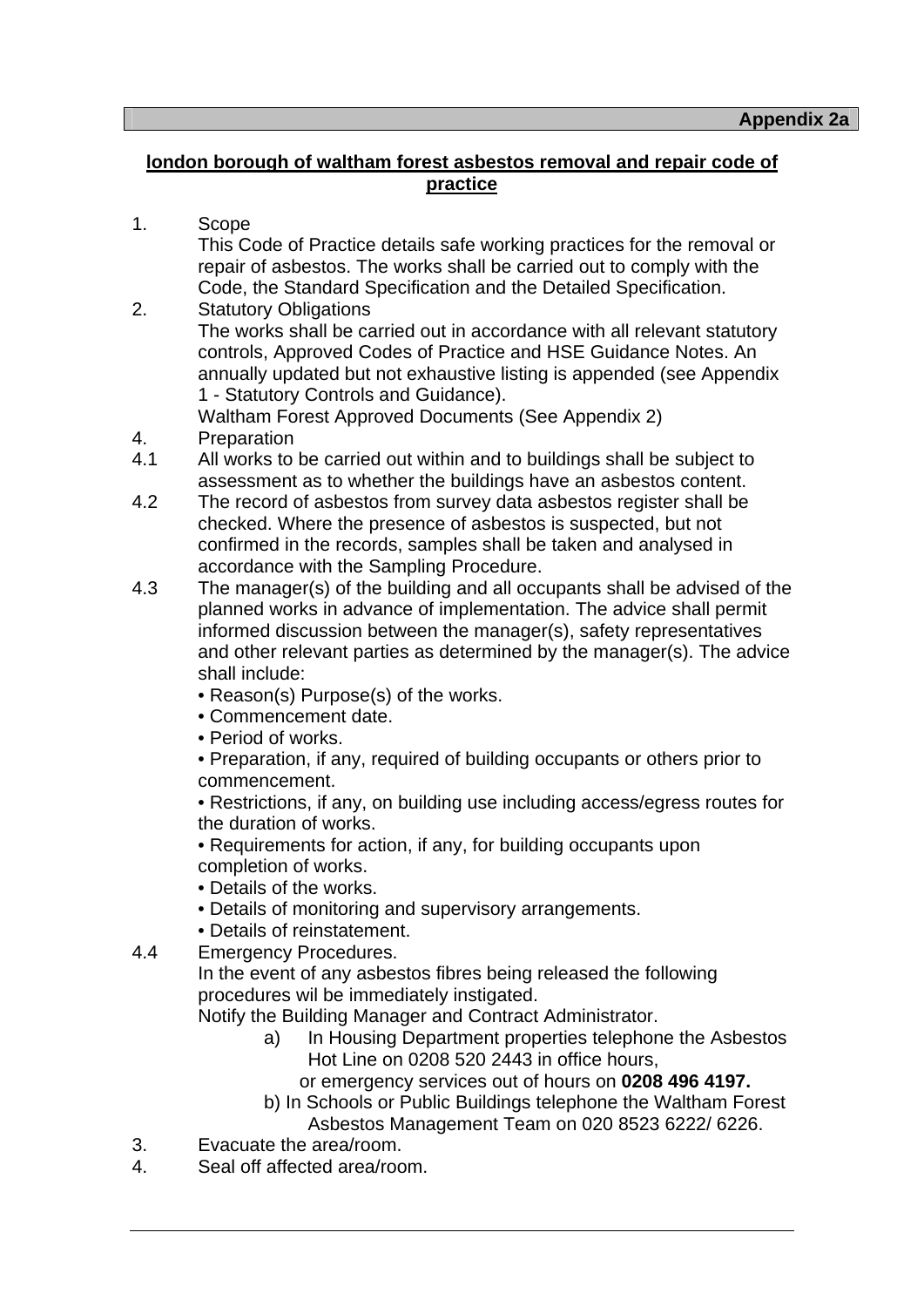#### **London Borough of Waltham Forest**

#### **standard specification for monitoring the safe removal of asbestos**

 Monitoring Companies must be members the of the UK Accreditation Service (UKAS)

 For Asbestos removal works Companies must be approved and Licenced by the Health & Safety Executive . The company must State the current HSE Licence number.

- 3. Monitoring shall be carried out in accordance with this and any other detailed specification issued.
- 4. The Asbestos Monitoring Company shall be responsible for providing the appropriate management for asbestos removal work, protecting above all the health and safety of tenants, staff and others, ensuring compliance with all relevant Statutory requirements and the Specifications issued to the Contractor. If at any time the competent persons of the Monitoring Company determine that unsafe conditions have been created by the works and that cessation of the works may be effected without increased risk they are required and empowered to instruct the Asbestos Removal Contractor to cease works. In any event, in. such circumstances the Monitoring Company is required to bring these matters to the attention of the Contract Administrator.
- 5. The required monitoring and inspection programmes must include the following procedures.

 To agree the Contractors Method Statement with the Planning Supervisor/ Contract Administrator and Client.

Pre-contract visit to site to plan the monitoring programme. Meeting with the Contractor to discuss and agree the removal/repair programme.

 Establish liaison as appropriate, with the Scheme Liaison Officer, tenants, managers etc.

 Carry out background air tests before commencement of works to establish that levels of fibres are below environmental set levels. Carrying out a detailed visual inspection of the enclosure and, as appropriate, within relevant adjacent areas potentially affected by the works.

 Carry out and witness smoke test to confirm containment. Authorise commencement of works issue Permit to Work.

 The monitoring company is required to check on the Contractor's maintenance and inspection arrangements for equipment, including vacuum cleaner and air movers.

 Carry out checks on the Contractors maintenance and inspection procedures.

Carry out visual Clearance examination.

 Carrying out a formal Clearance Air Test, with active disturbance, in accordance with the current Health and Safety Executive guidance notes and Method for the Determination of Hazardous Substances (MDHS) 39/4 1995), the Environmental Protection Act 1990 and the Control of Asbestos at Work (Amendment) Regulations 2002.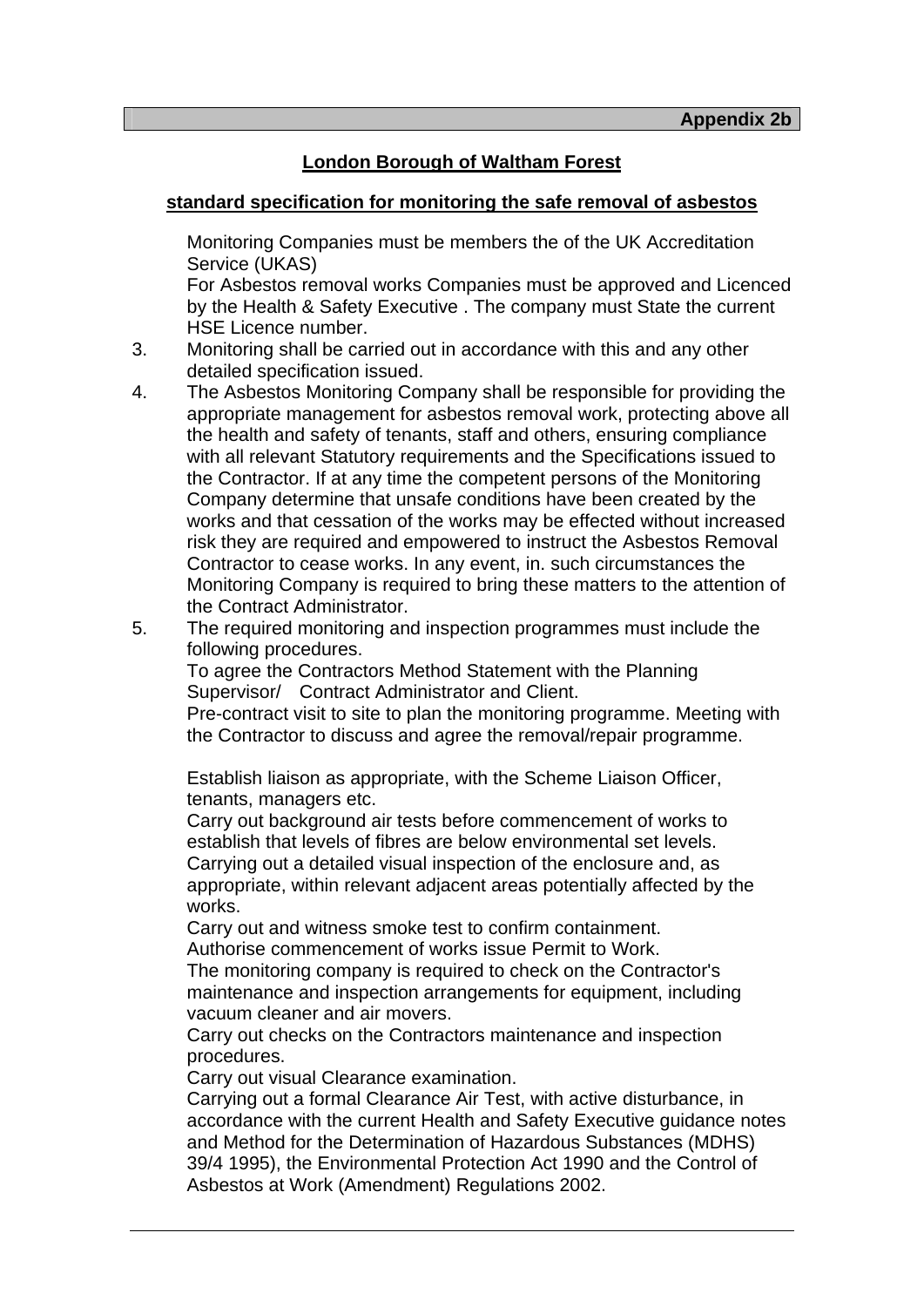Obtaining successful Clearance Tests and Reoccupation Certificate, issuing a clearance Certificate (or a Failure Certificate).

 Where specified in the detailed monitoring specification, and always in occupied properties, the maintenance of negative pressure is to be monitored, by use of a pressure monitoring device which alarms if there is insufficient differential pressure levels between the inside of the enclosure and the ambient area.

 Carry out a formal Reassurance Test, in accordance with the procedure for obtaining Clearance, (and in instances where formal clearances may not be required), after the Contractor has dismantled enclosures and removed equipment from site.

- 6. It should be noted, the requirement of 4 above notwithstanding, that the monitoring company is expected to make suitable judgments on site concerning monitoring and inspection requirements.
- 7. The monitoring company is required to provide its own analyst for the duration of the works. The Asbestos Removal Contractor is required to provide all necessary assistance including access to the personal decontamination facilities available on site.
- 8. The monitoring company is required to maintain a detailed site log, available for inspection by the Contract Administrator and any persons so nominated. The site log shall be used to describe Contractors and other site activities, liaison with tenants, Council officers, staff and others. he content of discussions which take place before and during the Contract should be noted therein.

 he Monitoring Company is required to ensure that all asbestos waste shall be double bagged or wrapped and labelled Asbestos Waste. All waste kept on site and be contained in a lockable skip. he transportation and disposal of waste to registered sites shall be recorded in the site log with copies of the consignment notices.

- 10. It is the Monitoring Company's responsibility to advise the Contract Administrator, as soon as possible of any problems arising with the Contract whether the problem is technical or in connection with the planned timetable and concerns expressed by tenants, occupants, neighbours, staff or any other relevant matter requiring the attention of the Contract Administrator.
- 11. The Monitoring Company should take responsibility for resolving problems as they arise, and in particular to reassure tenants, neighbours and staff as necessary as to the progress of works and their effective control eg; tenants or staff may be alarmed at the sight of asbestos removal staff wearing respirators prior to entering the decontaminating shower (in accordance with the Approved Code of Practice). The Monitoring Company is required not only to supervise the implementation of such rules, but also to assist in explaining them to staff tenants, and others.

 Notwithstanding the above, the Council's Health and Safety Unit will visit and submit reports to the Contract Supervisor regarding all aspects of the work as appropriate.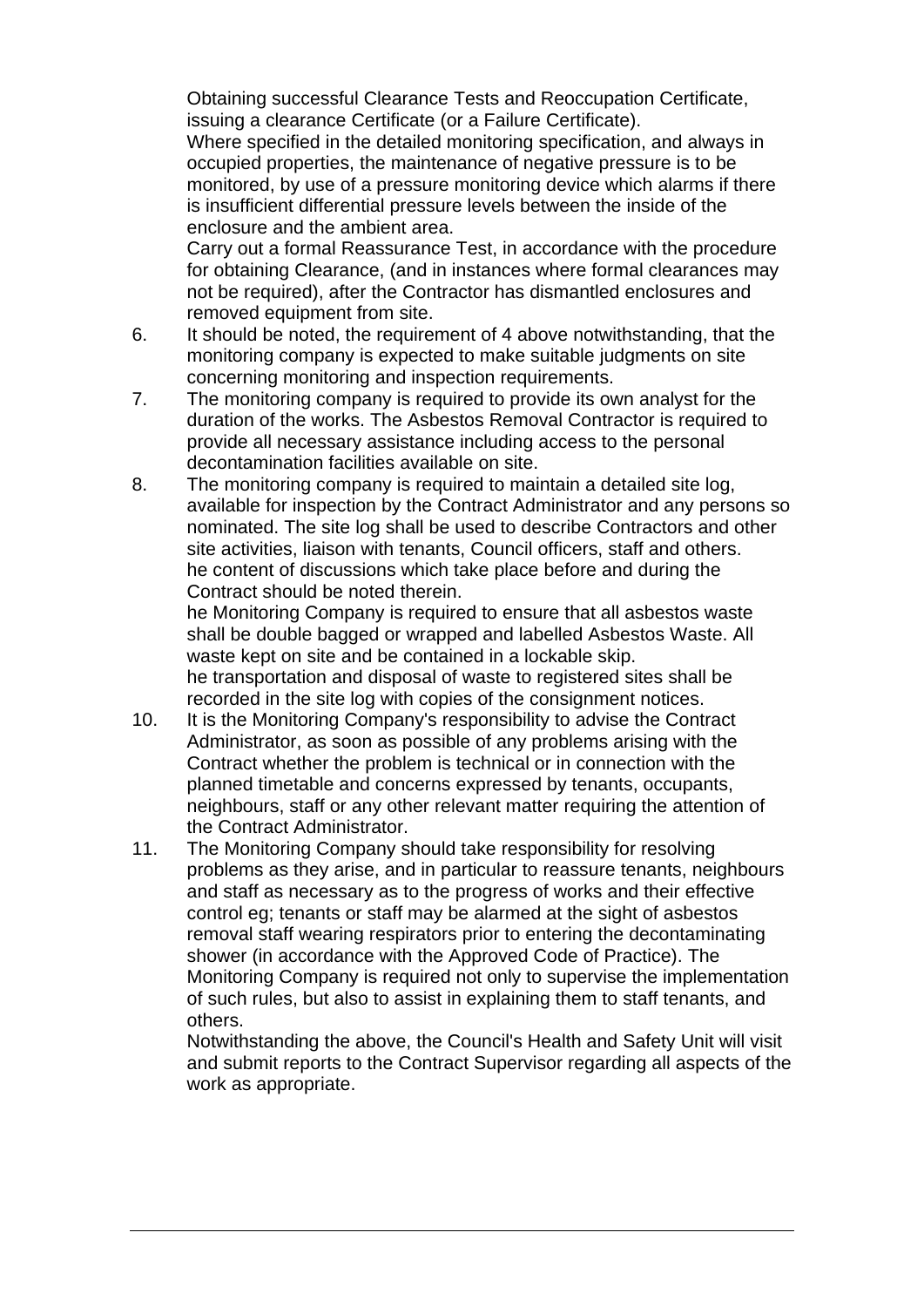# **Asbestos Management Guidance for Managers and Staff**

Aim of Guidance

The aim of this guidance is to: Inform managers of the Council's duty and their responsibilities to manage Asbestos Containing Materials (ACM's) under the Control of Asbestos Regulations (CAWR). Familiarise staff with their responsibilities. Provide advice to managers on how to identify, assess and manage potentially the most significant hazard present in Council premises. Provide advice to managers and staff on the action to be taken on discovery of damaged, disturbed or presumed ACM's in Council premises. Summary of Guidance This guidance is organised in a series of questions contained within the following sections. What is asbestos? What are the hazards associated with Asbestos Containing Materials (ACMs)? What types of buildings are likely to contain asbestos? What must the Council do? What must Managers do? What must Staff do? What must the asbestos management team do? What to do if you discover damaged, disturbed or presumed ACMs?

What is the legal context? Appendix 1 - Permit To Work

Appendix 2 - Asbestos Incident Report form

1. What is Asbestos?

Asbestos is the name given to a group of naturally occurring mineral silicates.

Asbestos is almost indestructible, and therefore was used extensively as a building material in Great Britain from the 1940s through to the mid-1980s, before the Control of Asbestos At Work Regulations were introduced. There are three main types of asbestos: White - Chrysotile; Brown - Amosite; and Blue - Crocidolite. However, they can't be identified by just their colour or the fibrous look of the material. They are normally present in a mixture containing a percentage of asbestos in combination with filling materials, referred to as asbestos containing materials (ACMs). These include, boiler lagging, piping and older insulation boards.

2. What hazards are associated with Asbestos Containing Materials?

At least 4,000 people in Great Britain die each year from mesothelioma and asbestos related lung cancer as a result of past exposure to asbestos. Work with ACMs can release small fibres into the air. Breathing in these fibres can lead to a number of fatal diseases. When inhaled the fibres lodge in the lung tissue.

The body's defences are unable to break the fibres down. All the diseases associated with asbestos are potentially fatal and almost always incurable. The hazards associated with asbestos containing materials include: Injury to people, ranging from asbestosis or fibrosis (scarring) of the lungs;

lung cancer; and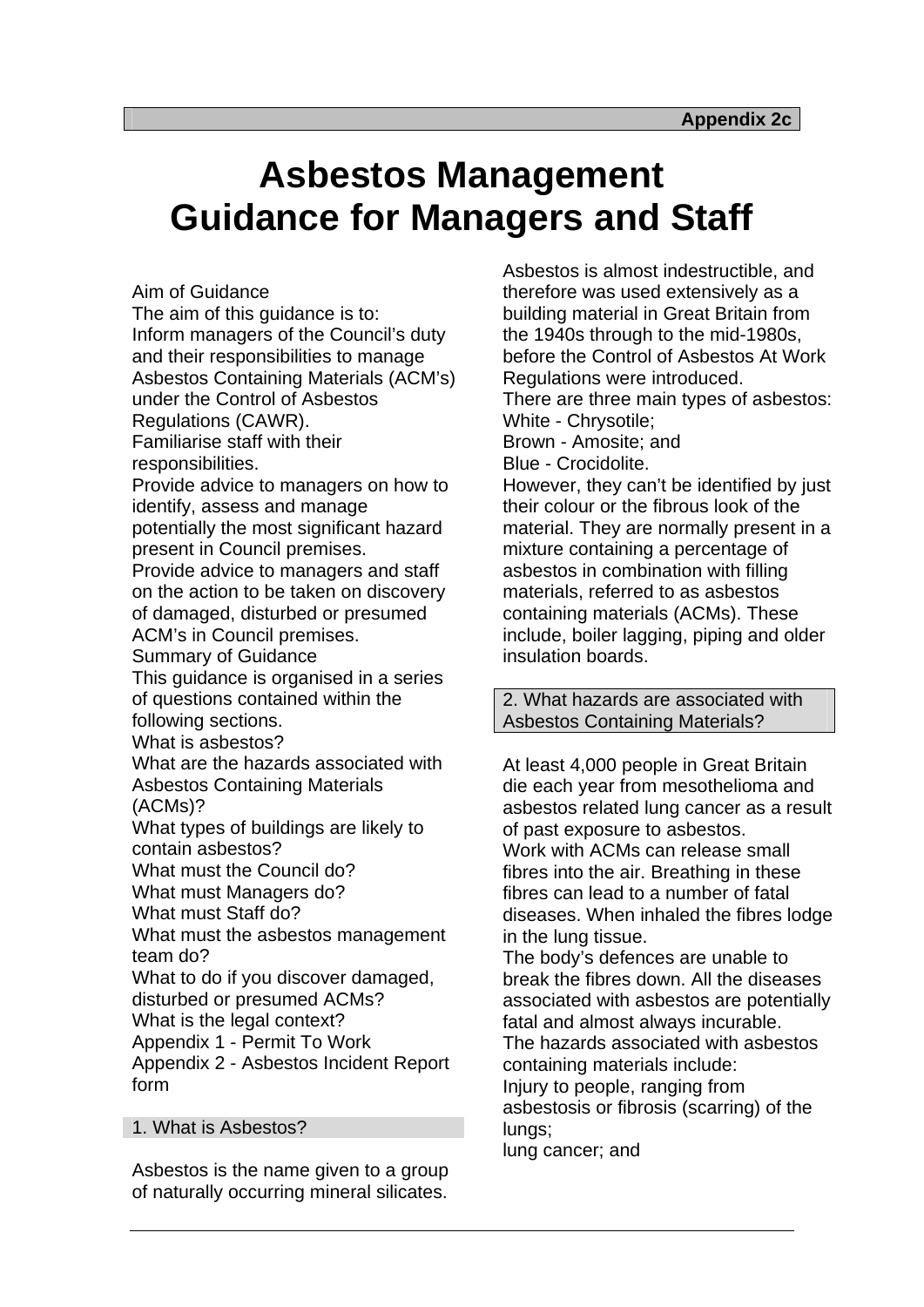mesothelioma, a cancer of the inner lining of the chest wall or abdominal cavity.

Financial damage in terms of increased insurance premiums; and claims for damages by aggrieved individuals.

The Health and Safety Executive may also take enforcement action for breaches under the CAWR. By serving improvement notices,

prohibition notices or by taking prosecutions against the Council and individual managers.

Those most likely to be exposed to the hazard will include those involved in building maintenance, repair or refurbishment work. For example: plumbers, carpenters, electricians, and computer installers, cabling installers, fire alarm installers and telecommunication engineers.

3. What types of buildings are likely to contain asbestos?

Asbestos is more likely to be in a building if:

It was built or refurbished between 1945 and 1980 and particularly if it also has a steel frame; or

it has boilers with thermal insulations. Asbestos containing materials such as cement were also widely used as a building material since 1945.

#### 4. Where is asbestos found in buildings?

Materials containing a high percentage of asbestos are more easily damaged and therefore more likely to give off fibres.

Sprayed coatings, lagging and insulation board may contain up to 85% blue or brown asbestos. Asbestos cement generally contains 10 – 15% asbestos; the asbestos is tightly bound into the cement and the materials will only give off fibres if it is badly damaged or broken.

The list below is roughly in order of ease of fibre release, with the highest potential fibre release first.

Sprayed asbestos and asbestos loose packing, generally used as fire breaks in ceiling voids.

Moulded or preformed sprayed coatings and lagging, generally used in thermal insulation of pipes and boilers. Sprayed asbestos mixed with hydrated asbestos cement, generally used as fire protection in ducts, firebreaks, panels, partitions, soffit boards, ceiling panels and around structural steel work. Insulating boards used for fire protection, thermal insulation, wall partitions and ducts.

Some ceiling tiles.

Millboard, paper and paper products used for the insulation of electrical equipment. Asbestos paper was also used as a fireproof facing on wood fibreboard.

Asbestos cement products, which can be compressed into flat or corrugated sheets. Generally used as roofing and wall cladding; other asbestos cement products include gutters, rainwater pipes and water tanks.

Asbestos ropes and clothes.

Certain textured coatings, decorative plasters and paints. Bitumen roofing materials.

Vinyl or thermoplastic floor tiles.

# 5. What must the Council do?

A new duty to manage asbestos containing materials (ACMs) has been added to the Control of Asbestos At Work Regulations (CAWR). Council must:

Take reasonable steps to determine the location and condition of material likely to contain asbestos in Council owned or controlled premises\*.

\*Council property Portfolios: Corporate Portfolio Management, Housing (Ascham Homes) and Life Long Learning (Schools).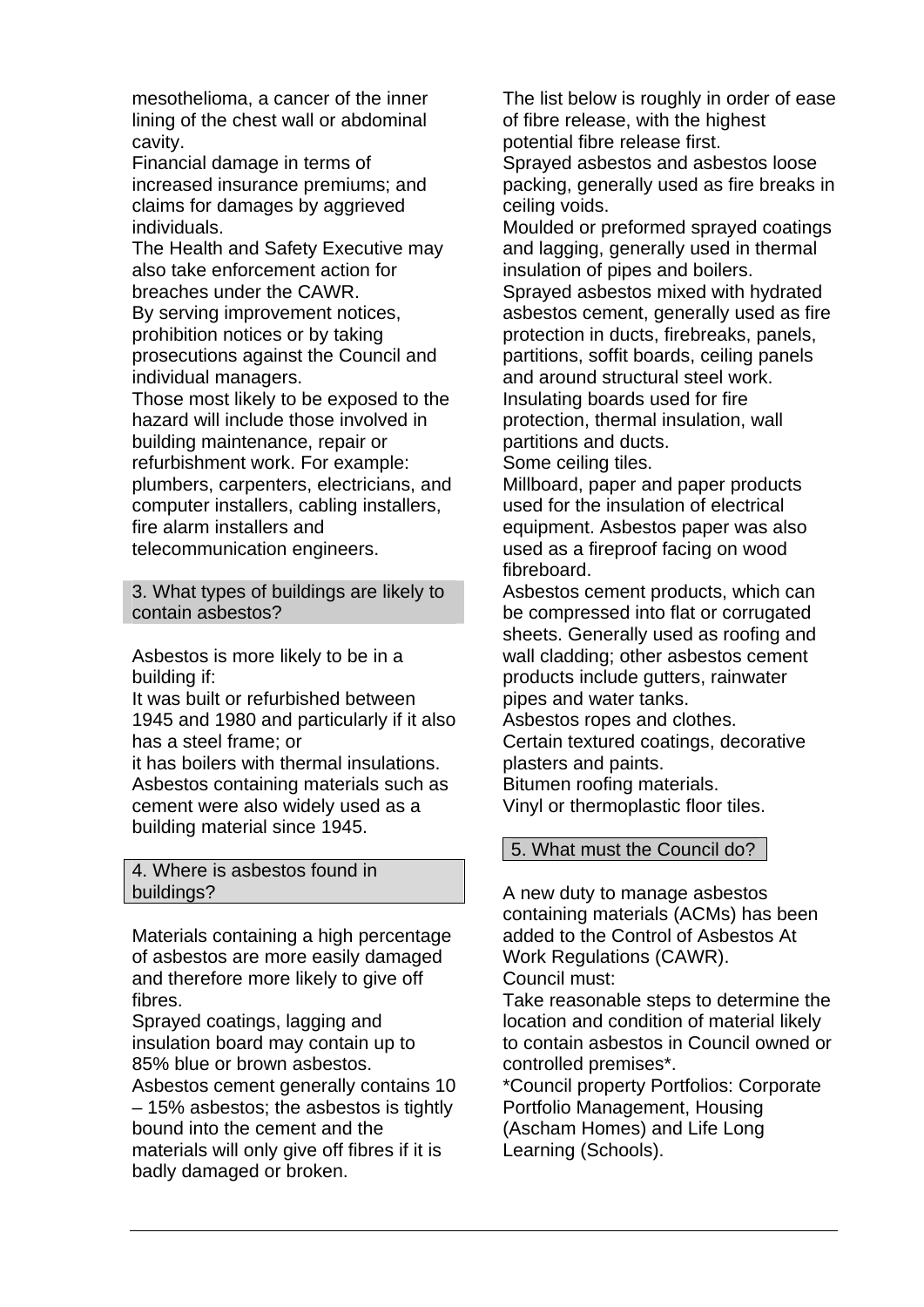To make a presumption that materials contain asbestos unless there is strong evidence that they do not. Ensure that managers with maintenance and repair responsibilities for non-domestic premises\*, either through a contract or tenancy agreement have undertaken suitable and sufficient risk assessments to employees and others who may be affected by known or presumed Asbestos Containing Materials. \*Environmental Services, NPS, Ascham Homes (ALMO) and Schools. Where there is more than one duty holder in the premises, the nature and extent of their respective obligations to comply will depend on their individual

responsibilities for managing repair and maintenance functions. Prepare an Asbestos Management Plan that sets out in detail how the hazards from ACMs are to be

managed. Take all necessary steps to implement the plan.

Make and keep up to date records of the location, condition of known or presumed ACMs.

Provide information about ACMs to those who need it.

Review the condition of the ACMs, as required and at least once every six to 12 months.

Consult with the trade unions health and safety Convener and employees representatives.

Support the role of the Councils Asbestos Monitoring Group. Who will review and monitor the implementation of the Council's Asbestos Action Plan and report back regularly to the Corporate Health and Safety Working Group.

Ensure the Council's Lettings and Management Tendering Process for routine repair and maintenance work and programmed work incorporates the requirement to manage the hazards from known or presumed ACMs, to include:

Ensure only contractors licenced under the Asbestos Licencing Regulations (ASLIC) are employed to undertake any work with ACMs including asbestos cement.

Ensure material, air sampling and analysis is undertaken by a United Kingdom Accredited laboratory (UKAS) for asbestos identification and fibre counting.

6. What must Managers with responsibility for premises and maintenance work do?

Managers must:

Make a suitable and sufficient assessment of

The risks to employees from ACMs; and The risks to others who may be affected by those hazards associated with ACMs.

Identify the preventive and protective measures needed, to include: Ensure no work is undertaken on known or presumed ACMs. Only the Council's

Asbestos Management Team (AMT) can authorize work with ACMs.

\*The AMT can be contacted on the following numbers:

(Office hours) 020 8523 6222/ 6226. Ensure that staff and contractors have access to the premises Asbestos Register and all relevant risk assessments.

Ensure that staff have access to the contractors risk assessments and method statements.

Ensure that all staff and contractors including sub-contractors understand the control measures identified in the risk assessments and method statements.

Ensure only authorized persons can issue the Permit To Work in areas where the asbestos register indicates the presence of known or presumed ACMs. See Appendix 2.

Ensure a robust system is in place locally for informing, the Asbestos Management Team (AMT) or 24hr Hot Line as soon as possible should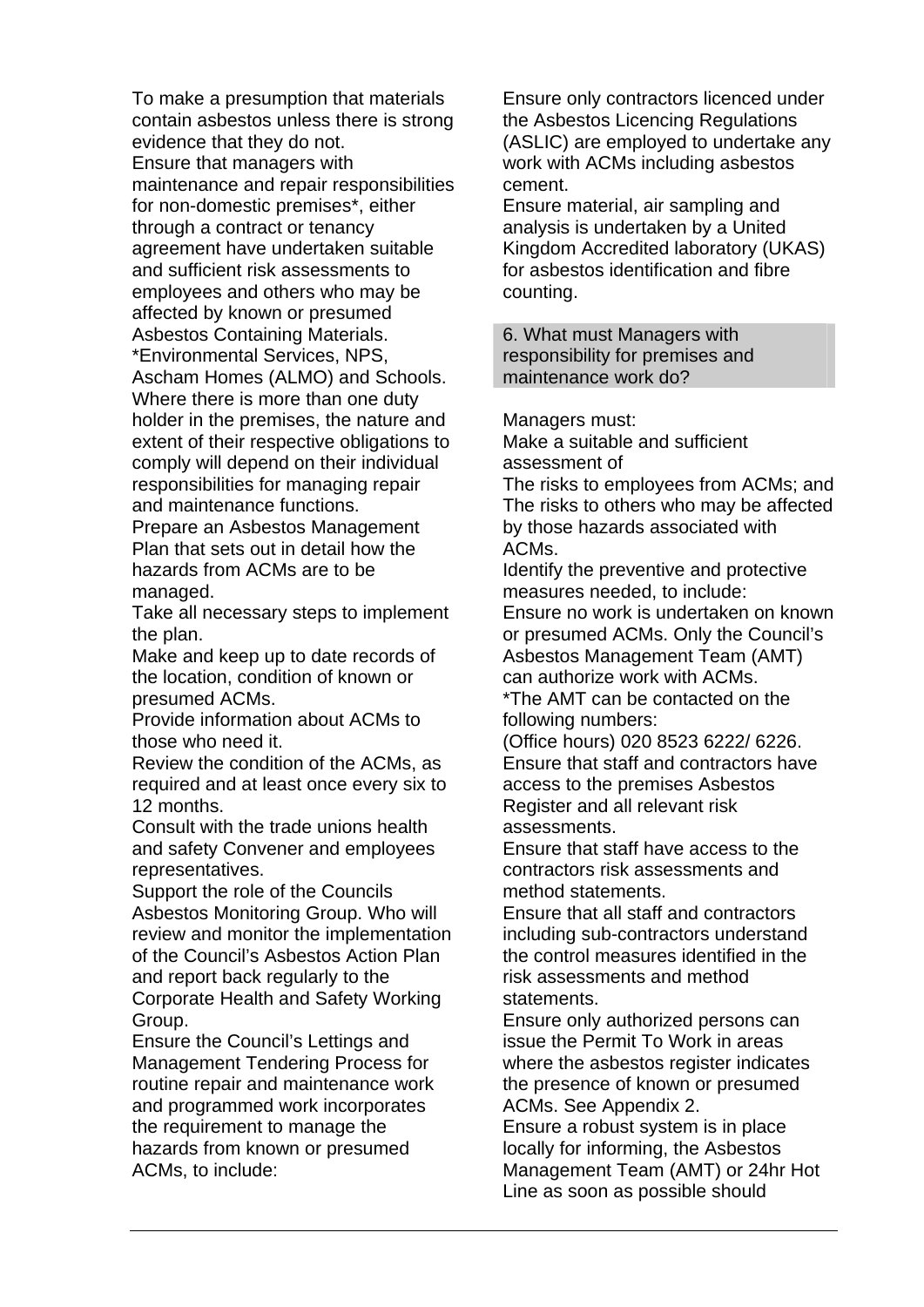damaged, disturbed or presumed ACMs be discovered:

> Asbestos Management Team at NPS: (Office Hours) 020 8523 6222/ 6226 24hr Emergency Hot Line: 0208 496 3000

Appoint suitable person(s) to act for the Premises Manager in their absence in the event of an emergency. Introduce the preventive and protective measures needed should damaged, disturbed or presumed ACMs be discovered.

Provide a copy of the Asbestos Incident Report Form to the AMT and Head of Service as soon as possible of incidents involving damaged, disturbed or presumed ACMs.

Complete and return the Councils Accident and Incident Report Form, PS 8074 rev 03 to the Corporate Safety Management Unit, Directorate Personnel Department, Insurance and Risk Management Unit and Trade Union Health and Safety Convener within 5 consecutive days of the incident.

Have suitable arrangements for the effective planning, organisation, control, monitoring and review of the preventive and protective measures. Provide health and safety Information, instruction, training and supervision for all staff and where appropriate contractors and sub-contractors. Consult with staff and union health and safety representatives when carrying out risk assessment, writing method statements and monitoring of work in progress.

Maintain records of all relevant report forms, to include: Asbestos Permit To Work forms, Asbestos Incident and Investigation reports and associated documentation in the Asbestos Register.

Carry out regular checks to ensure the adequacy and validity of the risk assessments and method statements. Reassess the work task risk assessments and method statements where changes may have occurred exposing staff and others to risks from ACMs.

Review the risk assessments and method statements annually or if there is reason to believe they are no longer valid.

Confirm with NPS annually, procedure for 'recharge' should inspection or remedial work is required.

\*To be 'suitable and sufficient' the assessment must identify all the hazards and decide whether they have the potential to cause harm in the workplace. Managers are expected to familiarise themselves with the hazards and risks in their work areas associated with ACMs and to consult with employees and trade union safety representatives and experts, such as Property Services, NPS and the Councils Asbestos Management Team. 7. What must staff do? Staff must:

Contribute to the risk assessment process where their knowledge or experience could assist in the safe systems of work for controlling the risk from ACMs.

Read and implement the control measures listed on risk assessments and method statements for the control of ACMs.

Ensure that any work done is in accordance with the control measures in the risk assessment and method statements.

Act for the Premises Manager in their absence, in the event of an emergency i.e. contact the AMT or 24hr Emergency Hot Line as soon as possible on:

> Asbestos Management Team: (NPS Office Hours) 020 8523 6222/ 6226 24hr Emergency Hot Line: 0208 496 3000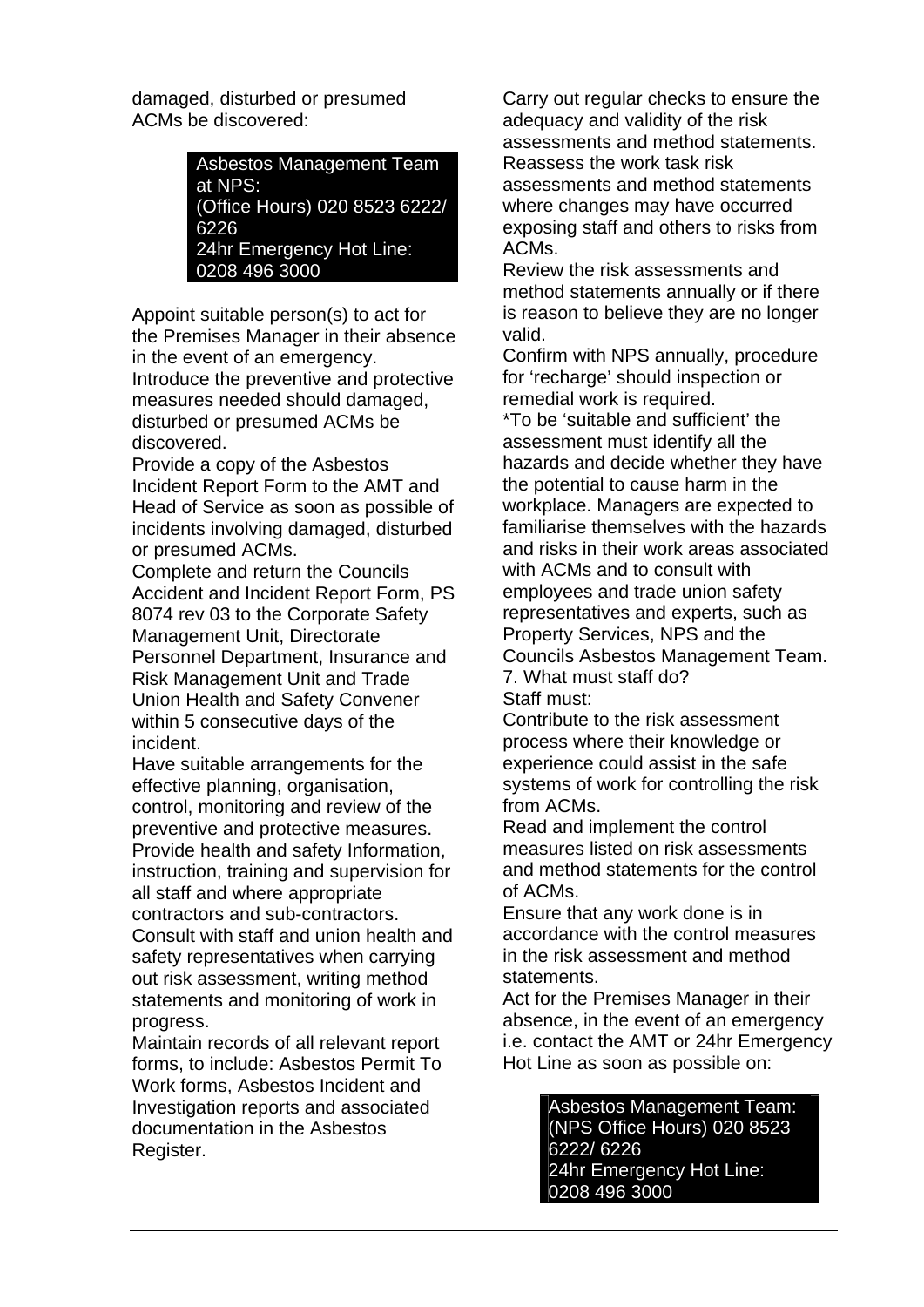Contact the Premises Manager or Person In Charge as soon as possible in the event of an emergency that involves damaged, disturbed or suspected ACMs.

Follow the safety procedures in line with any information, instruction and training provided.

Not interfere with or misuse anything provided in the interest of health and safety.

Make full and proper use of control measures and any personal protective equipment (PPE) provided in line with any information, instruction and training provided.

Promptly report to management, any defect associated with control measures, to include breach of permit conditions, vandalism or unintentional damage to known or presumed ACMs by staff or contractors.

8. What must the Asbestos Management Team Do? The Asbestos Management Team

(AMT) will:

On notification of damaged, disturbed or presumed ACMs by the Premises Manager or person in charge. The AMT must take all necessary steps to deal with the immediate incident in conjunction with the appropriate person.

Arrange for a survey, sample(s) and analysis to be carried out by a UKAS accredited contractor.

Ensure the Premises Manager or person in charge is regularly updated. On receipt of the analysis results: Assess the potential for asbestos fibre release:

Decide the required asbestos remedial action, taking into account all the premises wide factors;

Issue the appropriate permit to the contractor, after receipt of a satisfactory method statement; and advise the Premises Manager or person in charge of the proposed asbestos remedial action.

On receipt of the Asbestos Completion Certificate:

Confirm with the Contractor the area is clear;

Advise the Premises Manager or person in charge that the asbestos remedial work is completed or of any residual asbestos; and

Indicate the asbestos management arrangements, such as: labelling and periodic inspection.

The AMT will inform the appropriate persons when the premises are safe for re-occupancy.

The AMT will carry out an investigation into the incident and submit a report to the appropriate person as soon as possible.

The AMT will complete a Report of Injury or Dangerous Occurrence form F2508 and forward to the Health and Safety Executive. The law requires that the completed form must reach the HSE within 10 consecutive days of the incident.

The AMT will periodically arrange to inspect both the Councils premises and Asbestos Registers.

9. What to do if you discover damaged, disturbed or presumed ACMs?

On discovery of damaged, disturbed or presumed ACMs, staff shall: Ensure all work in the area stops immediately.

Remove and prohibit access to all persons from the area.

Close and seal or lock off the area where practicable.

Do not remove any equipment or materials from the area.

Prepare and prominently display a warning sign(s) with the following wording:

# POTENTIAL ASBESTOS HAZARD KEEP OUT!

The lettering should be a minimum of 50mm or 2" high.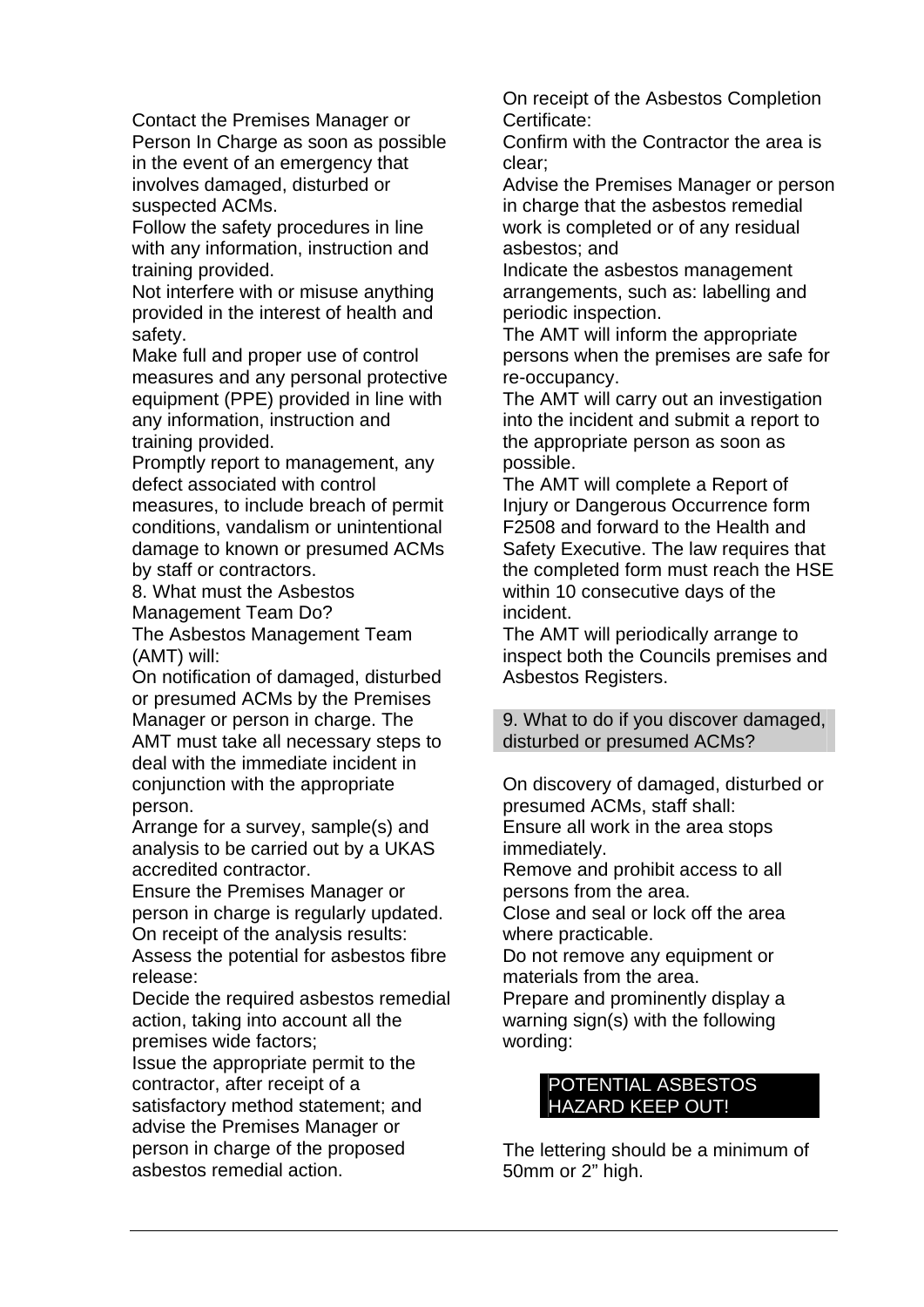Report the incident to the Premises Manager or person in charge. Should they not be available contact the AMT or 24hr Emergency Hot Line as soon as possible:

> Asbestos Management Team: (NPS Office Hours) 020 8523 6222/ 6226 24hr Emergency Hot Line: 020 8496 3000

Refer to the Directorate's Local Code of Practice (LCoP) for the management of Asbestos.

Presume any material contains asbestos unless there is strong evidence to suggest otherwise.

10. What should the manager or responsible person do next?

On notification of damaged disturbed or presumed ACMs the Premises Manager or person in charge shall: Follow the general guidance outlined in this section and precede as point 1 & 2 above.

Consult the Asbestos Register to determine if the materials damaged or disturbed are recorded as ACMs. Where the Asbestos Register indicated that the materials damaged, disturbed or presumed ACMs are recorded: Complete and return the Asbestos Incident Report Form, as soon as possible, see Appendix 2. Complete and return the Councils Accident and Incident Report Form PS 8074 rev 03 to the Corporate Safety Management Unit, Personnel and Insurance and Risk Management Unit within 5 consecutive days of the incident. See Framework for Managing Health and Safety.

Where the Asbestos Register does not indicate the presence of known or presumed ACMs and there is strong evidence to suspect the damaged, disturbed materials are ACMs: proceed as points 1 and 2 above.

Reoccupation may only take place when the AMT have informed the Premises Manager, or person in charge it is safe. Where the Asbestos Register has not indicated the presence of known or presumed ACMs and there is no reason to suspect that ACMs are present. Identify and record the cause of damage to the building fabric or fixed plant and equipment. Make a suitable entry in the Asbestos Register where appropriate.

# 11. Legal Context

The new Control of Asbestos Regulations 2006 Health and Safety at Work Act 1974 Management of Health and Safety At Work Regulations The Construction Design and Management Regulations Reporting of Injuries Diseases and Dangerous Occurrences Regulations (RIDDOR)

Work to a higher standard will be considered if this is shown to be reasonably practicable or appropriate. References

HSG 264 published 2010 Asbestos: The survey guide (replaces and expands on HSE Surveying, sampling and assessment of ACMs MDHS 100). HSE a comprehensive guide to managing asbestos in premises (HSG227).

HSE Introduction to Asbestos essentials (HSG 213).

HSE Asbestos Essential Manual (HSG 210).

UKAS and ARCA organizations for information on accredited contractors and laboratories.

TUC for hazards associated with asbestos and role of the health and safety representative.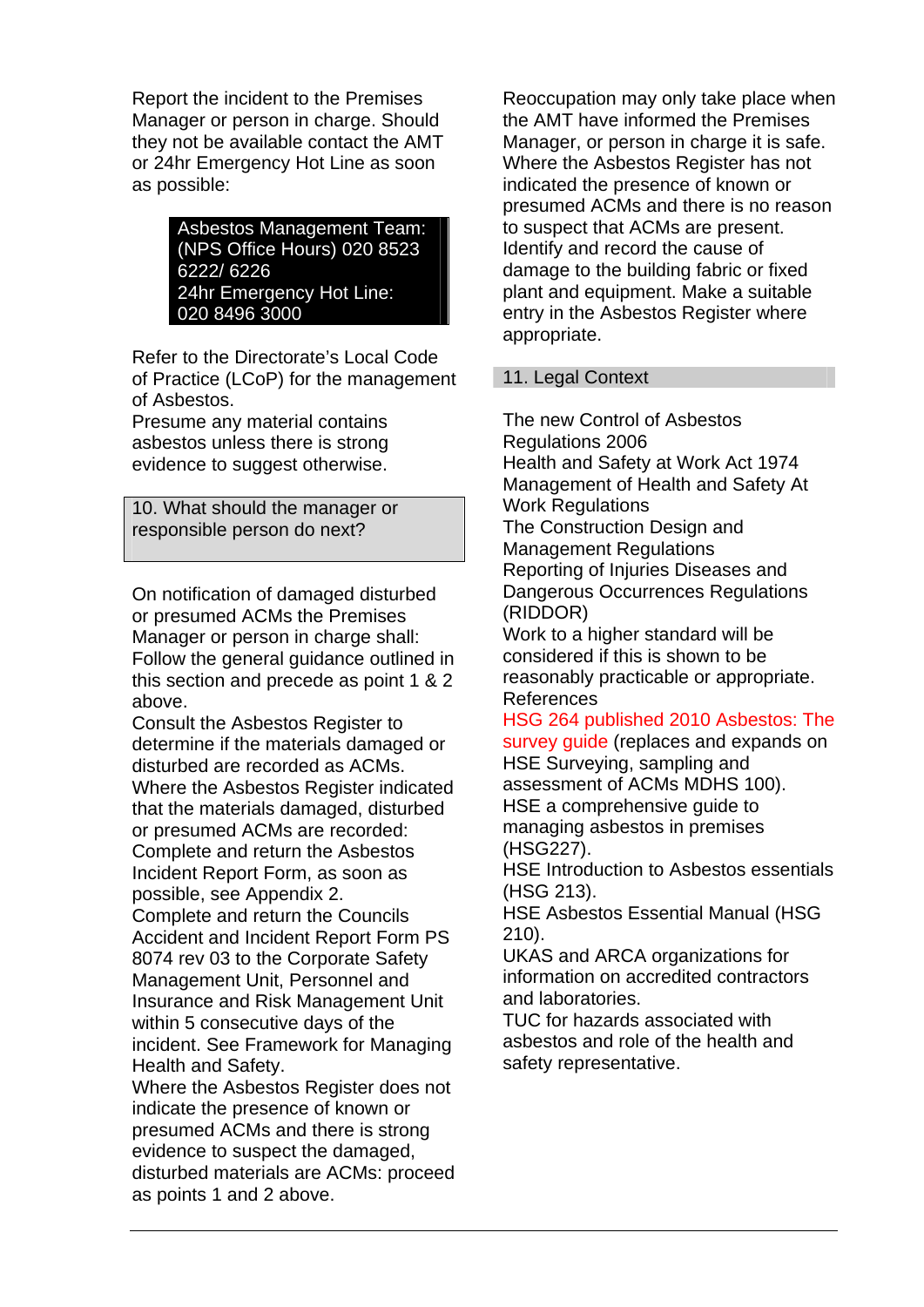# **Guidance on PERMIT TO WORK (PTW) FOR WORK NEAR ASBESTOS CONTAINING MATERIALS.**

VALID ONLY FOR THE AREA AND TIME SPECIFIED.

The Permit To Work (PTW) procedure provides a formal control system aimed at the prevention of accidents and damage to property where foreseeable hazardous work is carried out.

This PTW will be issued to staff and contractors undertaking work in areas near asbestos containing materials.

What does this Permit To Work consist of?

This PTW consists of: Details of the work to be done; Details of the job location; Details of staff or contractor contact information; Details of hazards; The Issue and Acceptance arrangements; The Clearance and Cancellation arrangements; and The asbestos emergency procedures.

What must the Manager or Person In Charge Do?

The Premises Manager or person in charge shall:

Check the exact work area proposed against the Asbestos Register.

Identify the nature and extent of works to be carried out.

Ensure that no work is undertaken on known or presumed ACMs.

Clarify the work is authorised. Clarify the Contractor is suitably qualified to undertake the work. Define who is authorised to Issue the Permit To Work.

Ensure no work is undertaken in an area where the Asbestos Register identifies known or presumed asbestos containing material without the issue of an authorized and signed Permit To Work.

Consider whether an addition Permit To Work may be required, such as for Hot

Works, Working At Height and Confined Spaces.

Ensure the person(s) authorised to issue and cancel the Permit To Work are competent.

Establish clear limitations, regarding the scope, time frame and procedure for breach of permit conditions.

Ensure the contractor provides suitable and sufficient risk assessments and method statements for all the hazards likely to injure or harm the health of staff or other persons, to include the additional permits outlined above. Has the contractor received appropriate induction training, information and instruction on the requirements of this Permit To Work including the emergency procedure for discovering damaged or disturbed ACMs. Check the contractor has provided asbestos awareness training for their staff.

Ensure the Contractor has signed the Acceptance and Clearance conditions implicit in the Permit To Work. Ensure the contractor is issued with a Contractors Pass and has signed the Pass, Contractors Authorisation to Work, Identification and Fire Register. Monitor the works in progress. Ensure a formal 'hand back' and cancellation procedure to ensure that staff and others, building, plant and equipment are safe before reoccupancy or commencement of normal work.

#### Who is authorized to issue this permit?

For the purpose of this Permit To Work, the competent person is: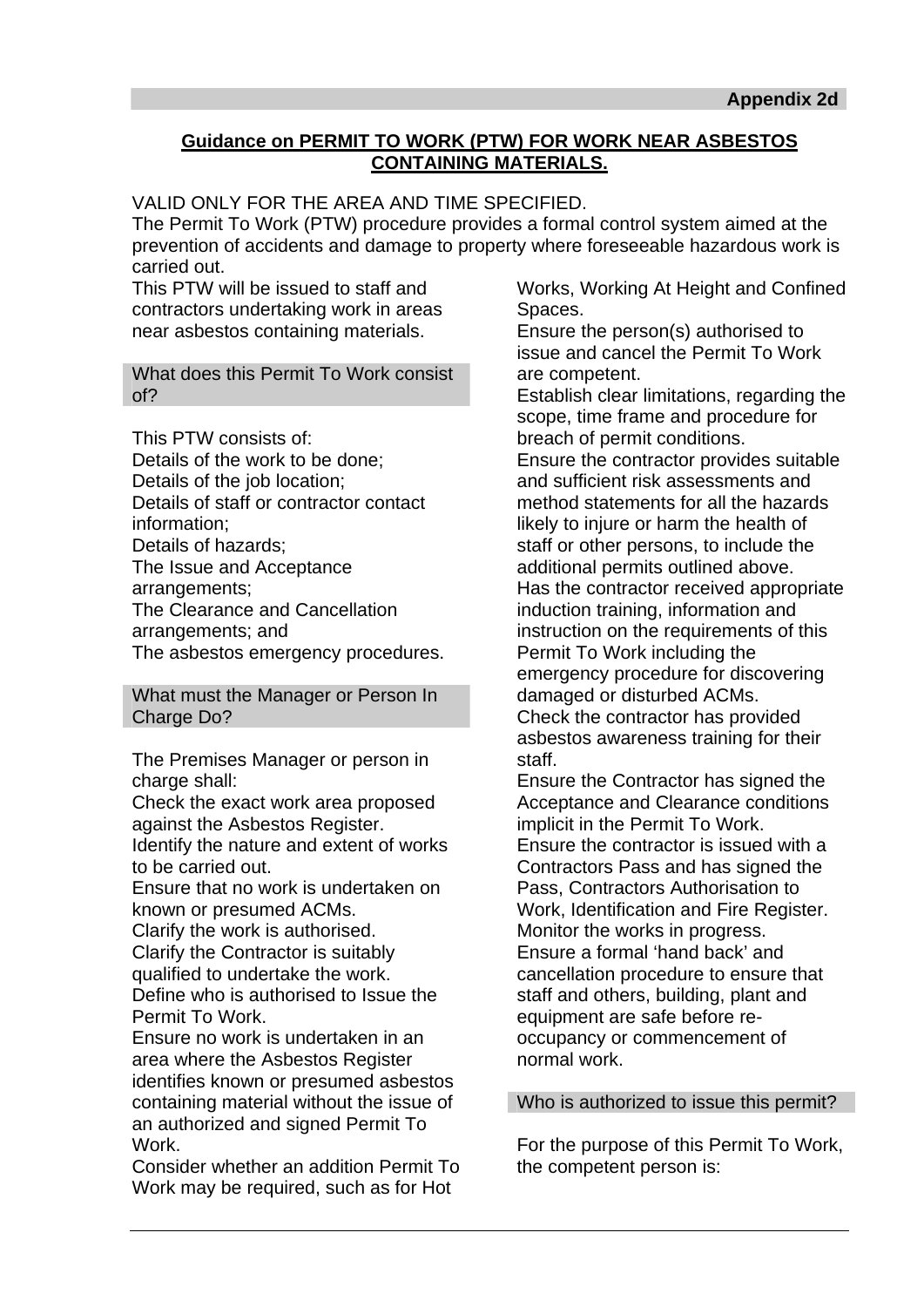Is deemed to be the Premises Manager or person(s) acting on their behalf; Must have sufficient experience or knowledge or have undertaken training in the use of Permit To Work Systems.

What to do if you discover, damaged or disturbed asbestos containing materials?

In the event of damaged, disturbed or presumed ACMs the Asbestos Management Team or 24hr Emergency Hot Line should be contacted by the quickest practicable means.

Asbestos Management Team: (Office Hours) 020 8523 6222/ 6226 24hr Emergency Hot Line: 0208 496 3000

Refer to the Framework for Managing Health and Safety and Local Code of Practice for further guidance: Accident/Incident Reporting and Investigation: form PS 8074 Rev 03; and

Contractors Guidance for Managers and Staff.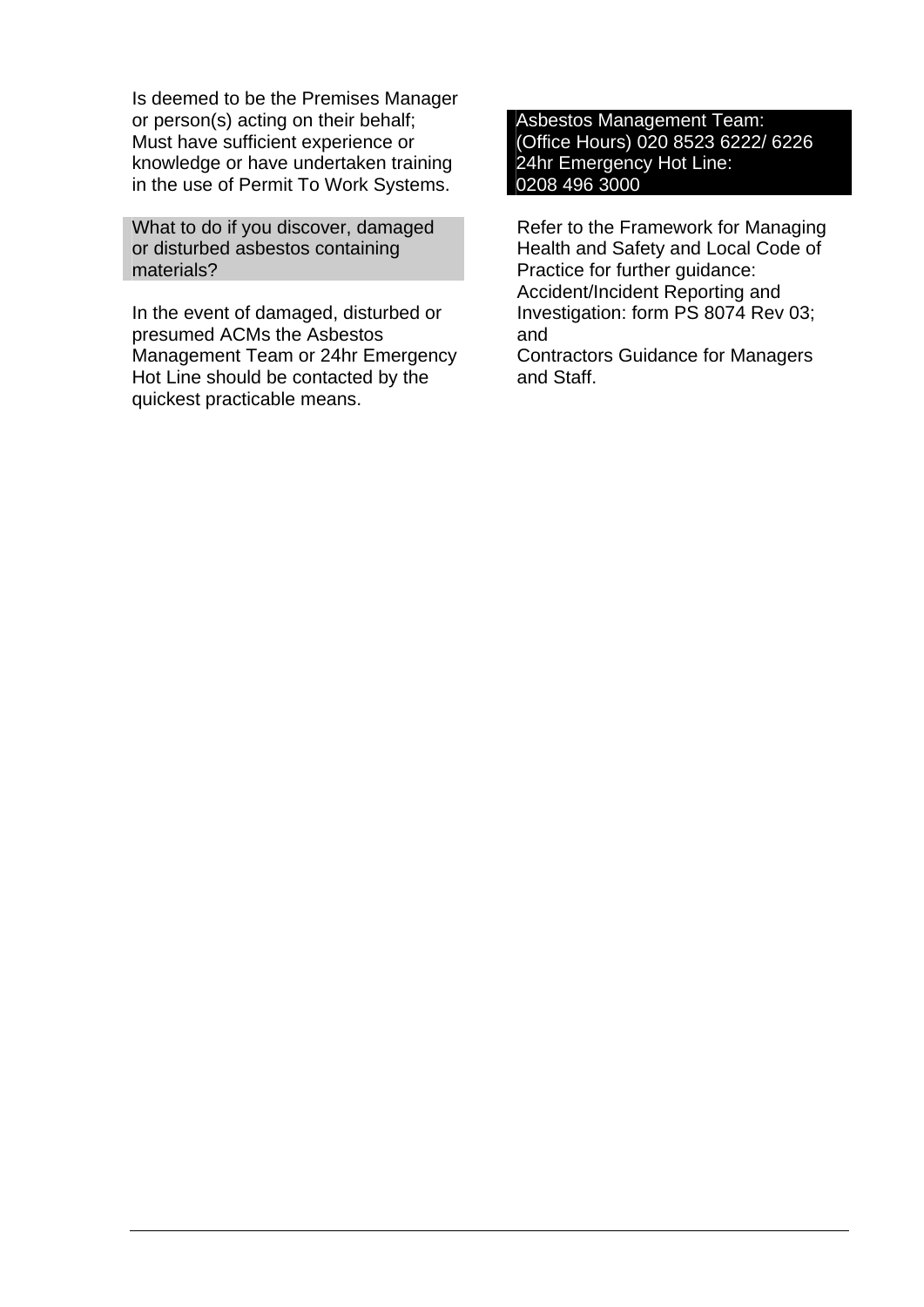# **Appendix 2e PERMIT TO WORK (PTW) FOR WORK NEAR ASBESTOS CONTAINING MATERIALS.**

#### **VALID ONLY FOR THE AREA SPECIFIED. VALID FOR ONE SHIFT UNLESS OTHERWISE SPECIFIED. See PTW instructions .**

Permit No.

 $\mathbf{I}$ 



|                                                            | Section 1 Work Details                                                                                                                                              |  |                        |                        |            |           |
|------------------------------------------------------------|---------------------------------------------------------------------------------------------------------------------------------------------------------------------|--|------------------------|------------------------|------------|-----------|
|                                                            | Job details<br>Job location                                                                                                                                         |  |                        |                        |            |           |
|                                                            |                                                                                                                                                                     |  |                        |                        |            |           |
|                                                            | Staff or Contractor name                                                                                                                                            |  |                        |                        |            |           |
|                                                            | <b>Contractor's Company</b>                                                                                                                                         |  |                        |                        |            |           |
|                                                            |                                                                                                                                                                     |  |                        |                        |            |           |
|                                                            | Section 2 Issue of the Permit To Work                                                                                                                               |  |                        |                        | <b>YES</b> | <b>NO</b> |
|                                                            | Have you followed the requirements of the health and safety notes on the front and                                                                                  |  |                        |                        |            |           |
|                                                            | back of this Permit To Work for Work Near Asbestos Containing Materials?<br>Has the contractor received appropriate induction training, information and instruction |  |                        |                        |            |           |
|                                                            | on the requirements of this Permit To Work including the emergency procedure for                                                                                    |  |                        |                        |            |           |
|                                                            | discovering damaged or disturbed asbestos containing materials?                                                                                                     |  |                        |                        |            |           |
|                                                            | Has the contractor provided a suitable and sufficient assessment of the risks for all                                                                               |  |                        |                        |            |           |
|                                                            | hazards likely to injure or harm the health of staff or other persons and property?                                                                                 |  |                        |                        |            |           |
|                                                            | No work must be undertaken on known or presumed Asbestos Containing Materials                                                                                       |  |                        |                        |            |           |
|                                                            | I the Premises Manager or person in charge declares no other work than that stated above will be                                                                    |  |                        |                        |            |           |
|                                                            | carried out. And I am satisfied with all the precautionary measures identified in the risk assessments                                                              |  |                        |                        |            |           |
|                                                            | and method statements provided by the Contractor.                                                                                                                   |  |                        |                        |            |           |
|                                                            | Name of Premises Manager or person in charge:                                                                                                                       |  |                        |                        |            |           |
|                                                            | Job title:                                                                                                                                                          |  | <b>Start Time/Date</b> | Finish Time/Date       |            |           |
|                                                            | Section 3 Acceptance of the Permit To Work                                                                                                                          |  |                        |                        |            |           |
|                                                            | I the Contractor or person in charge declares no other work than that stated above will be carried out.                                                             |  |                        |                        |            |           |
|                                                            | And that I have read and understood the health and safety notes on both the front and reverse of this                                                               |  |                        |                        |            |           |
|                                                            | Permit To Work.                                                                                                                                                     |  |                        |                        |            |           |
|                                                            | Name of Contractor or person in charge:                                                                                                                             |  |                        |                        |            |           |
|                                                            | Job title:                                                                                                                                                          |  | <b>Start Time/Date</b> | <b>Start Time/Date</b> |            |           |
|                                                            | <b>Section 4 Clearance</b>                                                                                                                                          |  |                        |                        |            |           |
|                                                            | I the Contractor or person in charge declares the work undertaken have been completed, checked by                                                                   |  |                        |                        |            |           |
|                                                            | myself and the area left in a safe and tidy condition.                                                                                                              |  |                        |                        |            |           |
|                                                            | Name of Contractors responsible person (sign name):                                                                                                                 |  |                        |                        |            |           |
|                                                            | Job title:                                                                                                                                                          |  | Date:                  | Time:                  |            |           |
|                                                            | Section 5 Cancellation                                                                                                                                              |  |                        |                        |            |           |
|                                                            | I the Premises Manager or person in charge declares the work undertaken have been completed.                                                                        |  |                        |                        |            |           |
|                                                            | checked by myself and the area left in a safe and tidy condition. THIS PERMIT IS NOW CANCELLED.                                                                     |  |                        |                        |            |           |
|                                                            | Name of Premises Manager or responsible person (sign name):                                                                                                         |  |                        |                        |            |           |
|                                                            | Job title:                                                                                                                                                          |  | Date:                  | Time:                  |            |           |
|                                                            |                                                                                                                                                                     |  |                        |                        |            |           |
|                                                            | Section 6 What to do if you discover damaged, disturbed or presumed ACMs                                                                                            |  |                        |                        |            |           |
| 1                                                          | Stop all work in the area.                                                                                                                                          |  |                        |                        |            |           |
| $\boldsymbol{2}$                                           | Remove and keep all persons out of the area.                                                                                                                        |  |                        |                        |            |           |
| Close or seal or lock off the area where practicable.<br>3 |                                                                                                                                                                     |  |                        |                        |            |           |
| 4                                                          | Do not remove equipment or materials.                                                                                                                               |  |                        |                        |            |           |
| 5                                                          | Prominently display a warning sign(s): Potential Asbestos Hazard Keep Out.                                                                                          |  |                        |                        |            |           |
|                                                            | Report the incident immediately to the Premises Manager or person in charge.<br>6                                                                                   |  |                        |                        |            |           |

7 **Or Asbestos Management Team:** Office Hours**:** 020 8523 6222/ 6226 or 24hr Emergency Hot Line 0208 496 3000.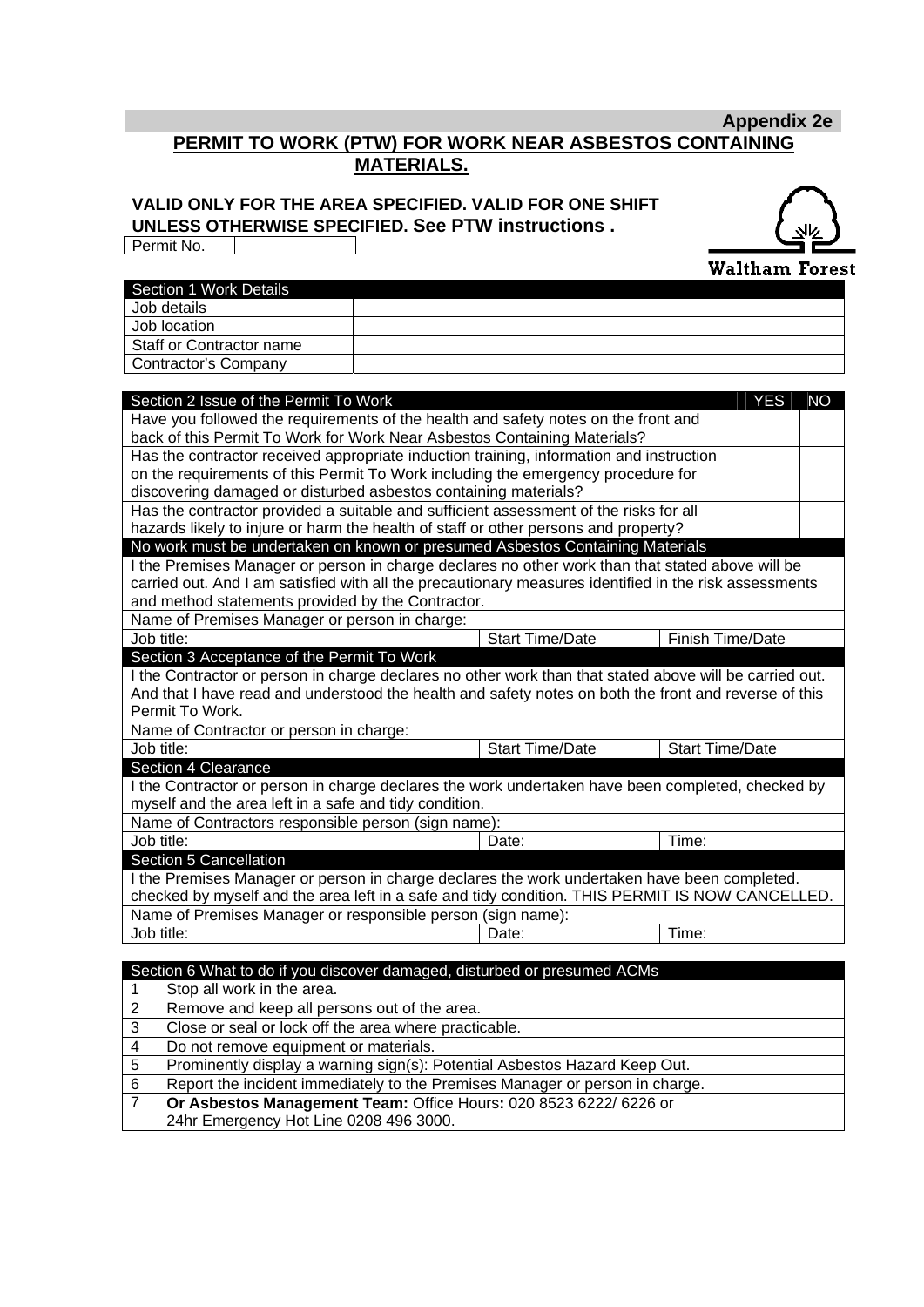# **ASBESTOS INCIDENT REPORT FORM**

Managers must inform the Asbestos Management Team or 24 hour Hot Line of all incidents involving asbestos by the quickest practicable means. Having made the initial phone call detailing the nature of the incident, managers must forward the completed Asbestos Incident form to the following:

| Asbestos Management Team, or | (Office Hours) 0208 523 6222/ 6226 |
|------------------------------|------------------------------------|
|                              | xxxxxx.xxxxxx@xxx.xx.xx            |
| 24 Hour Emergency Hot Line   | 0208 496 3000                      |
| Directorate Head of Service  | As appropriate                     |

In addition, managers must complete and forward the Council's Accident and Incident report form **PS 8074 Rev 03** within 5 working days to the Directorate Personnel Manager, Safety Management Unit, Insurance and Risk Management Unit and Trade Union Health and Safety Convener.

| <b>Asbestos Incident Contact Details:</b>                                    |  |
|------------------------------------------------------------------------------|--|
| Directorate                                                                  |  |
| Service                                                                      |  |
| Department or Unit                                                           |  |
| Location of incident                                                         |  |
| Date of incident                                                             |  |
| Time of incident                                                             |  |
| Phone No                                                                     |  |
| Name of person in control of premises                                        |  |
| Asbestos Register reference if known                                         |  |
| Name and title of person reporting incident                                  |  |
| Asbestos Management Team or 24 hour Emergency Hot Line Contact Details:      |  |
| Name and title of person incident reported to                                |  |
| Date incident reported                                                       |  |
| Time incident reported                                                       |  |
| Please give a full and accurate account of the incident:                     |  |
|                                                                              |  |
|                                                                              |  |
|                                                                              |  |
|                                                                              |  |
|                                                                              |  |
|                                                                              |  |
|                                                                              |  |
|                                                                              |  |
|                                                                              |  |
|                                                                              |  |
|                                                                              |  |
|                                                                              |  |
| Please provide the names of staff or other persons involved in the incident: |  |
|                                                                              |  |
|                                                                              |  |
|                                                                              |  |
|                                                                              |  |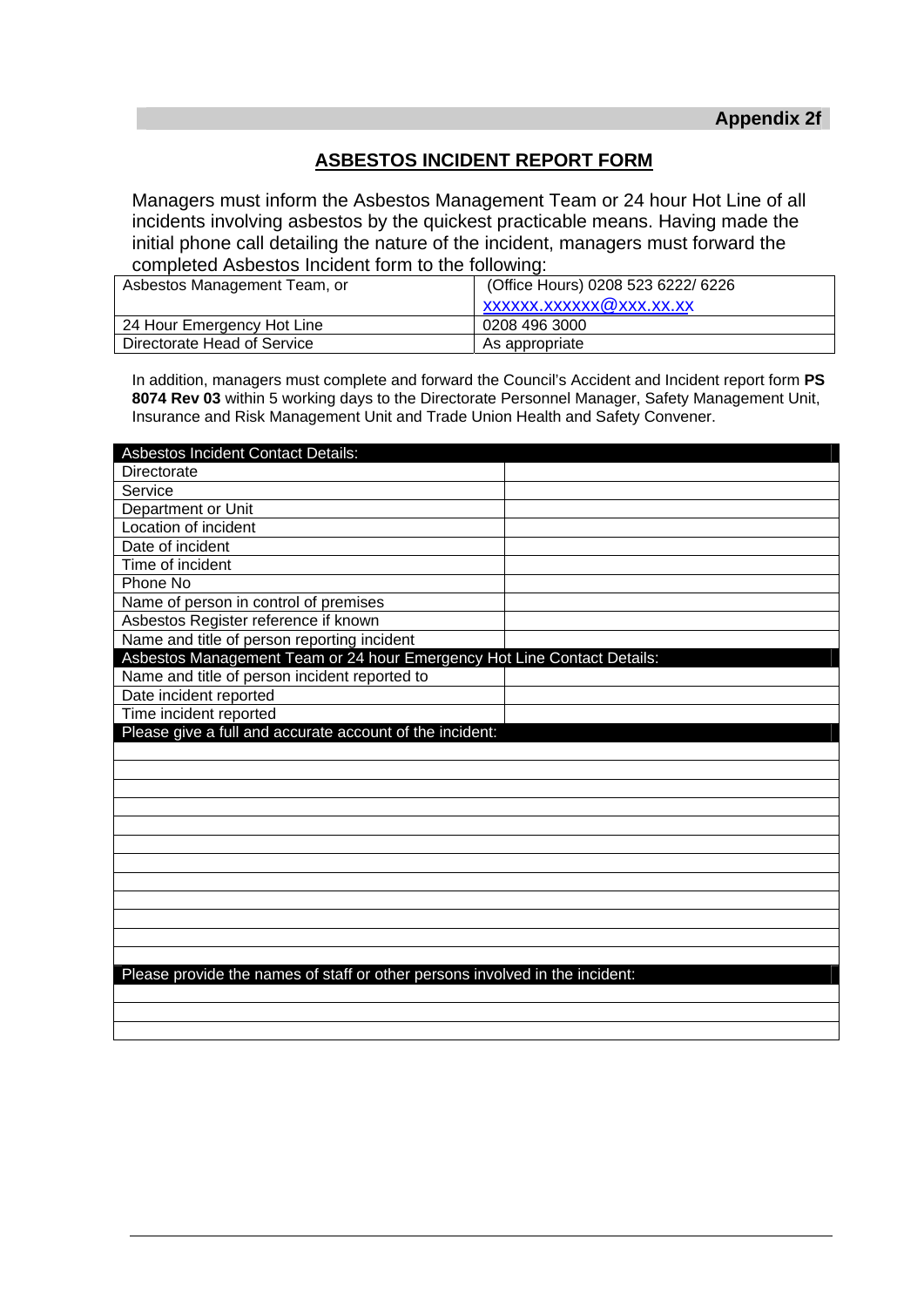# **Guidance on Risk Assessment**

Guidance for Managers and Staff

The following topics may assist Managers considering the typical Exposure to Asbestos hazard(s) to be found in the workplace.

Aim of Guidance

The aim of this guidance is to: Familiarise managers with the concept of adopting a systemic approach to risk management based on risk assessment of Exposure to Asbestos hazard(s).

Familiarise managers with their legal responsibilities and the Council's requirements with regard to risk assessment of Exposure to Asbestos hazard(s) at work.

Provide advice to managers on how to carry out risk assessments.

Provide guidance to managers on appropriate control measures.

Provide advice to managers and staff on the use of method statements.

Summary of Guidance

This guidance is organised in a series of questions and is contained within the following sections.

What is risk assessment?

What must managers do?

What must employees do?

How do I carry out a risk assessment?

How do I control the risks? What is the legal context?

Appendix 1 –

Hazard Checklist

Appendix 2 –

LBWF risk assessment form

Appendix 3 –

Example of generic risk assessment Appendix 4 –

List of Generic Risk Assessments Appendix 5 –

Method statements and Method Statement Checklist

1. What is risk assessment?

Risk assessment is a simple concept. It is the process of identifying the

hazards that exist and the likelihood of the hazards causing harm, in order to determine the appropriate prevention or control measures.

A hazard is anything with the potential to cause harm. A risk is the likelihood of that hazard actually causing harm. For example, a car can be a hazard. It has the potential to cause harm. The risk of a car causing harm will depend on the following factors:

Are seat belts fitted (safe by design)? Are seat belts worn (safety procedures in place and being followed)? Are the brakes working (maintenance procedures)?

Are there roundabouts, traffic lights etc., (safe systems of work)? Are traffic lights working (safe systems being maintained)?

Are drivers trained to operate the car and instructed in road procedures (training and instruction)?

Is it raining or snowing (environmental conditions)?

Are road signs in place (information)? If the car remains parked in the garage the likelihood that it will cause harm is very low. Using the car as an example shows that the concept of risk assessment is not a new or difficult idea.

Risk assessment in the workplace is a careful examination of the hazards that could cause harm to people i.e. workers and others, and to determine whether the precautions in place are sufficient to reduce the risk of the harm occurring or whether more should be done to prevent harm. The aim of risk assessment is to ensure that no one gets hurt or becomes ill as a result of the particular work activity. Common terms used in risk assessment include: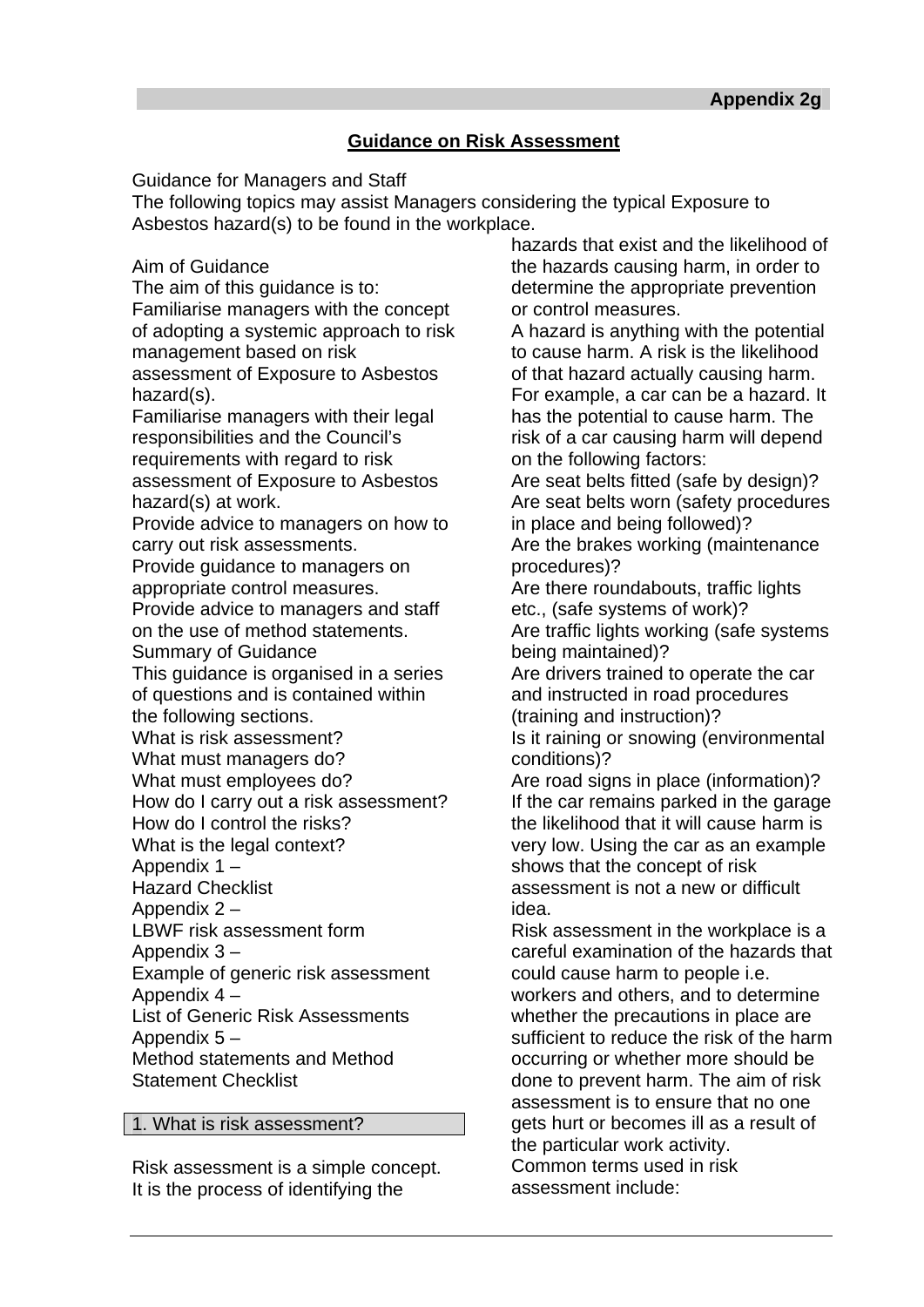Hazard  $-$  anything with the potential to cause harm or loss. Risk – the likelihood of the hazard actually causing harm or loss.

Severity  $-$  the number of people who might be exposed to a risk and the seriousness of the outcome e.g. from fatality or major injury to many people to superficial injury to only one person. It is a legal requirement under The Management of Health and Safety at Work Regulations 1999 that the employer (LBWF) conducts suitable and sufficient risk assessments. It is Council Policy that managers complete this task and involve both the workforce and Union Safety Representatives in the process. Managers need to be competent to do this i.e. have sufficient training or experience and knowledge or other qualities relating to the work activity to undertake the assessment. Risk assessments should cover all work activities including those that may affect others e.g. members of the public, client groups, contractors etc. However, some activities are covered by specific regulations that require more in depth risk assessments to be carried out, e.g.

Manual Handling Operations Display Screen Equipment Control of Substances Hazardous to Health

Where assessments have been carried out under these regulations they do not need to be repeated to meet the requirements of the more general requirement for risk assessment in the Management Regulations mentioned above.

#### 2. What must Managers do?

Managers must:

Make a suitable and sufficient assessment of The risks to employees The risks to others who may be affected.

Identify the preventive and protective measures needed.

Introduce the preventive and protective measures needed to improve workplace health and safety. Keep a written record of the findings of the assessment and any groups at particular risk.

Ensure that all staff concerned have access to the risk assessments. Ensure that all staff concerned understand the control measures identified in the risk assessment. Have arrangements for the effective planning, organisation, control, monitoring and review of the preventive and protective measures. Provide any health surveillance identified in the risk assessment. Provide health and safety Information, instruction and training for all employees.

Consult with staff and union representatives when carrying out a risk assessment.

Carry out regular checks to ensure the adequacy and validity of the risk assessments.

Reassess the risks of the work activities where changes may have occurred.

Review the assessment if there is reason to believe that it is no longer valid – for example, if the process has changed, the building has been refurbished or an experienced worker has left.

#### 3. What must Staff do?

#### Staff must:

Contribute to the risk assessment process where their knowledge or experience could assist in the developing safer working practices. Read and implement the control measures listed on risk assessment. Ensure that any work done is in accordance with the control measures in the risk assessment.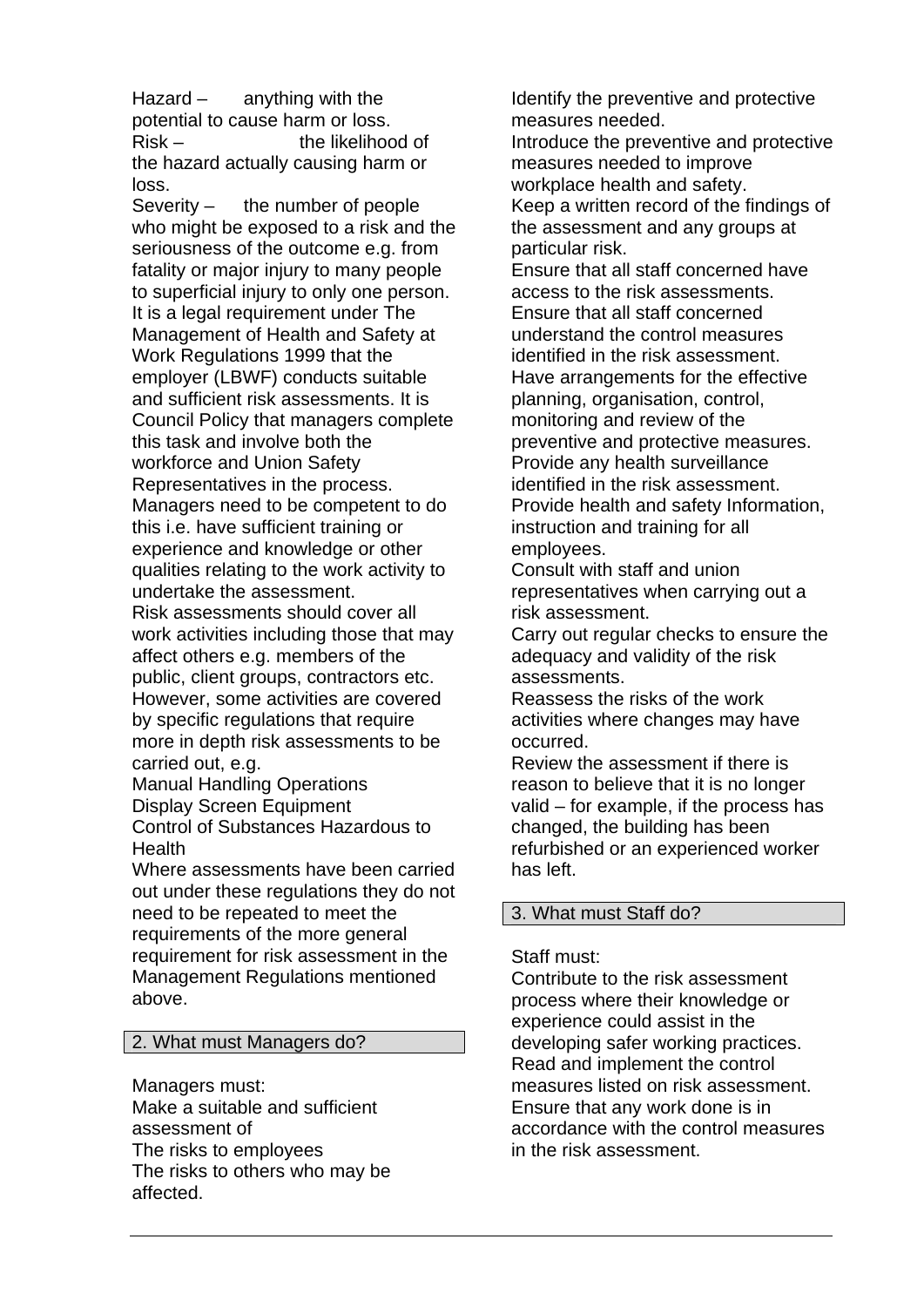Follow the safety procedures in line with any information, instruction and training provided.

Not interfere with or misuse anything provided in the interest of health and safety.

Make full and proper use of control measures and any personal protective equipment (PPE) provided in line with any information, instruction and training provided.

Promptly report to management, any defect associated with control measures i.e. engineering controls or personal protective equipment.

4. How do I carry out a risk assessment?

What is suitable & sufficient? A suitable and sufficient risk assessment should enable you to identify and prioritise the measures that need to be taken, including the health and safety information and training that must be given to employees, any health surveillance that is required, any monitoring that needs to be carried out and the procedures that follow in the event of serious or imminent danger. A competent person must carry out the risk assessment.

A blank risk assessment form is attached at Appendix 2 and a generic risk assessment is attached at Appendix 3.

A suitable and sufficient risk assessment must:

Identify all the hazards, that is, all those aspects of work that have the potential to cause harm:

**Substances** 

Equipment

Work processes

Work organisation Identify the specific regulations that must be complied with. See

Appendices 3 and 4.

Assess all the risks – that is, the likelihood that harm will occur from the hazards identified.

Be systematic in approach.

Ensure that aspects of the work activity are considered.

Address what actually happens in the workplace, not what procedure manuals say should happen.

Include non-routine operations such as:

Maintenance operations

Loading and unloading Falls by patients or clients

**Spillages** 

Ensure that everyone who might be affected, employees and others, is

considered, for example: Office staff

Night cleaners

Maintenance staff

Security staff

Visitors

Identify groups of workers particularly at risk, such as:

Young workers

Inexperienced workers

Lone workers

Workers with disabilities

Pregnant workers Take account of existing preventive or

precautionary measures and whether they are working properly.

To be 'suitable and sufficient' the assessment must identify all the hazards and decide whether they have the potential to cause harm in the workplace. Managers are expected to familiarise themselves with the hazards and risks in their work areas and to consult with employees and trade union safety representatives and where necessary, outside experts.

# 5 Steps to Risk Assessment

STEP 1 - Identify the hazards By walking around the workplace, observing work activities and talking to staff and safety representatives, managers can reasonably be expected to identify causes of harm within their workplaces. Ignore the trivial and concentrate on significant hazards,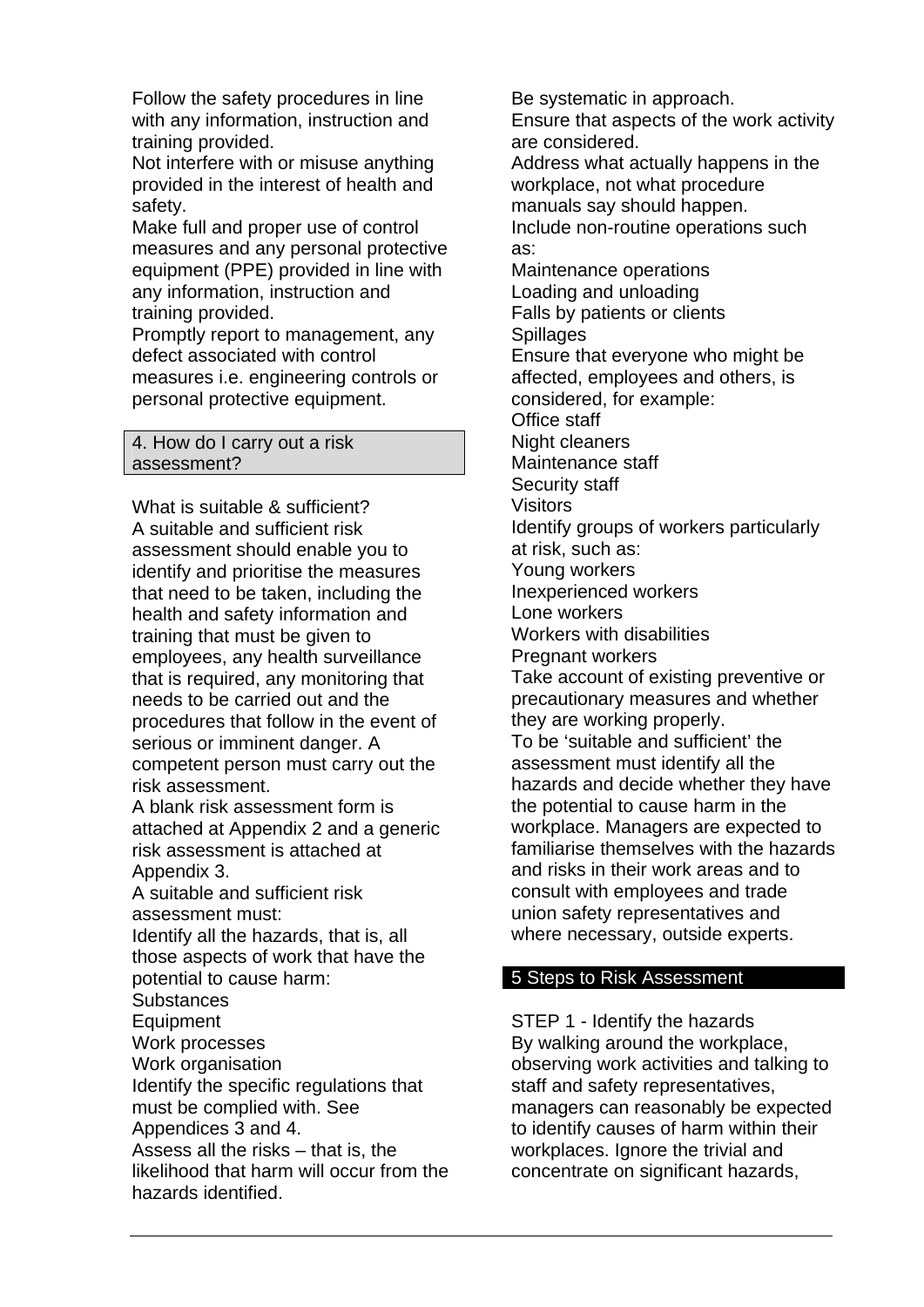which could result in serious harm or which could affect many people. The sort of hazards that should be considered are Physical, e.g. exposure to excessive noise, heat, radiation. Ergonomic, e.g. manual handling, work related upper limb disorders Biological, e.g. exposure to pathogens like Hepatitis B, HIV, and Chemical, e.g. exposure to hazardous substances in work processes or working conditions. Some of these hazards may already have been assessed under the Control of Substances Hazardous to Health Regulations 1999 (COSHH). If the work activity tends to vary a lot, or if you or your staff move from one site to another, select those hazards which you can reasonably foresee and assess the risks from them. After that, if you spot any unusual hazard, take the necessary action. Manufacturers' instructions or datasheets can also assist in spotting hazards and to put risks in their true

perspective. So can reports on accidents and illness.

Assess the full spectrum of tasks that are undertaken by employees in the workplace, concentrating on establishing whether the actual practice varies from the laid down procedure. If the risks are still high then additional control measures will be required. See hazard prompt list at Appendix 1.

STEP 2 - Decide who might be harmed Consider all the people who could be harmed by the hazard. Not just full time staff but also people who may not be in the workplace all the time, e.g. cleaners, peripatetic workers,

contractors, visitors etc. In addition the law requires that special consideration should be given to persons with disabilities and young persons e.g. work experience pupils.

Also, where women of childbearing age are employed, the risk assessment must include risk consideration for new and expectant mothers.

STEP 3 - Evaluate the risk

The next step is to evaluate the risks from the identified hazards. Consider how likely it is that each hazard could cause harm. If something needs to be done, ask yourself,

can I get rid of the hazard altogether? if not,

how can I control the risks so that harm is unlikely?

This will determine whether or not more needs to be done to reduce the risk. Even after precautions have been taken, some risk usually remains. At this stage managers have to decide whether the level of remaining risk is high, medium or low for each significant hazard.

Rating Risks

A quick way of rating risks is by using the table below. The risk rating is the product of severity and likelihood. Managers must ask themselves what is the worst that could happen if the hazard causes harm (Severity); and

what are the chances of the hazard actually causing harm (Likelihood) The risk rating can be used both before and after control measures have been put in place to check on the remaining level of risk.

See table below.

| <b>RISK= Severity X</b><br>Likelihood |                                                  | <b>SEVERITY</b> |                                                                                    | <b>LIKELIHOOD</b> |                                                                                       |
|---------------------------------------|--------------------------------------------------|-----------------|------------------------------------------------------------------------------------|-------------------|---------------------------------------------------------------------------------------|
| $1 - 2$<br><b>LOW</b>                 | Action<br>required<br>within $3-6$   r<br>months | $1 -$           | Minor injury (not<br>Mino reportable under<br>RIDDOR) to a low<br>number of people | $1 -$<br>Very     | Very little chance of<br>harm occurring.<br>Unlikel   No recent of<br>records of harm |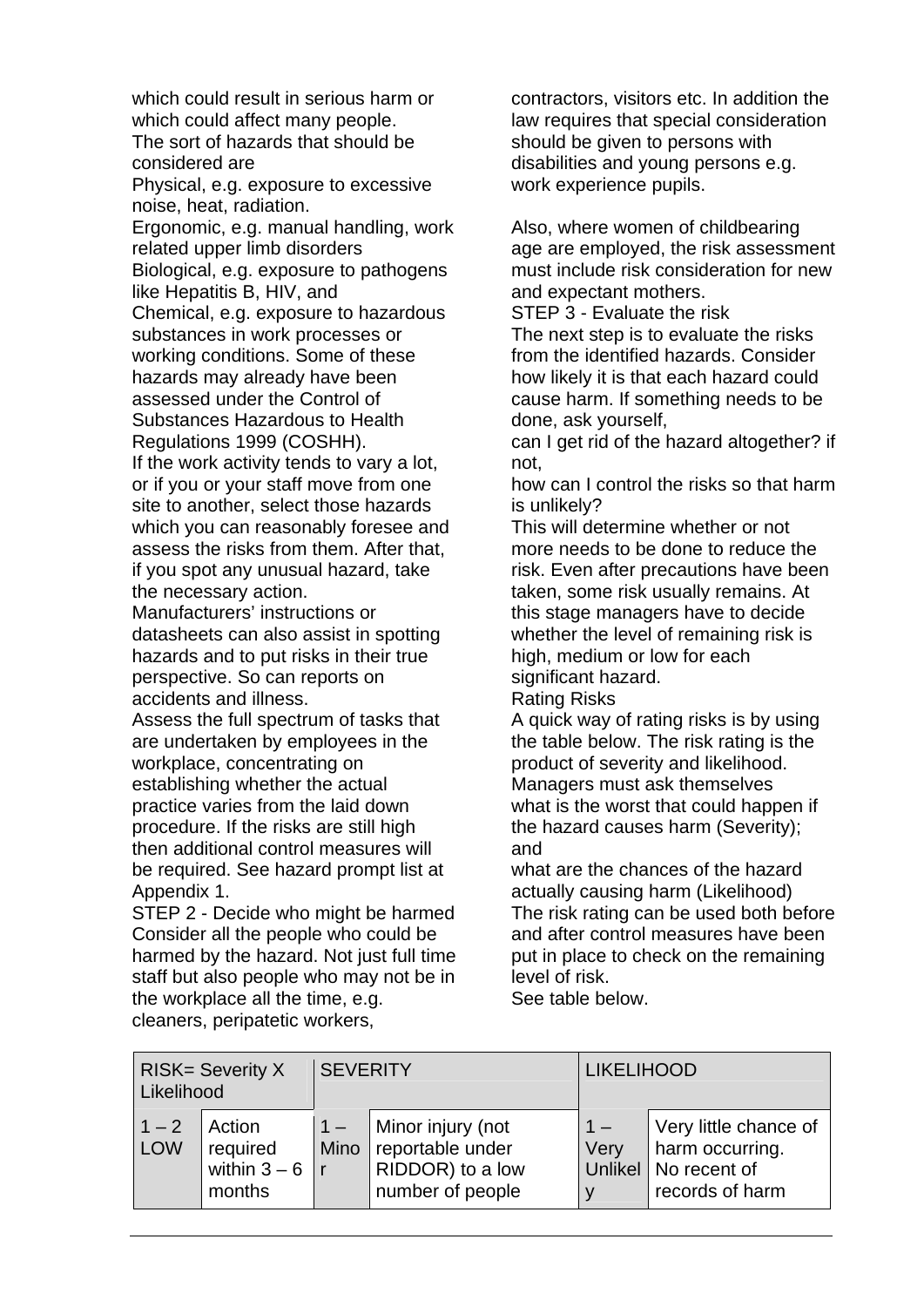|                                     |                                                        |                     |                                                                                                                                                  |                         | occurring.                                                                                                                    |
|-------------------------------------|--------------------------------------------------------|---------------------|--------------------------------------------------------------------------------------------------------------------------------------------------|-------------------------|-------------------------------------------------------------------------------------------------------------------------------|
| $3 - 4$<br><b>MEDI</b><br><b>UM</b> | Action<br>required<br>within 1<br>week to 3<br>months. | $2-$<br>Majo<br>r   | Minor injury (not<br>reportable under<br>RIDDOR) to many<br>people; or<br>Major injury (reportable<br>under RIDDOR) to a<br>low number of people | $2 -$<br>Likely         | Harm likely to occur<br>Records of similar<br>incidents in<br>existence                                                       |
| $6 - 9$<br><b>HIGH</b>              | Action<br>required<br>within 24<br>hours to 1<br>week  | $3 -$<br>Seve<br>re | Death to one or many<br>people; or<br>Major injury (reportable<br>under RIDDOR) to<br>many people.                                               | $3 -$<br>Very<br>Likely | Harm is very likely<br>to occur<br>Harm has occurred<br>before, and<br>Recent records of<br>similar incidents in<br>existence |

Shared Workplaces

If you share a workplace tell the other employers about any risks your work could cause them, and what precautions you are taking. Also, think about the risks to your workforce from those who share your workplace. New or expectant mothers

When an employer has been told in writing that a worker

is pregnant,

has given birth within the previous six months or

is breast feeding

then certain actions must be taken. As a general rule the employer should first consult the existing risk assessments to see whether the control measures adequately protect the pregnant employee.

If not an assessment should be done to accommodate the change in circumstances and the remaining risk should be controlled. However, if significant risk remains, the employer should:

temporarily adjust working conditions and/or work hours or, if this is not reasonable;

offer suitable alternative work if any is available or, if this is not reasonable; suspend the employee from work (i.e. leave on full pay) for as long as is necessary.

Special consideration needs to be given to new or expectant mothers who work at night.

STEP 4 - Record significant findings, The record of the risk assessment should identify the hazards, those who might be affected, the level of risk prior to control measures, the control measures and the level of risk post control measures. Staff should have access to all documented risk assessments that affect their work activities.

STEP 5 - Review and revise Risk assessments should be reviewed periodically and revised if necessary. Review when there is a change in circumstances or there is evidence to show that the risk assessment is no longer valid.

Simple Hazards

For simple hazards a suitable and sufficient risk assessment can be a very straightforward process, requiring no specialist skills or complicated techniques e.g. office managers can reduce the likelihood of slips, trips and falls by ensuring that cables do not trail across the office floor between different workstations.

More Complex Hazards

In certain cases it may not be possible to make a suitable and sufficient assessment without specialist advice in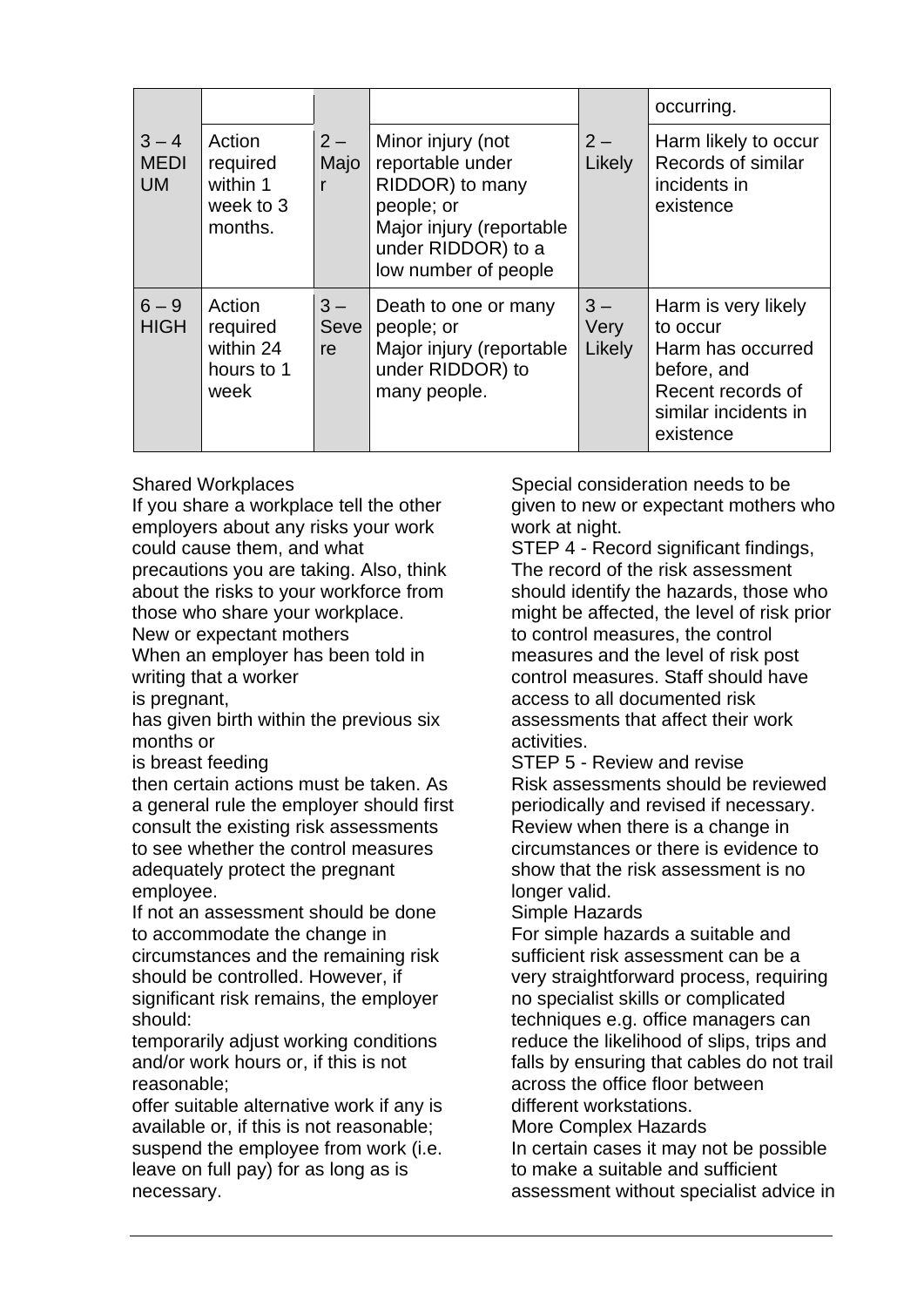respect of unfamiliar risks, such as those requiring some knowledge of ergonomics for example, or more complex processes and techniques. Generic Risk Assessements In cases where similar activities are undertaken, a general risk assessment can be carried out which considers the common hazards and associated risks for the activity under assessment; this is known as a generic risk assessment. Managers at each workplace may apply such generic assessments; however they must satisfy themselves that the generic assessment is broadly appropriate to their type of work,

able to be adapted to their own actual work situations, and

able to be extended to cover hazards and risks not referred to in the generic assessment.

Whilst generic risk assessments are a useful aid, care has to be taken to ensure that they are not accepted as being universally applicable without checking them against the actual circumstances being assessed. A number of generic risk assessments are available from the Safety Management Unit (SMU) for reference. See Appendices 3 and 4.

#### 5. How do I control the risks?

In order to control the risks identified in the risk assessment, managers need to introduce preventive and protective measures. These measures must be implemented on the basis of the principles specified in the Schedule 1 of The Management of Health and Safety at Work Regulations 1999. Schedule 1 specifies the general principles of prevention in terms of a hierarchy of control measures. Avoiding risks

If risks are avoided i.e. completely eliminated then they do not have to be either controlled or monitored. For example, not using dangerous chemicals or not working at height.

Evaluating the risks which cannot be avoided

Carrying out a suitable and sufficient assessment of risks as outlined above. Combating the risks at source For example repairing a hole in the floor is much better than displaying a warning sign.

Adapting the work to the individual. Especially in terms of the design of workplaces, the choice of work equipment and the choice of working and production methods. If the wellbeing of the person is dealt with, there is less chance of the job causing illness and less chance of the person making mistakes which ay lead to accidents. Alleviating monotonous work can also help the person to remain alert and to pay attention to the task.

Adapting to technical progress. Where new technology can reduce the risks to health and safety it must be considered. For example some new types of non-slip floor surfaces can lead to safer working conditions. Replacing the dangerous by the nondangerous or less dangerous. For example using a battery operated drill rather than a mains powered tool. Developing a coherent overall prevention policy that covers technology, organisation of work, working conditions, social relationships and the influence of factors relating to the working environment.

Taking a holistic stance to control risk that includes considering human factors.

Giving collective protective measures over individual protective measures. Prioritising a safe place of work that protects all those who enter it rather than a safe person strategy, which only protects the individuals identified. Giving appropriate instructions to employees.

Ensuring that all employees understand what they have to do and how they are expected to do it and where necessary being given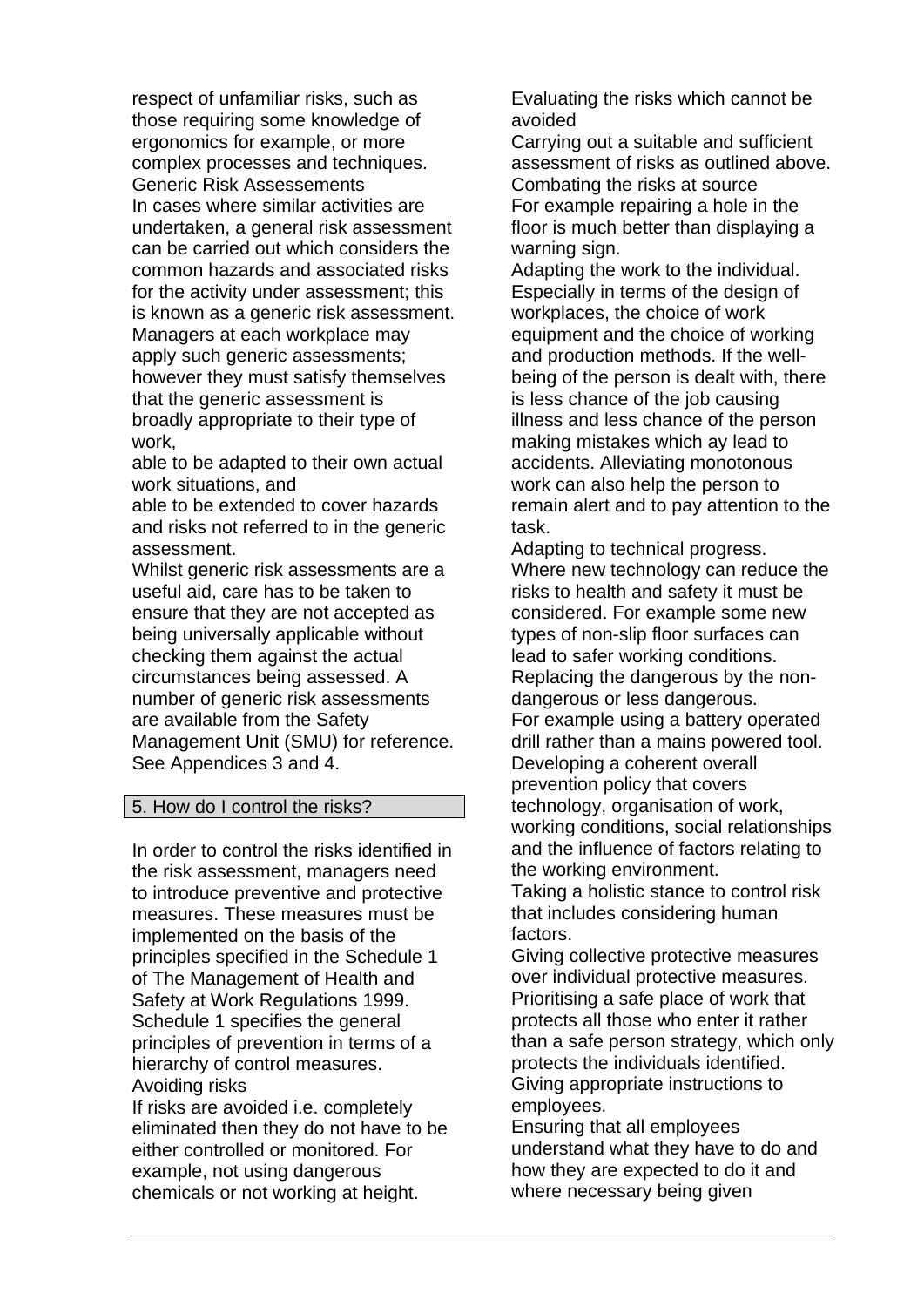appropriate supervision and training in order to carry out the instructions.

#### General Approach to risk control

There are three main strategies for risk control.

**Technical** 

**Procedural** 

**Behavioural** 

Technical strategy –

Controls the risks associated with the workplace, i.e. physical environment or the actual work activity. This includes: Equipment – safe design (e.g.

guarding) and maintenance.

Access and egress – provision of wide aisles, unobstructed passages and gangways.

Materials (substances and articles) – choice of packaging to make handling materials easier for example in manual handling.

Environment (temperature, light, dusts, noise) – heating and ventilation.

Procedural strategy –

Controls the organisation and systems. This includes:

Policy and standards.

Rules.

Procedures.

Method statements.

(See Appendix 5)

Permit to work systems.

Purchasing controls.

Accident investigation and analysis.

Emergency planning.

Behavioural Strategy –

Controls the risks associated with the

person and their actions. This includes:

Awareness, knowledge and skills.

Attitude, perception motivation and

communication.

Supervision.

Health surveillance.

Personal protective equipment. In practice, a combination of the three strategies will be required to ensure a safe and healthy working environment.

6. What is the legal context?

The Health and Safety at Work etc. Act 1974

Which requires employers to ensure, so far as is reasonably practicable, the health, safety and welfare of employees.

The Management of Health and Safety Regulations 1999

These regulations require an assessment of the risks for all hazards likely to injure or harm the health of staff.

Other Specific Regulations Also contain requirements for risk assessment, but relate specifically to the hazards that are covered by those Regulations e.g.

Control of Lead at Work Regulations Ionising Radiation Regulations Control of Asbestos at Work

**Regulations** 

Control of Substances Hazardous to Health Regulations

Noise at Work Regulations

Display Screen Equipment Regulations

Manual Handling Operations

**Regulations** 

Personal Protective Equipment Regulations

Any risk assessments carried out under the specific regulations above negates the necessity for managers to carry out a general assessment under the Management Regulations.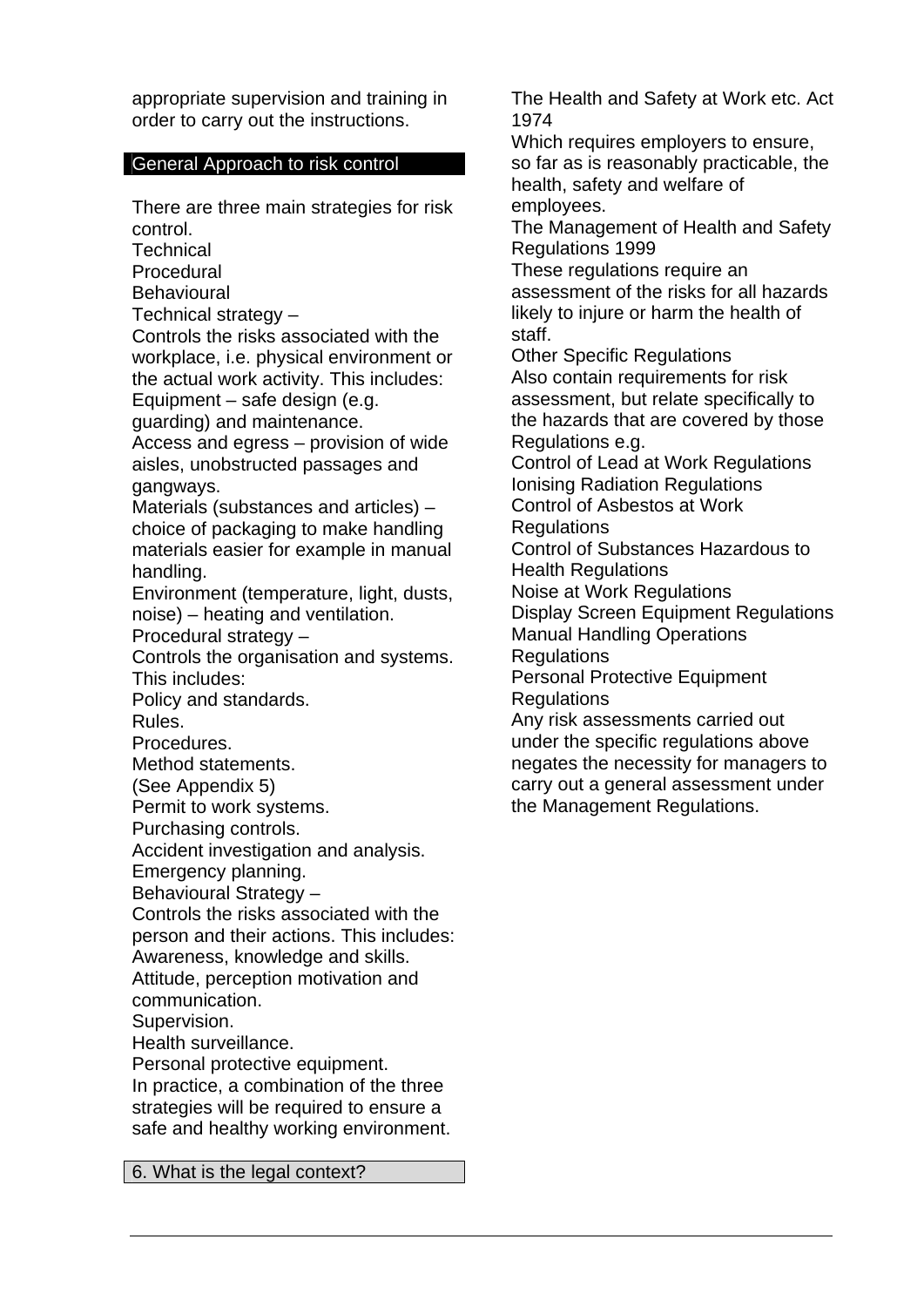# **LBWF Health & Safety Risk Assessment Form**

| Date Assessment Undertaken:<br>Establishment:<br>Review Date: Signed(name of assessor): |                                                                     |                                                                                                                                                                                                                      |              |                                                                                                                                         |                            |  |                                                                      |
|-----------------------------------------------------------------------------------------|---------------------------------------------------------------------|----------------------------------------------------------------------------------------------------------------------------------------------------------------------------------------------------------------------|--------------|-----------------------------------------------------------------------------------------------------------------------------------------|----------------------------|--|----------------------------------------------------------------------|
| Work activity or<br>environment                                                         | Hazard and<br>current level of<br>risk                              | harmed?                                                                                                                                                                                                              | Who might be | Control measures<br>(including written<br>measures)                                                                                     | Remaining<br>level of risk |  | Further action required                                              |
|                                                                                         |                                                                     |                                                                                                                                                                                                                      |              |                                                                                                                                         |                            |  |                                                                      |
| Severity X Likelihood                                                                   | <b>SEVERITY</b><br><b>LIKELIHOOD</b><br>RISK RATING SYSTEM - Risk = |                                                                                                                                                                                                                      |              |                                                                                                                                         |                            |  |                                                                      |
| $1 - 2 =$<br>months<br>Low                                                              | Action required within $3-6$                                        | minor injury (not reportable under<br>$1 - \text{Very}$<br>$1 -$<br>very little chance of harm<br>RIDDOR) to a low number of people<br>Minor<br>unlikely<br>occurring.<br>no recent of records of harm<br>occurring. |              |                                                                                                                                         |                            |  |                                                                      |
| $3 - 4 =$<br>Medium                                                                     | Action required within 1<br>week to 3 months.                       | $2 -$<br>Major                                                                                                                                                                                                       |              | minor injury (not reportable under<br>RIDDOR) to many people; or<br>major injury (reportable under<br>RIDDOR) to a low number of people | $2$ – Likely               |  | harm likely to occur<br>records of similar incidents in<br>existence |

| $6 - 9 =$<br>High | Action required within 24<br>hours to 1 week | $3 -$<br>Severe | death to one or many people; or<br>major injury (reportable under<br>RIDDOR) to many people. | $3 - \mathrm{V}$ erv<br>likely | harm is very likely to occur<br>harm has occurred before and<br>recent records of similar<br>incidents in existence |
|-------------------|----------------------------------------------|-----------------|----------------------------------------------------------------------------------------------|--------------------------------|---------------------------------------------------------------------------------------------------------------------|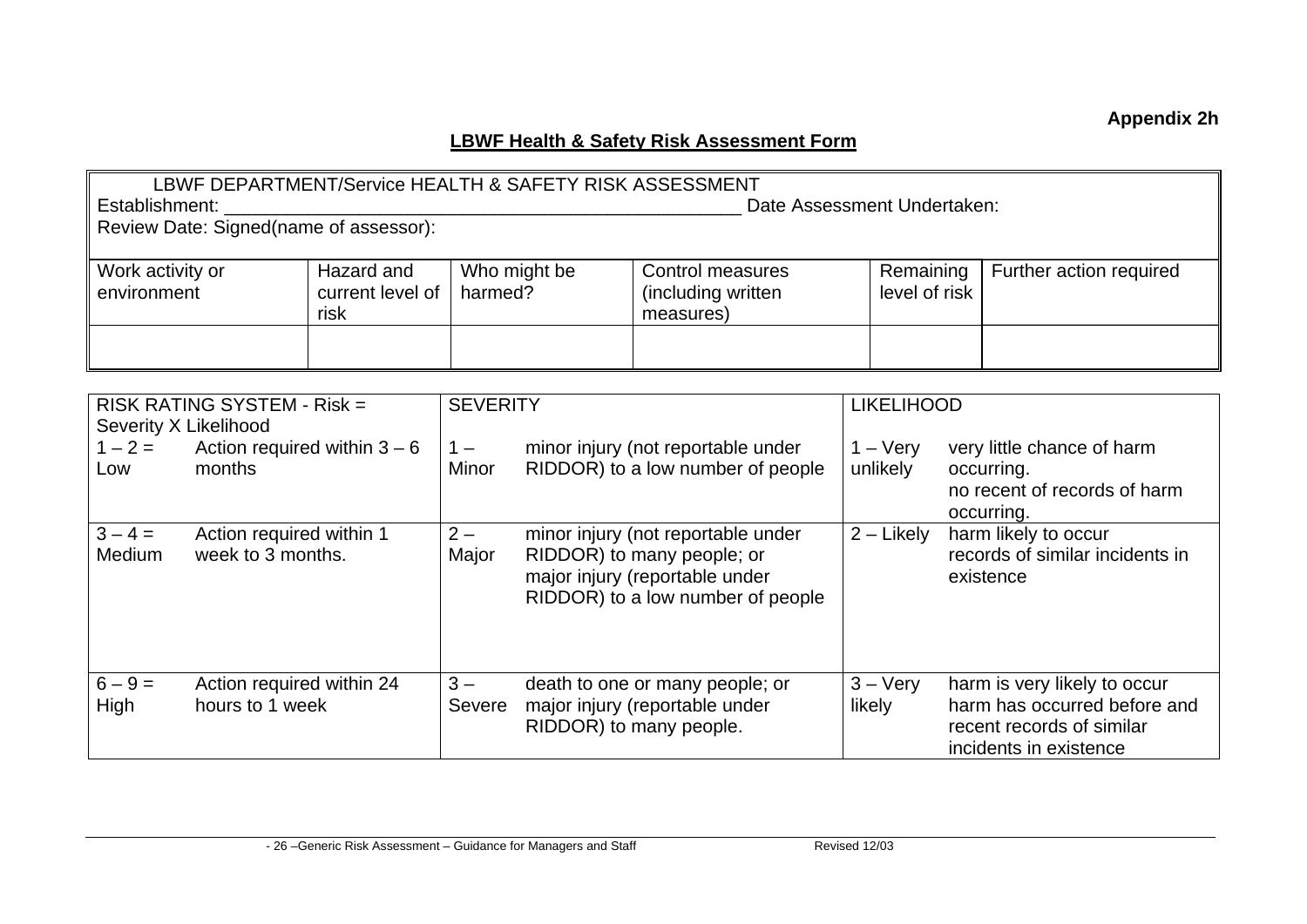# **Method Statements**

A method statement is a clear way of showing that certain types of work have been planned:

Before the work starts;

Risks have been identified; and Suitable risk control measures have been arranged.

A method statement is a description of how a particular task or activity should be carried out at a certain place and how the risks will be controlled or managed in relation to the specific task or activity. This means that the key step before a method statement is drawn up is making a suitable risk assessment.

However, for some work activities it is not enough just to know what the risks and controls are. It is necessary to be able to communicate to staff and others how to carry out the work in a particular order or way.

Method statements provide a 'road map' for a given task and they show how an activity should be done in chronological order.

The method statement should identify all the components of a safe system of work. A safe system of work is the working method resulting from a risk assessment associated with a task and the identification of controls to carry out the task in a safe manner.

Drawing up method statements can also be useful for highlighting problems in the proposed method of work, or gaps in risk control.

The level of detail required in a method statement is indicated in the checklist below, though the actual content will depend on work requirement

# Appendix 2j

Method Statement Checklist Method statements may include the following information:

Estimated commencement date and duration of work;

Name of the person who produced the method statement and the date the statement was completed; and Site address (where work is to be carried out).

A method statement should state prominently how any variations to the method statement would be authorised.

Scope of work

This details the work to be undertaken and important limitations of the work. Sequence of work

This should be as detailed as it needs to be to support safe working. The level of detail can range from a simple timeline through to software outputs, depending on the complexity of the tasks.

Names of those with specific responsibility

This should include job titles, a clear statement of what they are responsible for e.g. the entire project, or just some activities or competent person contact details.

The workforce

Should include the number of workers required for the activity and detail who should receive the information in the method statement. It is best to keep to details that are relevant to the tasks. Details of equipment

List the equipment required for the work, where this has a bearing on safety, including relevant factors such as size, weight, or power rating. Method of work

This should include a clear description of the following:

How the work is to be undertaken. This should include the work sequence. Hazard and risk identification. Job-

specific risk factors, such as access and egress, outdoor factors such as lone working or particular risks to third parties should be covered.

Control measures to protect

employees and others, including the public taking into account requirements in legislation such as COSHH, noise or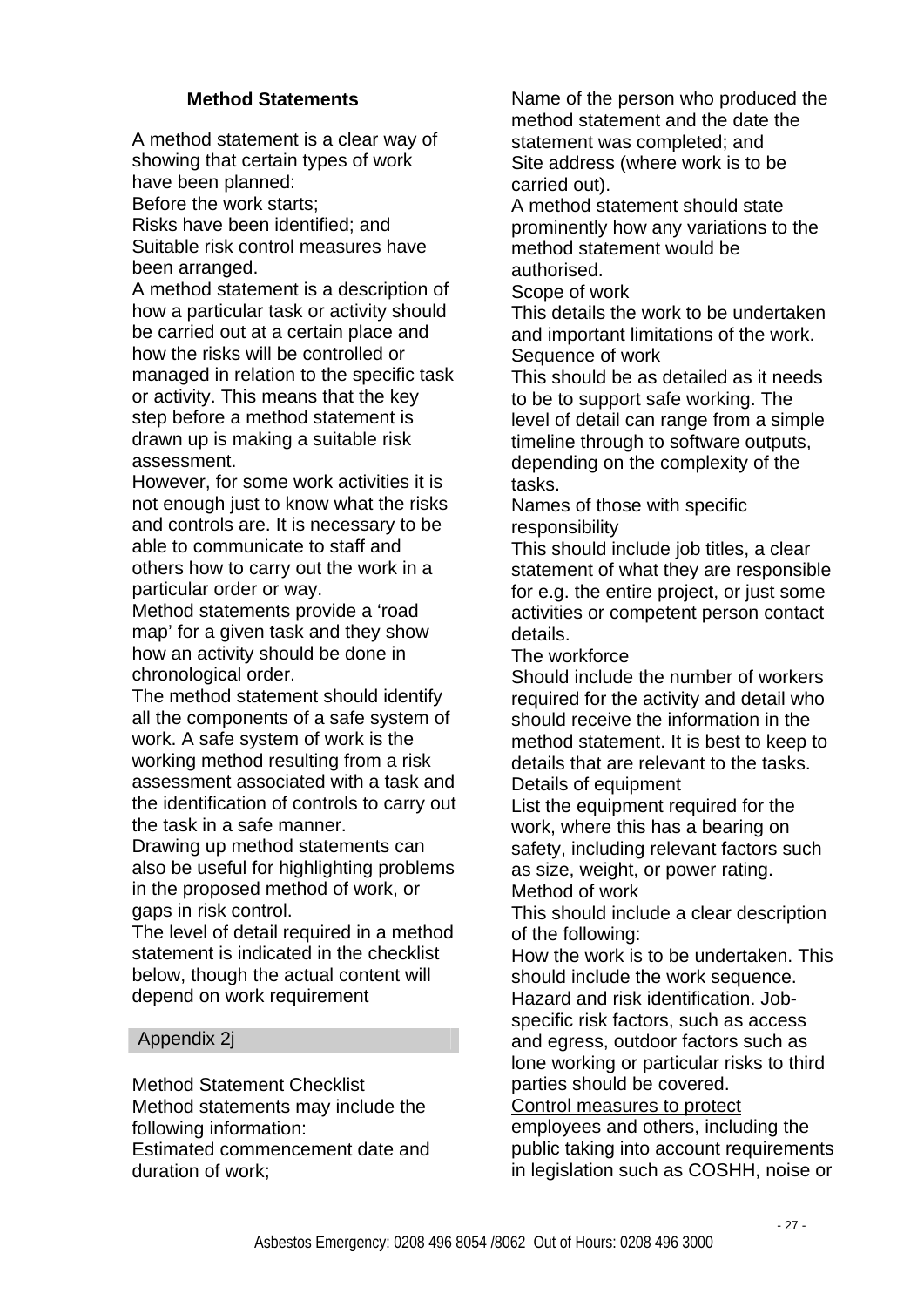manual handling regulations. Control measures may include: Permits to work; Measures for significant hazards such as falling materials, fragile structures, temporary works etc; Special training; Temporary arrangements (e.g. barriers and signs); Suitable storage and distribution, handling and disposal of materials/substances; Security measures; PPE and other safety equipment; and Details of emergency plans (e.g. fire escape routes, rescue or particular first aid requirements) Specify PPE where possible e.g. eyewear, safety harnesses and other relevant measures such as fire extinguishers or rescue equipment should be included. There should be measures for monitoring compliance and performance and means of checking, review and update of the statement. Attaching documents Risk assessments or other documentation should be kept separate from the method statement as this will allow managers, clients and workers to focus on the statement rather than do a 'paper trawl' which may dissuade workers and others from using the statement.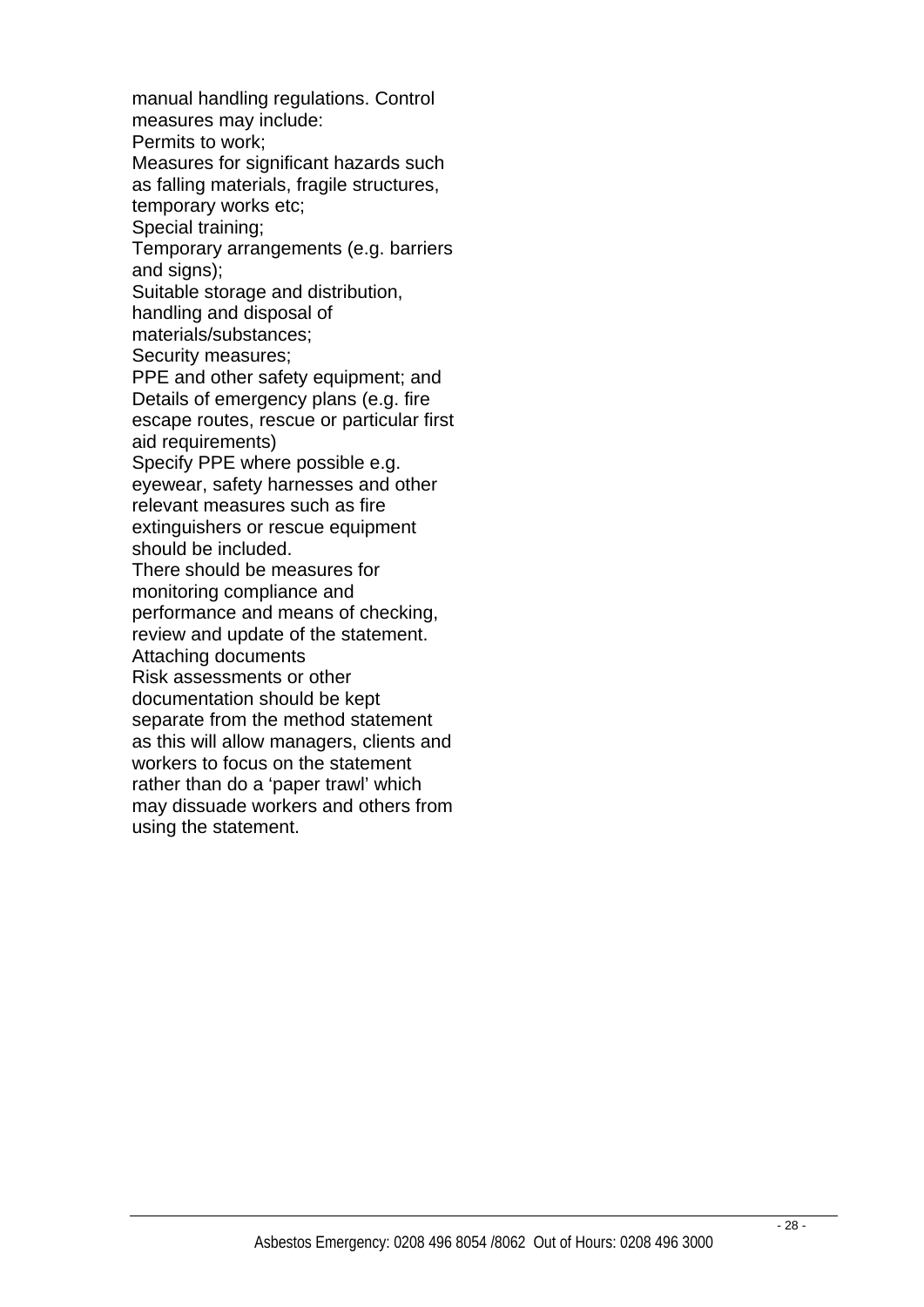# **WORKING PROCEDURES - ASBESTOS SURVEYS & REGISTERS**

# **The Asbestos Register**

- 1.1 The Asbestos Register is derived from the asbestos survey information that is specific to the premises at which it is held. The council aims to survey its entire property portfolio for asbestos using a type 2 survey, as detailed in the United Kingdom Accreditation Service (UKAS) RG8 document as current. Any properties that are planned to be referbished and are constructed or installed prior to the year 2000 must firstly undergo a type 3 survey as detailed in the UKAS RG8 document.
- 1.2 The survey information should consist of:

A 1:1000 or 1:2000 scale Site Plan which identifies the buildings

 A 1:100 or 1:200 scale layout plans for all buildings that identify unique block letters and room numbers.

 Survey data which must be cross referenced with the plans referred to above. The council aims to survey its entire stock of buildings and equipment using a type 2 survey, as detailed in the United Kingdom Accreditation Service (UKAS) RG8 document as current.

Supporting photographs to identify specific elements on the survey.

 The Risk Assessment matrix and individual risk assessments relative to any identified ACM.

 Recommendations for each identified risk within the premise and supporting statements of action taken to contain or remove the ACM.

 Correspondence that is specific to the premises on which it is held e.g. sample certificates, clearance certificates, project works correspondence.

- 1.3 The Asbestos Register is intended to provide an on-site information source to enable the responsible person to determine events that have taken place that affect ACM.  **Types of Survey**
- *2.1* **Type 1**: Location and assessment survey (presumptive survey)

 The purpose of the survey is to locate, as far as is reasonably practicable, the presence and extent of any suspect ACM in the building and assess their condition. This survey essentially defers the need to sample and analyse for asbestos (or the absence thereof) until a later time (e.g. prior to demolition or major refurbishment). The duty holder bears potential additional costs of management for some non-asbestos materials. All areas should be accessed and inspected as far as is reasonably practicable (e.g. above accessible false ceilings, inside risers, service ducts etc, or must be presumed to contain asbestos if not inspected. Any material, which can reasonably be expected to contain asbestos, must be presumed to contain asbestos, and where it is appears highly likely to contain asbestos, there should be a strong presumption that it does. All materials, which are presumed to contain asbestos, must be assessed.

 This form of inspection is predominately utilised for the purpose of pre-acquisition or for feasibility uses prior to any planned works to broadly assess the potential, quantities and budget figures for asbestos materials. This inspection will not normally identify all asbestos present as many applications can be concealed by nature of their location, which are not accessible without intrusive means.

2.2 **Type 2**: Standard sampling, identification and assessment survey (sampling survey) The purpose and procedures used in this survey are the same as a Type 1, except that representative samples are collected and analysed for the presence of asbestos. The number of samples should be sufficient to make an assessment of whether asbestos is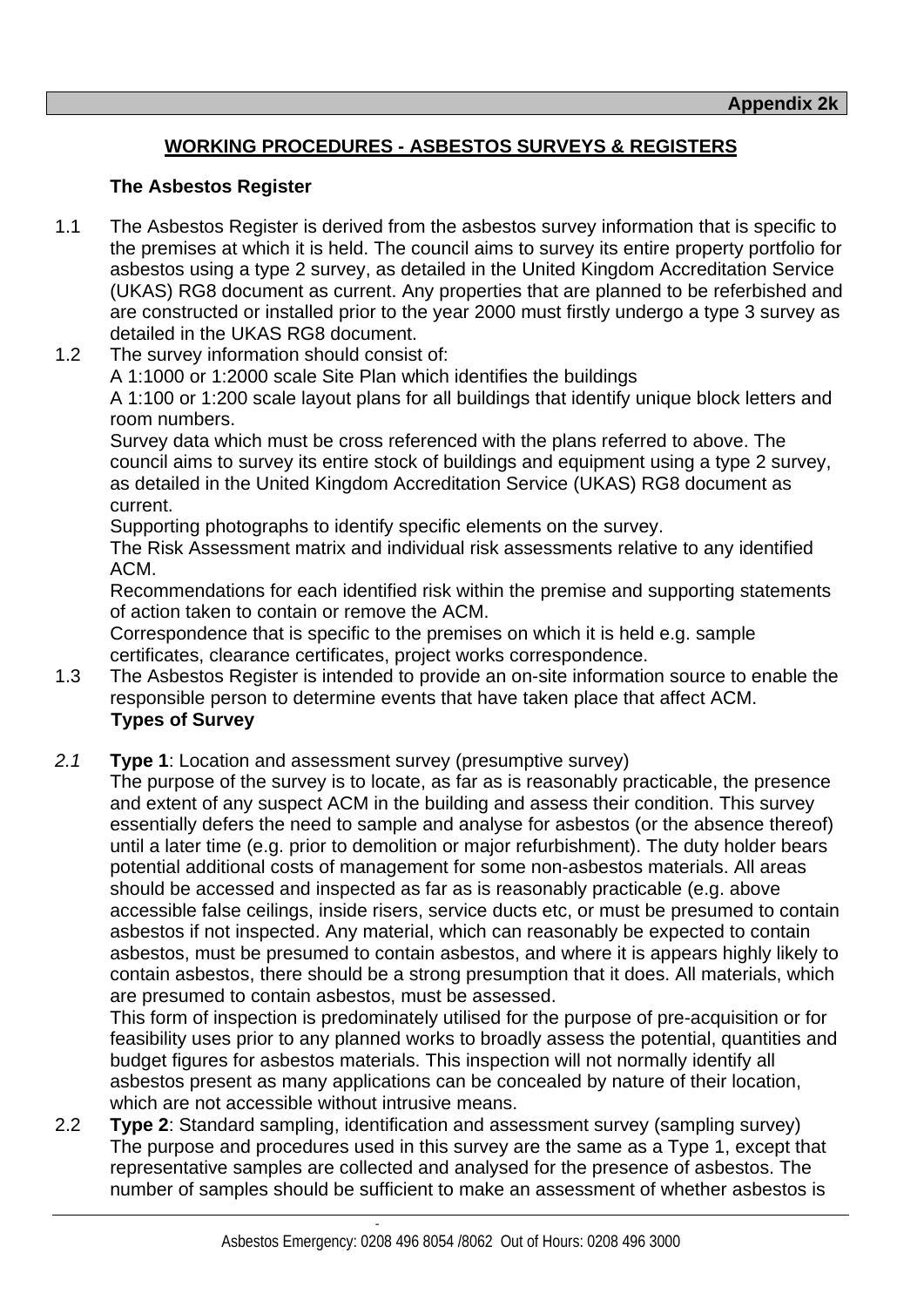or is not present in accordance with DETR guidance. Samples from each type of ACM found are collected and analysed to confirm or refute the presence of ACM. If the material sampled is found to contain asbestos, other similar homogenous materials used in the same way in the building can be strongly presumed to contain asbestos. Less homogenous materials will require a greater number of samples. The number should be sufficient for the surveyor to make an assessment of whether asbestos is or is not present in accordance with DETR guidance. Sampling may take place simultaneously with the survey, or in the case of some larger surveys, can be carried out as a separate exercise, after the Type 1 survey has been completed. The Type 2 survey is likely to provide sufficient information for the day to day maintenance and repair of a building. This form of inspection is predominately used to conform to the legislative requirement of managing asbestos in buildings. It inspects, samples, quantifies, reports and recommends on accessible asbestos products identified that will usually be deemed accessible by day-to-day occupation i.e. that any employer would have to manage as part of the regulations. This inspection will not normally identify all asbestos present as many applications can be concealed by nature of their location, which are not accessible without intrusive means. As such it should not be utilised for any refurbishment, renovation or demolition projects, unless used as a pre-cursor prior to the required intrusive investigation.

2.3 **Type 3**: Full access sampling and identification survey (pre-demolition / major refurbishment surveys)

 This type of survey is used to locate and describe, as far as is 'reasonably practicable', all ACM in the building and may involve destructive inspection, as necessary, to gain access to all areas, including those that may be difficult to reach. A full sampling programme is undertaken to identify possible ACM and estimates of the volume and surface area of the ACM made. The survey is designed to be used as a basis for tendering the removal of ACM from the building prior to demolition or major refurbishment so the survey does not assess the condition of the asbestos, other than to note areas of damage or where additional asbestos debris may be expected to be present.

 This form of inspection is to be utilised prior to any planned refurbishment, renovation or demolition whether it be a whole site, building or parts thereof. It is a requirement under the Construction (Design & Management) 1994 Regulations and as part of the 'building controllers' responsibility in accordance with the CAWR regulations. This inspection may not identify all asbestos materials even though it is intrusive in nature, as asbestos applications are known to exist in parts of any given building that are inaccessible without demolition and as such are not possible to identify within any survey. This inspection is intrusive by its nature to gain the required access to parts of the building, therefore damage to décor, fixtures and fittings, but not limited to these parts may be disturbed during the investigation.

 Type 3 Surveys may only be carried out with the building unoccupied or outside of normal working hours when suitable arrangements must be made for reinstatement or repair of the parts of the building to be opened up.

# **Record Keeping/Updating**

 Schedule for the Updating and Storage of Documentation Issue 1  **Introduction** 

 This procedure sets out how the LBWF with the assistance of the NPS organises and updates the Asbestos file for each and every premise/site both on site and centrally on paper filing and the electronic database to aid asbestos management.

# **Update of site Asbestos file,**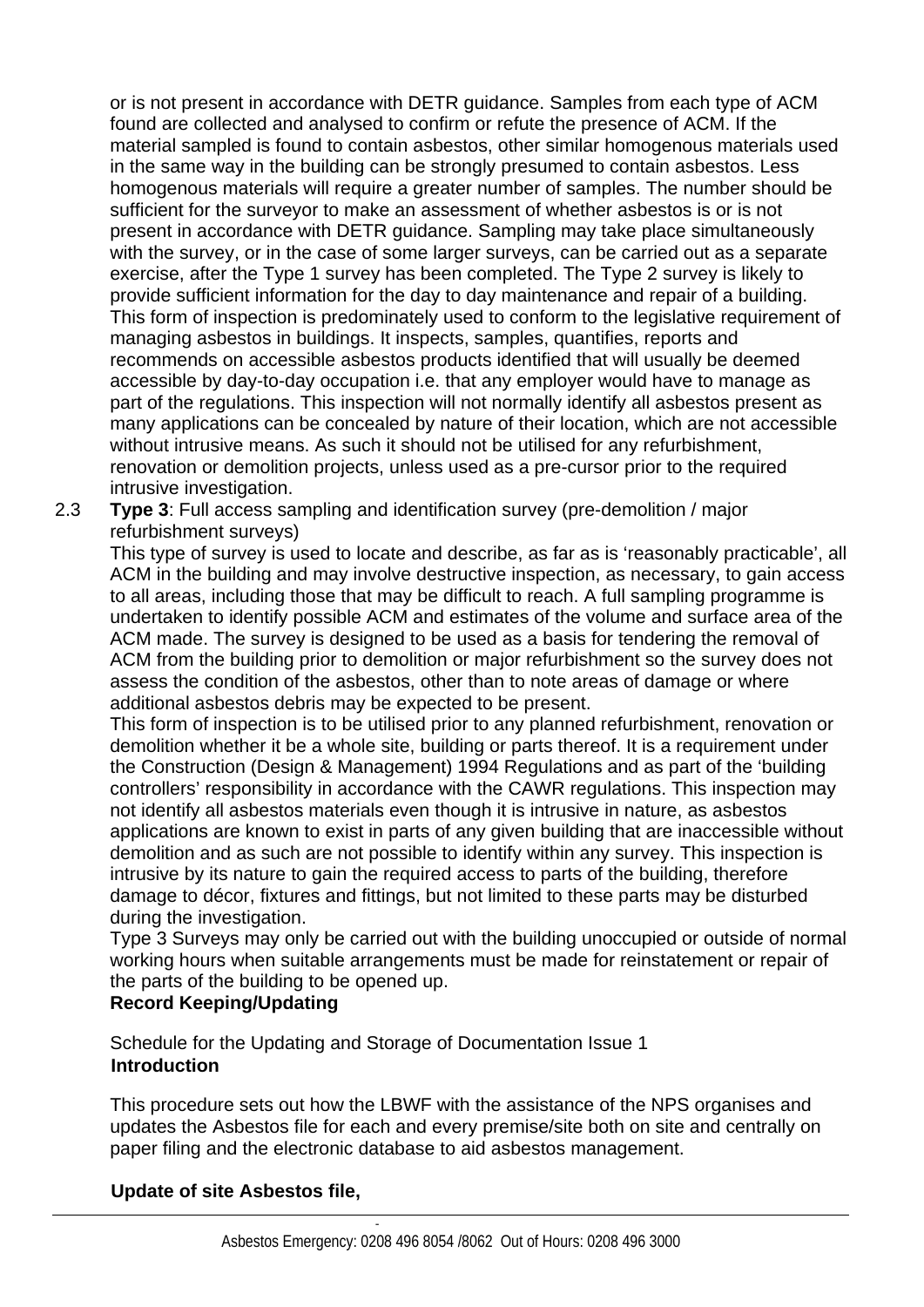3.2.1 In cases of any asbestos related queries that the NPS's Asbestos Management Team acts upon:

 NPS must ensure that copies of any Asbestos related risk assessments, reports etc must be entered into the particular site Asbestos file and the client's central database as a matter of course and without delay.

- 3.2.2 All Asbestos related risk assessments; method statements must be submitted to the premises manager or the person responsible on site for entry into their site's Asbestos file and the client's central database.
- 3.2.3 All permits to work (e.g. for Hot Works, Works in confined spaces) must be submitted to the premises manager or the person responsible on site for entry into their site's Asbestos file and the client's central database.
- 3.2.4 Inspections / Surveys (types 1, 2 & 3) carried out prior to or during any works: Any survey report must be submitted to the premises manager or the person responsible on site for entry into their site's Asbestos file and the client's central database.
- 3.2.5 Upon completion of any works: Any reports / schedules must be notified to the premises manager or the person responsible on site. The contractor's schedule of all removed asbestos installations and any asbestos installations remaining (or a copy of which) must be submitted to the premises manager or the person responsible on site for entry into their site's Asbestos file. Copy of the Clearance and re-occupation Certificate must also be submitted to the premises manager or the person responsible on site for entry into their site's Asbestos file and the client's central database.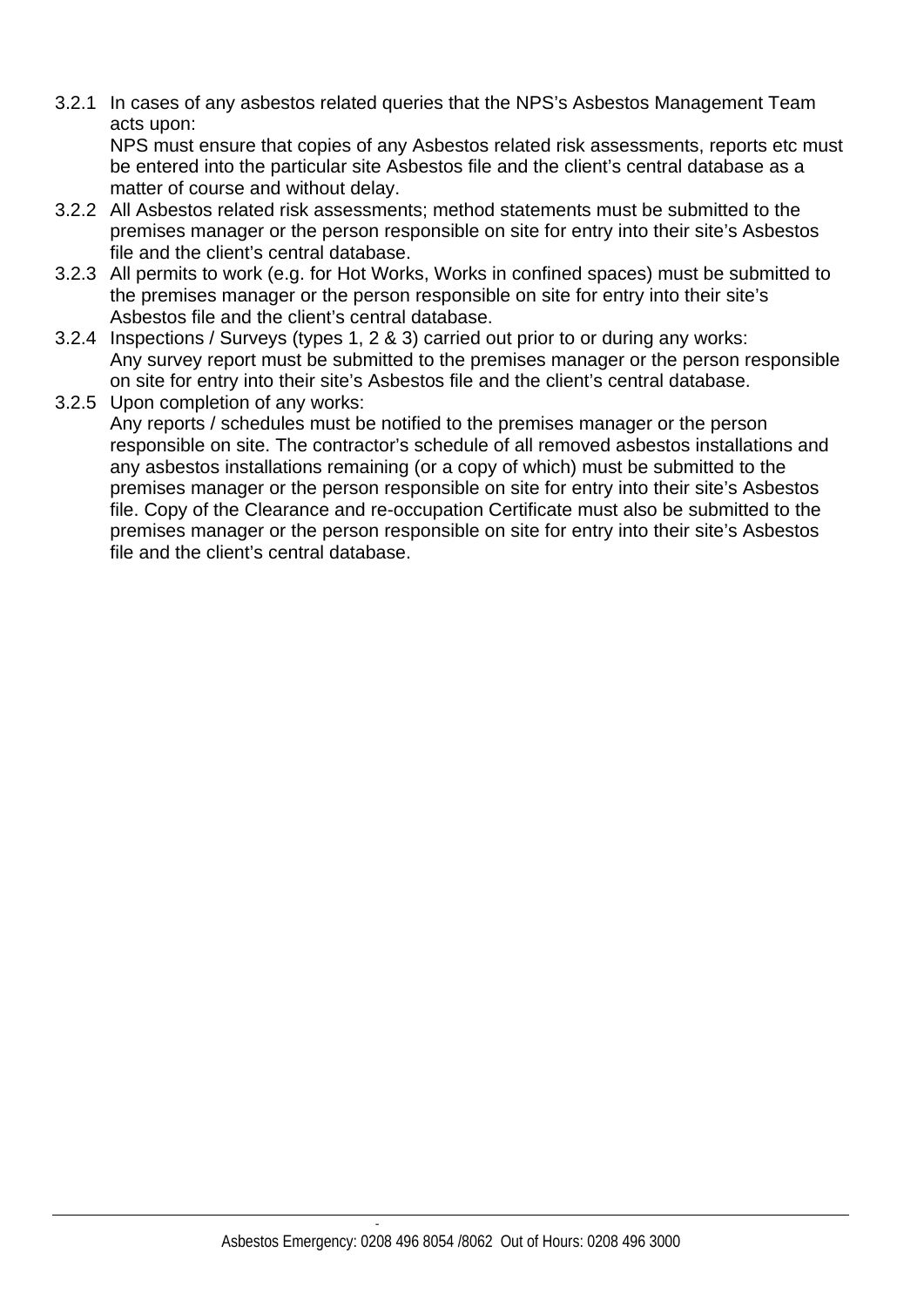# **WORKING PROCEDURES - REACTIVE MAINTENANCE**

The Asbestos File is to be made available to all contractors or persons carrying out any maintenance works on any site.

Contractor or persons carrying out any maintenance works on any site must be shown the Asbestos File by the premises manager/responsible person.

For properties where there are no permanent staff, for example a public convenience or allotment, the contractor or persons carrying out any maintenance works are to contact the premises manager/responsible person to arrange to see the asbestos register prior to carrying out any works.

Contractor or persons carrying out works to check the register for asbestos installations. If there is no register, the contractor or persons carrying out any maintenance works must assume that a material is asbestos unless there is strong evidence that it is not.

The contractor or persons carrying out any maintenance works carry out a risk assessment for the works they are to undertake. Copies of risk assessments are to kept in the Asbestos File. On receipt of this risk assessment, the "Permit to Work" form (Appendix 1 of the Asbestos Management Guidance for Managers & Staff, which is held in the Asbestos File) is to be signed by the contractor or persons carrying out any maintenance works under the declaration section, and the premises manager/responsible person countersigns the permit to work under authorisation & acceptance section. The permit can then be issued to the contractor or persons carrying out any maintenance

The "Permit to Work" is to be given to the contractor or persons carrying out any maintenance works, and a copy placed in the Asbestos File.

On completion of the works, the contractor or persons carrying out the maintenance works must sign off the Clearance section of the Permit to Work form, which must then be countersigned by the premises manager/responsible person.

If a contractor or persons carrying out any maintenance works discovers damaged, disturbed or presumed Asbestos Containing Materials, he shall prohibit access to the area immediately, and post signs to prohibit access. Report the incident to the premise manager or responsible person. Should they not be available they must contact the Asbestos Management Team at NPS on 020 8523 6222/ 6226, or contact the 24hr Emergency Hot Line immediately on 0208 496 3000.

the contract of the contract of the contract of the contract of the contract of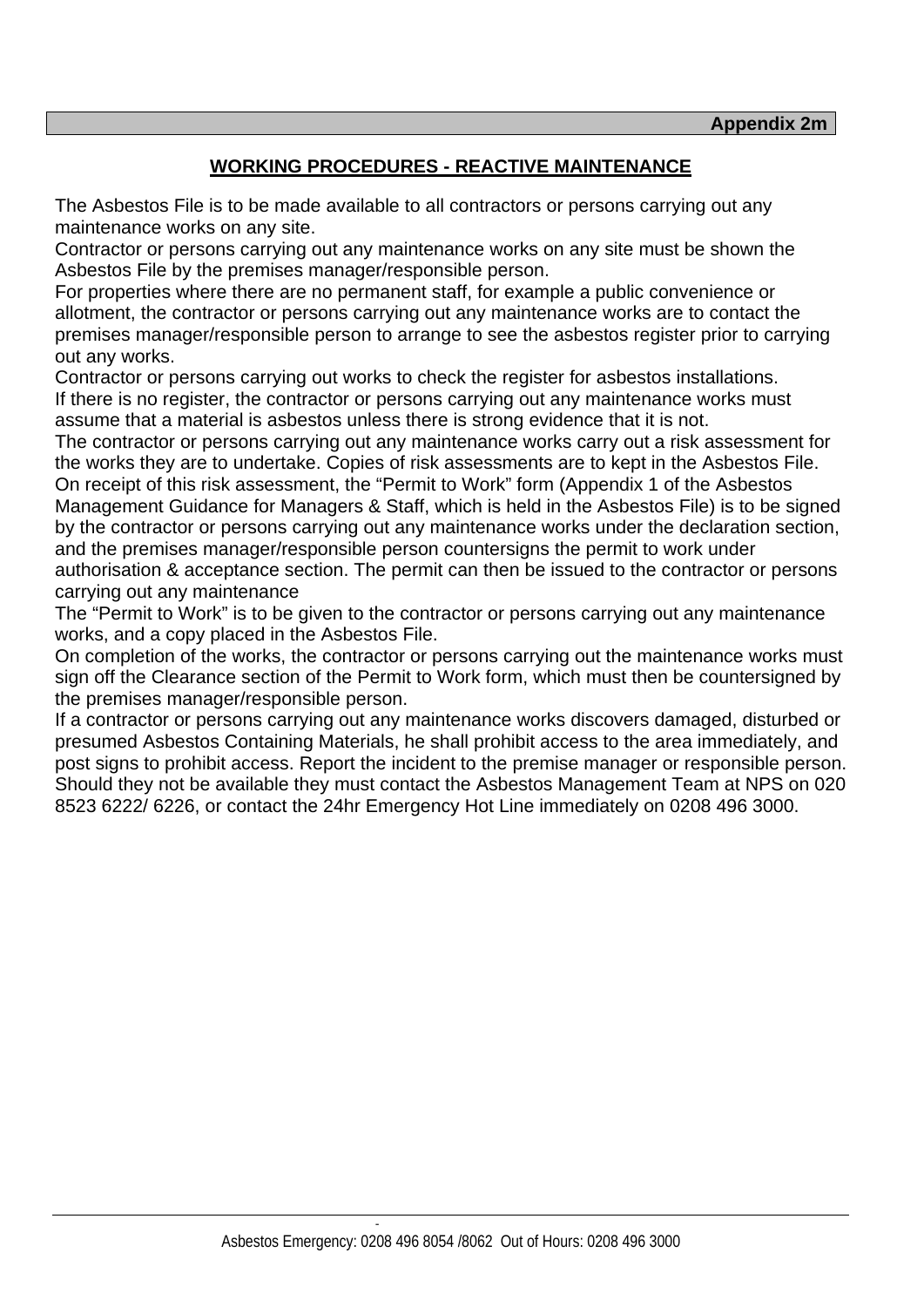# **WORKING PROCEDURES - PROJECTS**

All Council asbestos work has to be carried out in accordance with current legislation and associated regulations, licencing and guidance to ensure all work is done safely.

Attendance of Council building for the purpose of carrying out any works: The Project Manager (NPS or Contractor) to shall consult the Health & Safety file and the Asbestos File & register for the premises.

If a type 3 survey has not been carried out previously, the Project Manager requests (on AMP 1 form) for the NPS's Asbestos Management Team to undertake the asbestos survey. Copies of this request to be filed in both the Asbestos File and the H & S file.

A decision is to be made if the asbestos is to be removed or remain.

The Hazard Assessment determining weather asbestos installations need to be removed or remain, should not only be based on the project works being undertaken, but access the hazards for any future maintenance or management to that property.

If asbestos installations are to be removed, will the works be part of the main contract or enabling works?

If to be removed under enabling works, the Project Manager is to request (on AMP 3 form) for the Asbestos Management Team to remove the required asbestos installations. Copies of this request to be filed in both the Asbestos File and the H & S file. An entry is to be made into the Asbestos File and the H & S file stating schedules of all removed installations & any asbestos that is to remain. Both files must include procedures for the discovery of any unidentified asbestos, and the "clearance & re-occupation" certificate.

If the removal is to be part of the main contract works, an entry must be made in both the Asbestos file & The H & S file, stating schedules of all installations that are to be removed & any asbestos that is to remain. Both files must include procedures for the discovery of any unidentified asbestos, and the "clearance & re-occupation" certificate.

The Project Manager (NPS), assisted by the Council's Asbestos Management Team, access has to obtain and accept the contractors' method statement/risk assessment for removal or encapsulation works, and has to arrange for independent monitoring in line with current legislation.

For any installations that are to remain, the contractor is to provide a full risk assessment of measures to be taken to ensure the installations are not to be disturbed in the course of the works.

The Project Manager assisted by the Asbestos Management Team, access the risk assessment and issue a "permit to work".

The Project Manger is responsible for ensuring NPS's Asbestos Management Team update the asbestos file, which forms part of the H & S file for that property.

the contract of the contract of the contract of the contract of the contract of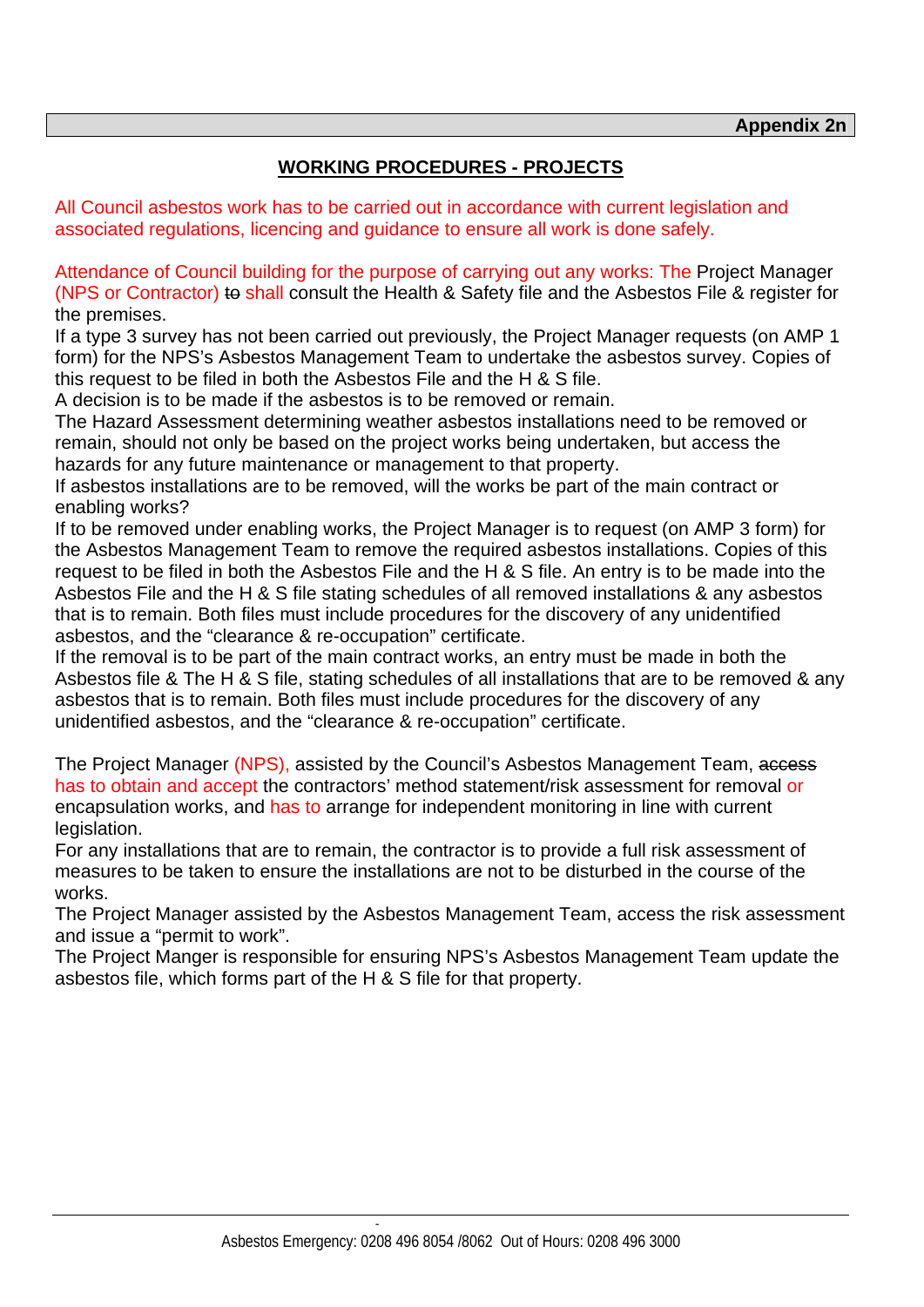# **Statutory Controls and Guidance Notes**

Acts of Parliament, Regulations and HSE publications for work with asbestos and asbestos containing materials include, but not exclusively to, those listed on the following pages. There are other regulations (not listed) that relate specifically to Wales, Scotland and Northern Ireland. This is not meant to be an exhaustive list, there are other pieces of legislation dealing with health and safety matters that has not been listed here that still applies to work with asbestos and should be considered at all times. All Legislation, Approved Codes of Practice and Guidance Notes listed together with any subsequent amendments or revisions and any new relevant requirements should be considered before undertaking any work with asbestos or asbestos containing materials. The following list was last revised in December 2002.

# **ACTS**

| Health and Safety at Work, etc Act 1974   | <b>Environmental Protection Act 1990</b> |
|-------------------------------------------|------------------------------------------|
| Environment Act 1995                      | Water Industry Act 1991                  |
| Pollution Prevention and Control Act 1999 |                                          |

# **REGULATIONS**

| 13.11.2006 | The new Control of Asbestos Regulations 2006                                     |
|------------|----------------------------------------------------------------------------------|
| 1998/3233  | Asbestos (Licensing) (Amendment) Regulations 1998                                |
| 1985/2042  | Asbestos Products (Safety) Regulations 1985                                      |
| 1987/1979  | Asbestos Products (Safety) (Amendment) Regulations 1985                          |
| 1985/2042  | Asbestos Products (Safety) Regulations 1985                                      |
| 1996/2092  | Carriage of Dangerous Goods (Classification, Packaging and Labelling) and Use of |
|            | Transportable Pressure Receptacles Regulations 1996                              |
| 1996/2089  | Carriage of Dangerous Goods by Rail Regulations 1996                             |
| 1996/2095  | Carriage of Dangerous Goods by Road Regulations 1996                             |
| 1996/2094  | Carriage of Dangerous Goods by Road (Driver Training) Regulations 1996           |
| 2002/1689  | Chemicals (Hazard Information and Packaging for Supply) Regulations 2002         |
| 1997/1713  | <b>Confined Spaces Regulations 1997</b>                                          |
| 1994/3140  | Construction (Design and Management) Regulations 1994                            |
| 2000/2380  | Construction (Design and Management) (Amendment) Regulations 2000                |
| 1996/1592  | Construction (Health, Safety and Welfare) Regulations 1996                       |
| 2000/227   | Contaminated Land (England) Regulations 2000                                     |
| 1987/2115  | Control of Asbestos at Work Regulations 1987                                     |
| 1992/3068  | Control of Asbestos at Work (Amendment) Regulations 1992                         |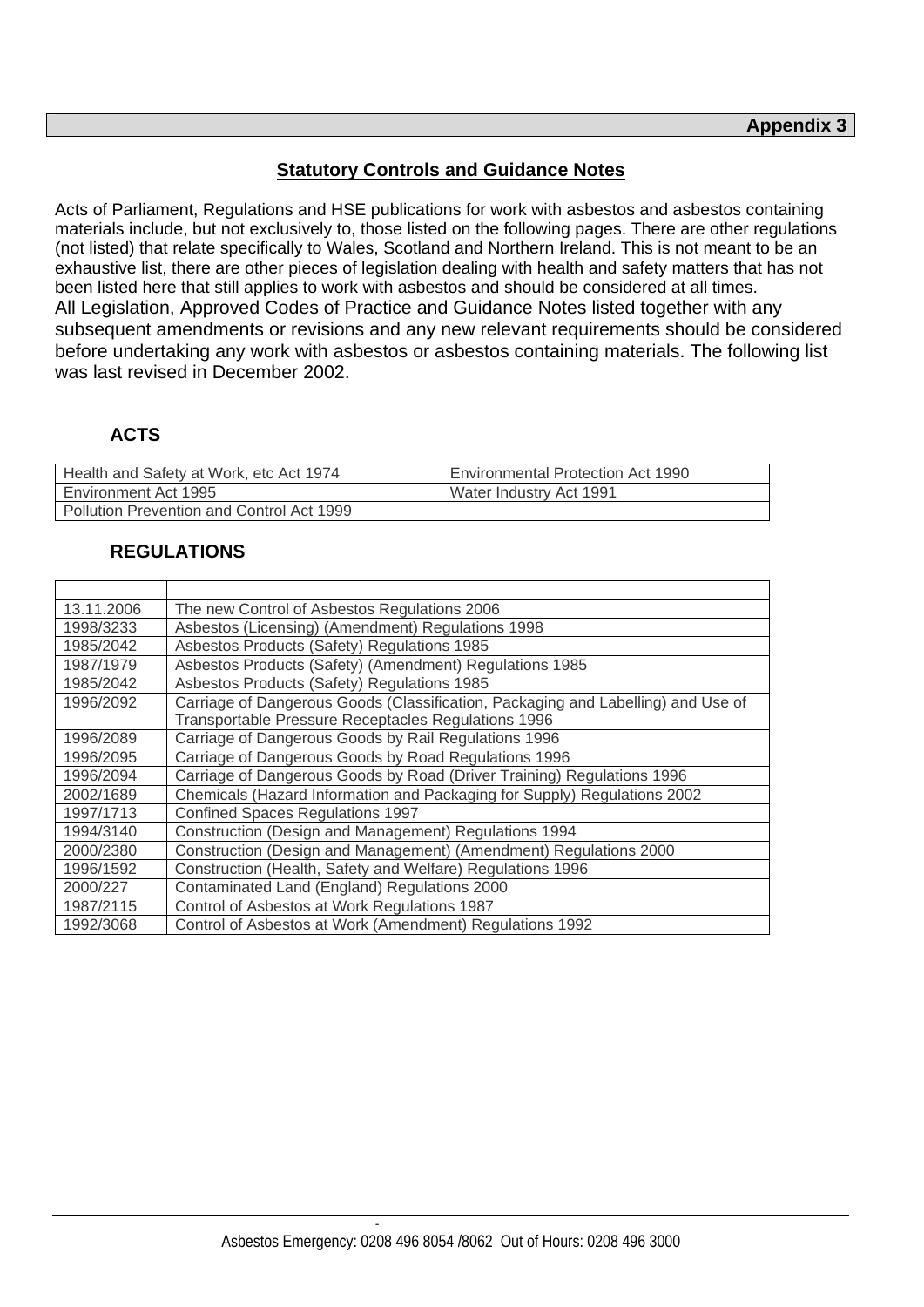#### **Acts of Parliament, Regulations and HSE publications for work with asbestos and asbestos containing materials**

| 1998/3235  | Control of Asbestos at Work (Amendment) Regulations 1998                        |
|------------|---------------------------------------------------------------------------------|
| 1990/556   | Control of Asbestos in the Air Regulations 1990                                 |
| 1999/437   | Control of Substances Hazardous to Health Regulations 1999                      |
| 1992/588   | <b>Controlled Waste Regulations 1992</b>                                        |
| 1988/819   | Collection and Disposal of Waste Regulations 1988                               |
| 1991/1624  | Controlled Waste (Registration of Carriers and Seizure of Vehicles) Regulations |
|            | 1991                                                                            |
| 1998/605   | Controlled Waste (Registration of Carriers and Seizure of Vehicles) (Amendment) |
|            | Regulations 1998                                                                |
| 1999/1     | Environmental Impact Assessment (Scotland) Regulations 1999                     |
| 1991/2839  | Environmental Protection (Duty of Care) Regulations 1991                        |
| 1991/1472  | Environmental Protection (Prescribed Processes and Substances) Regulations 1991 |
| 1996/1513  | Health & Safety (Consultation with Employees) Regulations 1996                  |
| 2002/655   | Health and Safety (Fees) Regulations 2002                                       |
| 1996/341   | Health and Safety (Safety Signs and Signals) Regulations 1996                   |
| 1998/2307  | Lifting Operations and Lifting Equipment Regulations 1998                       |
| 1999/3242  | <b>Manual Handling Operations Regulations 1992</b>                              |
| 1989/1790  | Noise at Work Regulations 1989                                                  |
| 1992/2966  | Personal Protective Equipment at Work Regulations 1992                          |
| 2000/1973  | Pollution Prevention and Control (England and Wales) Regulations 2000           |
| 1998/2306  | Provision and Use of Work Equipment Regulations 1998                            |
| 1995/3163  | Reporting of Injuries, Diseases and Dangerous Occurrence Regulations 1995       |
| 1999/2978  | Road Vehicles (Brake Linings Safety) Regulations 1999                           |
| 1977/500   | Safety Representatives and Safety Committees Regulations 1977                   |
| 1996/972   | Special Waste Regulations 1996 (Revised 1997)                                   |
| 1999/293   | Town and Country Planning (Environmental Impact Assessment) (England and        |
|            | Wales) Regulations 1999                                                         |
| 1989/1156  | Trade Effluents (Prescribed Processes and Substances) Regulations 1989          |
| 1999/257   | Transport of Dangerous Goods (Safety Advisors) Regulations 1999                 |
| 1994/1056  | Waste Management Licensing Regulations 1994                                     |
| 1998/1833  | <b>Working Time Regulations 1998</b>                                            |
| 1999/3372  | <b>Working Time Regulations 1999</b>                                            |
| 1992/3004  | Workplace (Health, Safety and Welfare) Regulations 1992                         |
| 0717624889 | Management of Health and Safety at Work Regulations 1999                        |